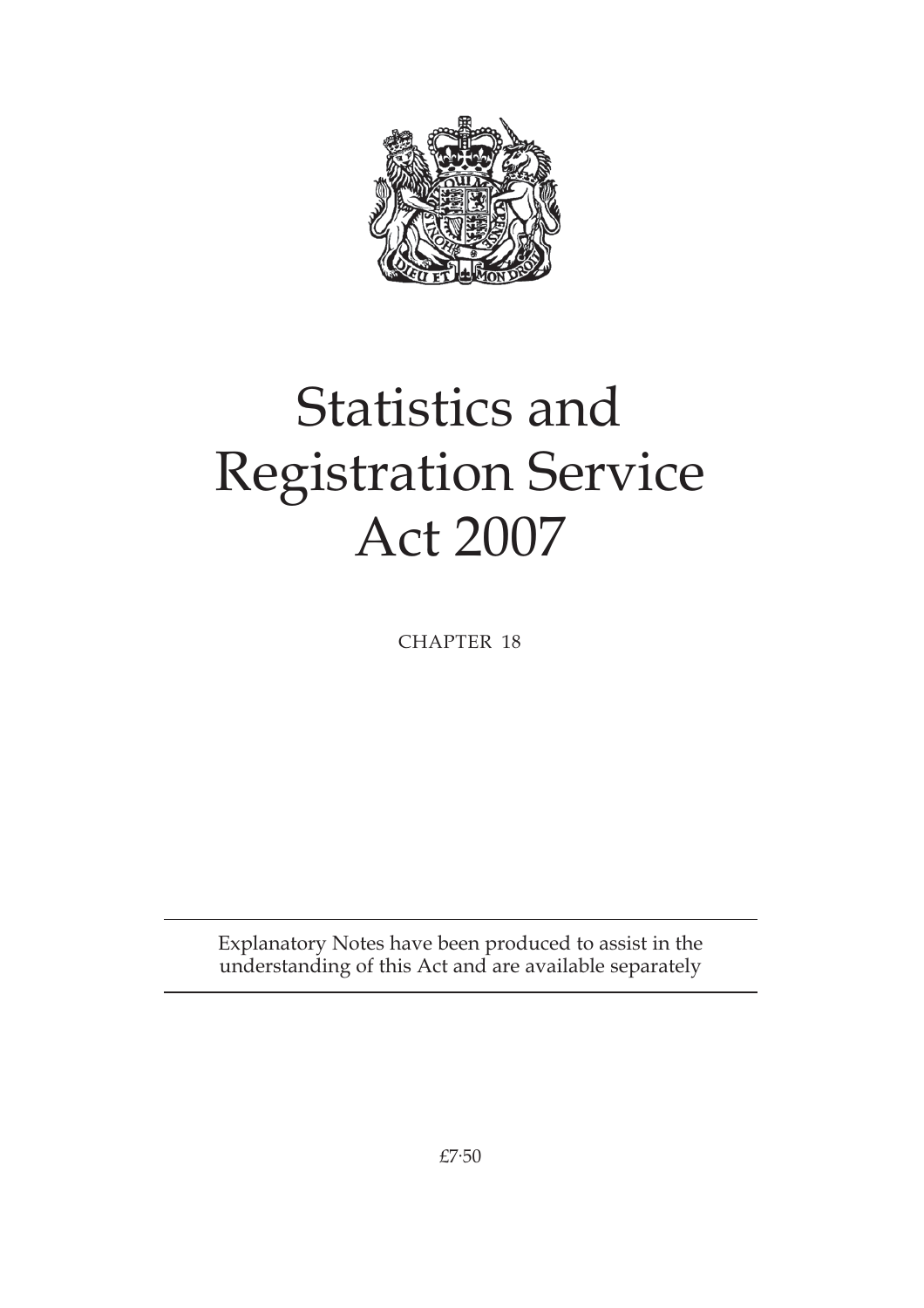

# Statistics and Registration Service Act 2007

# **CHAPTER 18**

# **CONTENTS**

# **PART 1**

# THE STATISTICS BOARD

# *The Statistics Board*

- 1 Establishment
- 2 Status

*Members and staff*

- 3 Members
- 4 Non-executive members
- 5 Executive members and other staff

# *Official statistics: introductory*

- 6 Official statistics
- **Objective**

# *General functions relating to official statistics*

- 8 Monitoring and reporting of official statistics<br>9 Definitions etc for official statistics
- Definitions etc for official statistics

# *National Statistics*

- 10 Code of Practice for Statistics
- 11 Pre-release access
- 12 Assessment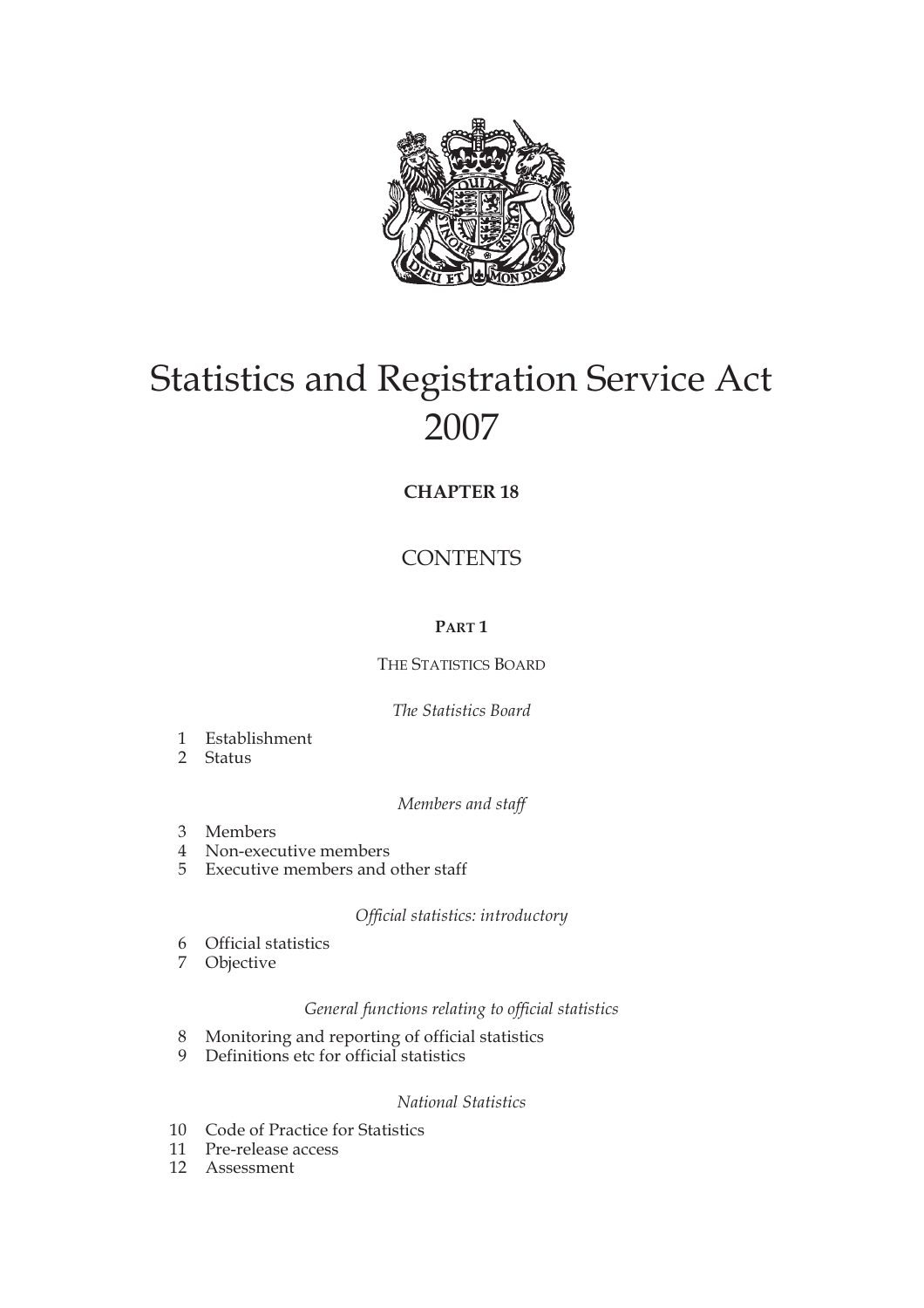- 13 Duty to continue to comply with Code
- 14 Re-assessment
- 15 Programme of assessment
- 16 Requests for assessment: supplementary
- 17 Principles and procedures
- 18 List of National Statistics
- 19 Code: transitional

#### *Production of statistics*

- 20 Production of statistics
- 21 Retail prices index

#### *Additional statistical functions*

- 22 Statistical services<br>23 Statistical research
- Statistical research
- 24 Delegated functions

#### *Census etc*

25 Census etc

#### *Functions: supplementary*

- 26 Ancillary powers<br>27 Reports
- **Reports**
- 28 Efficiency etc
- 29 Directions

#### *Organisation and administration*

- 30 National Statistician: advisory functions
- 31 National Statistician: executive functions
- 32 Executive office
- 33 Head of Assessment
- 34 Separation of functions
- 35 Committees
- 36 Delegation
- 37 Proceedings: supplementary

#### *Use and disclosure of information by the Board*

- 38 Use of information by the Board
- 39 Confidentiality of personal information
- 40 Freedom of information
- 41 Disclosure of information to service providers

#### *Information sharing*

- 42 Information relating to births and deaths etc<br>43 Information relating to NHS registration
- 43 Information relating to NHS registration<br>44 Information relating to NHS registration:
- 44 Information relating to NHS registration: Wales
- Information held by HMRC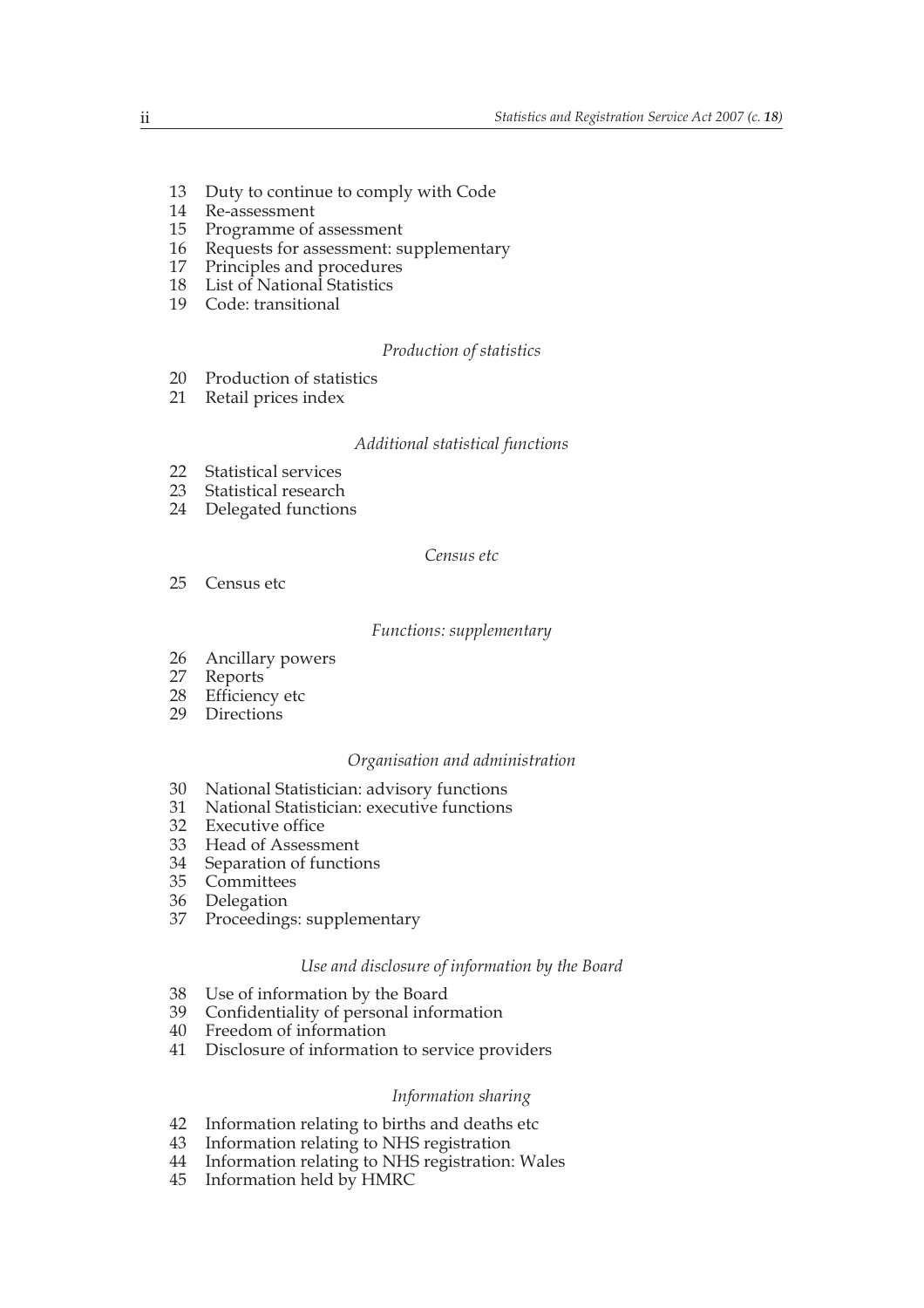#### 46 Information sharing: supplementary amendments

#### *Information sharing: supplementary powers*

- 47 Power to authorise disclosure to the Board
- 48 Power to authorise disclosure to the Board: Scotland<br>49 Power to authorise disclosure to the Board: Northerr
- Power to authorise disclosure to the Board: Northern Ireland
- 50 Power to authorise use of information by the Board
- 51 Power to authorise disclosure by the Board
- 52 Power to authorise disclosure by the Board: Scotland
- 53 Power to authorise disclosure by the Board: Northern Ireland
- 54 Data Protection Act 1998 and Human Rights Act 1998

#### *Consequential*

- 55 Cessation of Office for National Statistics etc<br>56 Transfers etc from ONS to the Board
- Transfers etc from ONS to the Board
- 57 Transfers etc from Registrar General to the Board
- 58 Transfers etc from Ministers of the Crown to the Board<br>59 Provision of services and facilities by the Board
- Provision of services and facilities by the Board
- 60 Consequential amendments

#### *Miscellaneous*

- 61 Money
- 62 Evidence<br>63 Investigat
- Investigation by Parliamentary Commissioner
- 64 House of Commons etc disqualification

#### *General*

- 65 Orders and regulations
- 66 Devolved statistics
- 67 General interpretation

#### **PART 2**

#### REGISTRATION SERVICE

- 68 Establishment of Registrar General as corporation sole
- 69 Employment status of officials
- 70 Superintendent registrars and registrars
- 71 Deputy superintendent registrars and registrars
- 72 Additional registrars of marriages

#### **PART 3**

#### **GENERAL**

- 73 Repeals
- 74 Commencement
- **Extent**
- 76 Short title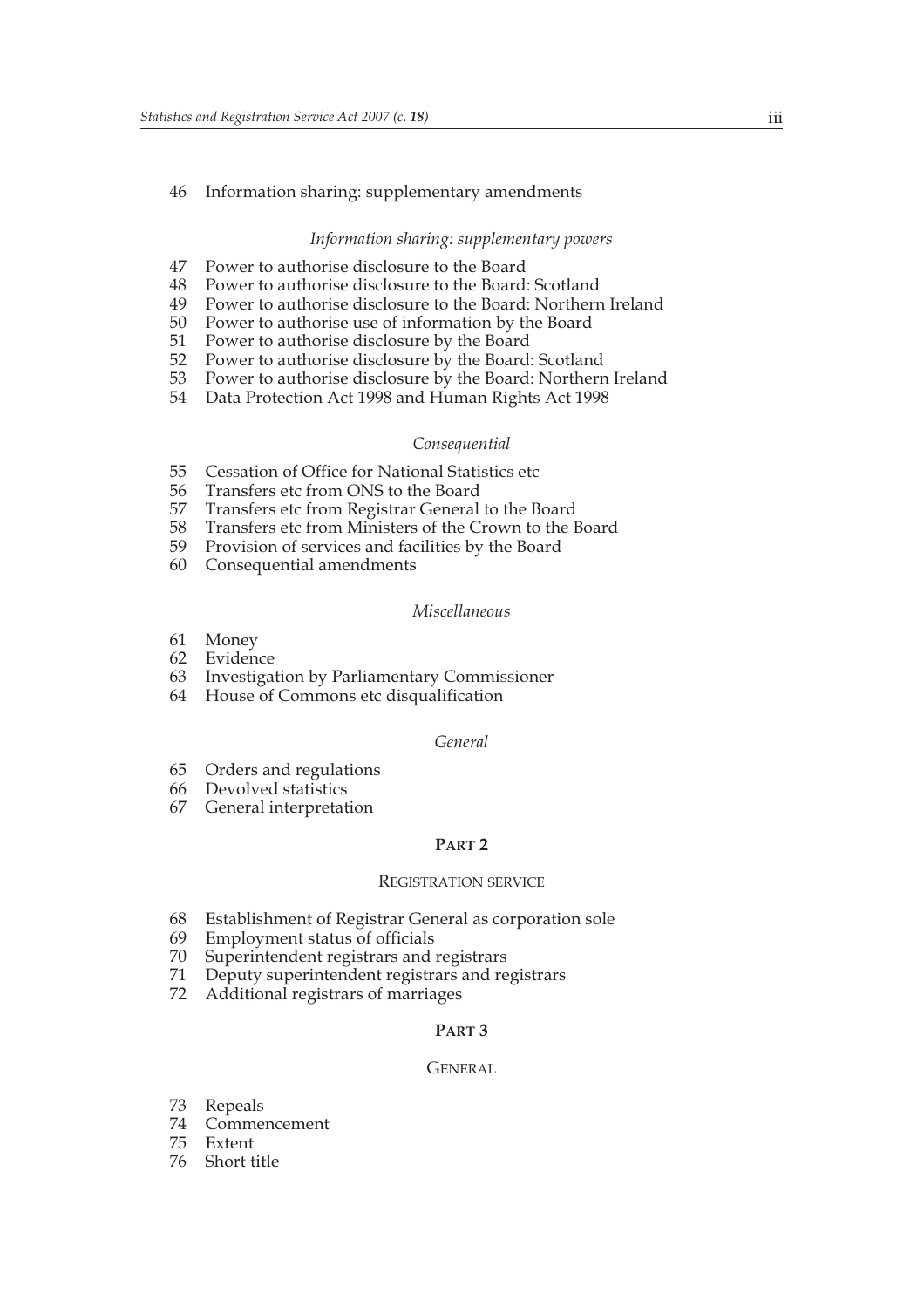Schedule 1 — Transfer of functions from Registrar General: amendments

- Schedule 2 Information sharing: supplementary amendments
- Schedule 3 Replacement of ONS by the Board: consequential
- Schedule 4 Repeals
	- Part 1 Repeals relating to Part 1
	- Part 2 Repeals relating to Part 2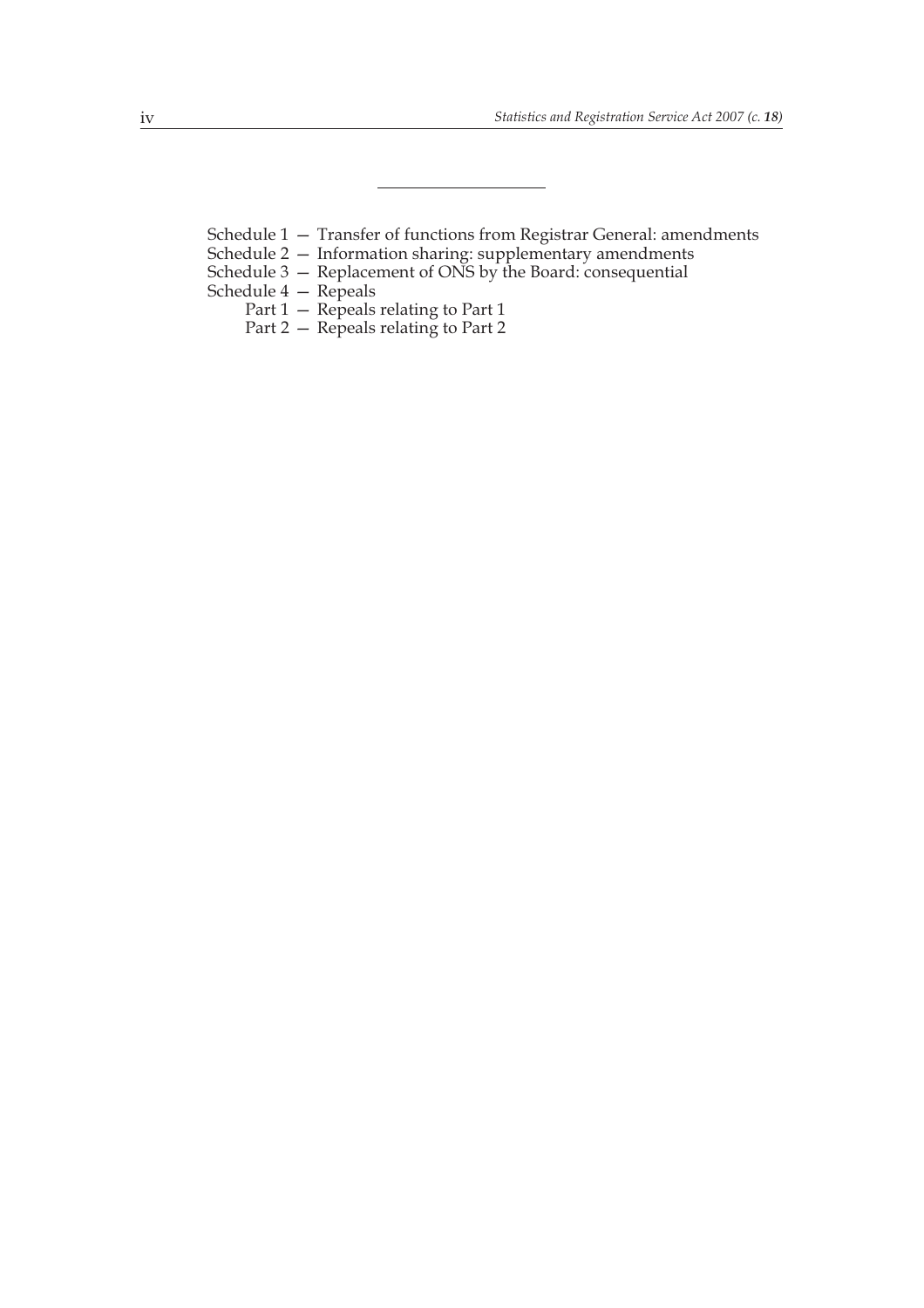

# Statistics and Registration Service Act 2007

# **2007 CHAPTER 18**

An Act to establish and make provision about the Statistics Board; to make provision about offices and office-holders under the Registration Service Act 1953; and for connected purposes. [26th July 2007]

E IT ENACTED by the Queen's most Excellent Majesty, by and with the advice and consent of the Lords Spiritual and Temporal, and Commons, in this present **P**EIT ENACTED by the Queen's most Excellent Majesty, by and with consent of the Lords Spiritual and Temporal, and Commons, Parliament assembled, and by the authority of the same, as follows:

#### **PART 1**

#### THE STATISTICS BOARD

#### *The Statistics Board*

#### **1 Establishment**

- (1) There is to be a body corporate to be known as the Statistics Board (in this Part called "the Board").
- (2) In Gaelic the Board is to be known as Am Bòrd an Staitistig.
- (3) In Welsh the Board is to be known as Y Bwrdd Ystadegau.

#### **2 Status**

- (1) The Board is to exercise its functions on behalf of the Crown.
- (2) Accordingly, the property, rights and liabilities of the Board are property, rights and liabilities of the Crown.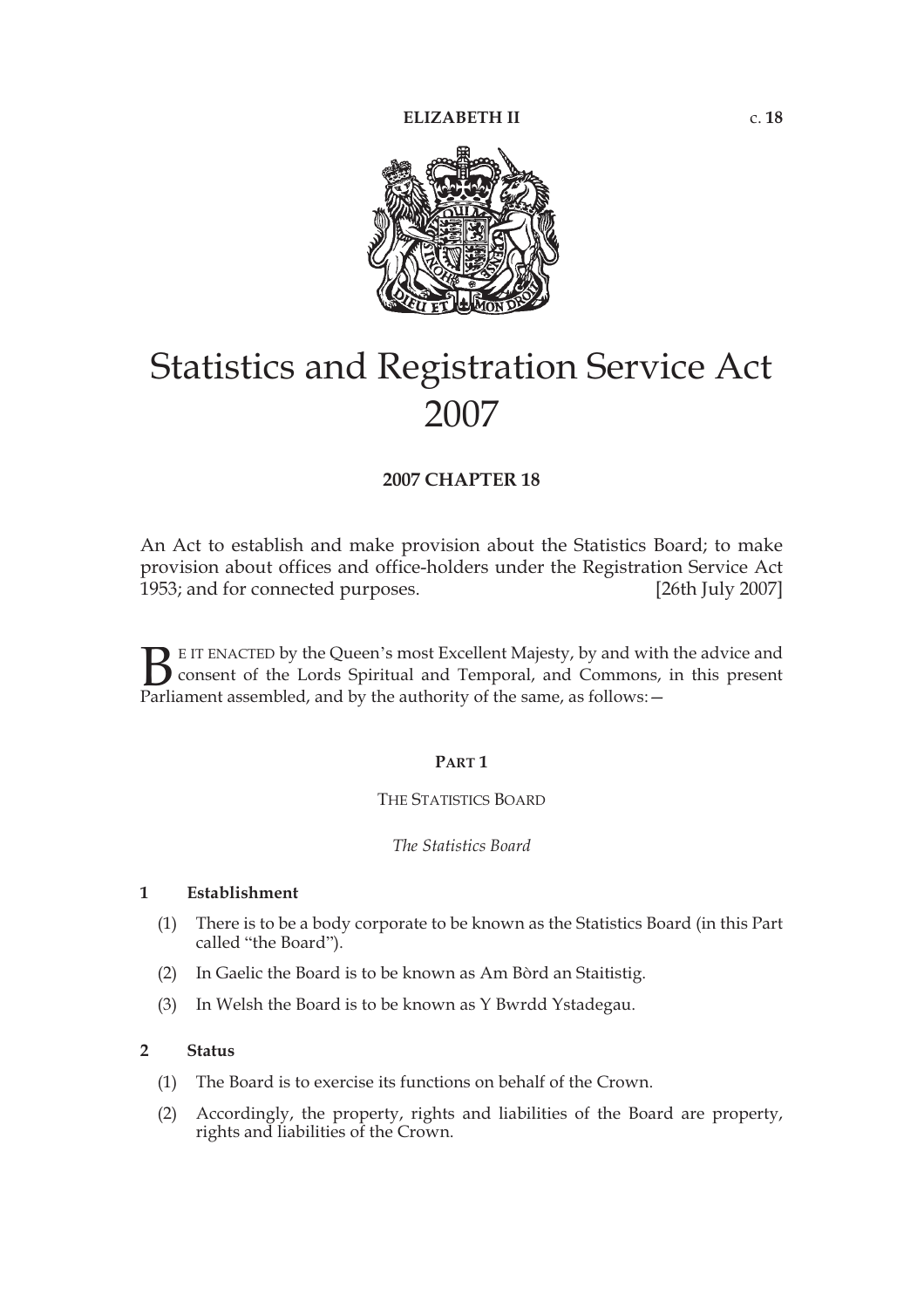#### *Members and staff*

# **3 Members**

- (1) The Board is to consist of executive and non-executive members.
- (2) The non-executive members are to be  $-$ 
	- (a) the chairman, appointed by Her Majesty, and
	- (b) at least five other persons appointed by the Minister for the Cabinet Office.
- (3) Before appointing any person under subsection (2)(b) the Minister for the Cabinet Office must consult the chairman.
- (4) The persons appointed under subsection  $(2)(b)$  must include
	- (a) one person who is appointed by the Minister for the Cabinet Office after consulting the Scottish Ministers,
	- (b) one person who is appointed by the Minister for the Cabinet Office after consulting the Welsh Ministers, and
	- (c) one person who is appointed by the Minister for the Cabinet Office after consulting the Department of Finance and Personnel for Northern Ireland.
- (5) The Minister for the Cabinet Office may, after consulting the chairman, designate one of the non-executive members appointed under subsection (2)(b) as deputy chairman.
- (6) The executive members are to be  $-$ 
	- (a) the National Statistician (see section 5), and
	- (b) two other employees of the Board, appointed by the non-executive members.
- (7) A person may not be both a non-executive member of the Board and an employee of the Board.

#### **4 Non-executive members**

- (1) A non-executive member of the Board is to be appointed—
	- (a) for at least one and no more than five years, and
	- (b) on such other terms and conditions as the person making the appointment thinks fit.
- (2) A non-executive member is to hold and vacate office in accordance with the terms and conditions of his appointment, subject as follows.
- (3) A non-executive member may resign at any time by notice in writing to the Minister for the Cabinet Office.
- (4) The person appointing a non-executive member may dismiss him by notice in writing on the grounds that—
	- (a) the member has been absent from meetings of the Board without permission of the Board for a period of more than three months,
	- (b) the member is the subject of a bankruptcy restrictions order (or interim order),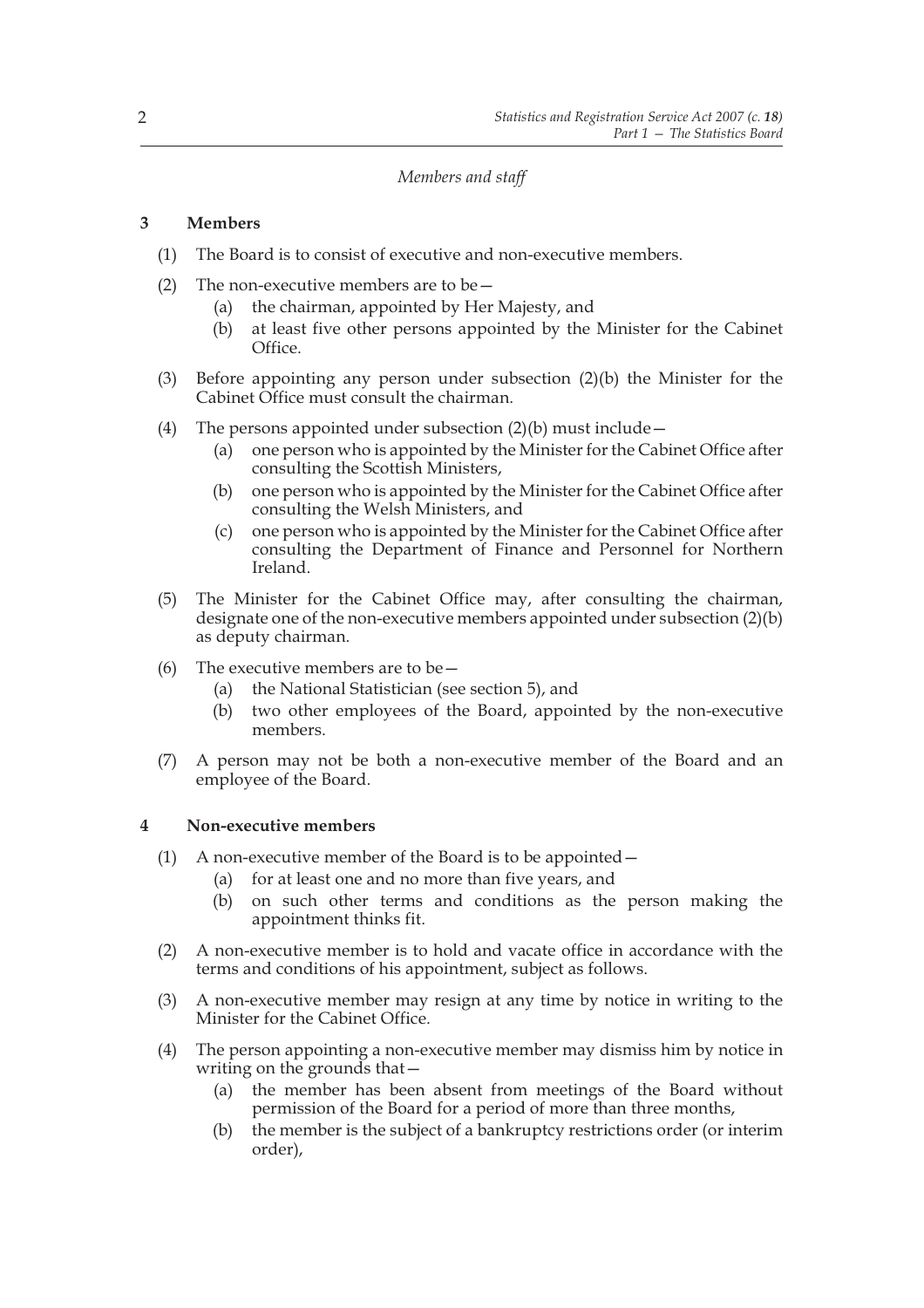- (c) the member has had his estate sequestrated in Scotland or, under Scots law, has made a composition or arrangement with, or granted a trust deed for, his creditors,
- (d) the member is unfit for office by reason of misconduct,
- (e) the member has failed to comply with the terms of his appointment, or
- (f) the member is otherwise unable, unfit or unwilling to perform his functions.
- (5) Where—
	- (a) a non-executive member ceases to be a member otherwise than on the expiry of his term of office, and
	- (b) it appears to the Minister for the Cabinet Office that there are circumstances which make it right for him to receive compensation,

the Board may pay him compensation of an amount approved by the Minister for the Cabinet Office.

(6) A person who has ceased to be a non-executive member is eligible for reappointment (on any number of occasions).

#### **5 Executive members and other staff**

- (1) The Board is to have—
	- (a) an officer known as the National Statistician, and
	- (b) an officer known as the Head of Assessment.
- (2) The National Statistician is to be  $-$ 
	- (a) appointed by Her Majesty, and
	- (b) employed by the Board on the terms and conditions of his appointment (which may include provision relating to dismissal).
- (3) The Head of Assessment is to be—
	- (a) appointed by the non-executive members of the Board, and
	- (b) employed by the Board on the terms and conditions of his appointment.
- (4) The Board is to have such other employees as it may appoint.
- (5) The persons appointed under subsection (4) are to be employed on the terms and conditions of their appointment.
- (6) The Board may only appoint persons under subsection (4) with the approval of the Minister for the Civil Service as to numbers and terms and conditions of employment.
- (7) Service as an employee of the Board is service in the civil service of the State.
- (8) The employees of the Board who are appointed members of the Board under section 3(6)(b) are to hold office as members in accordance with the terms and conditions of their appointment as members.

#### *Official statistics: introductory*

#### **6 Official statistics**

(1) In this Part "official statistics" means—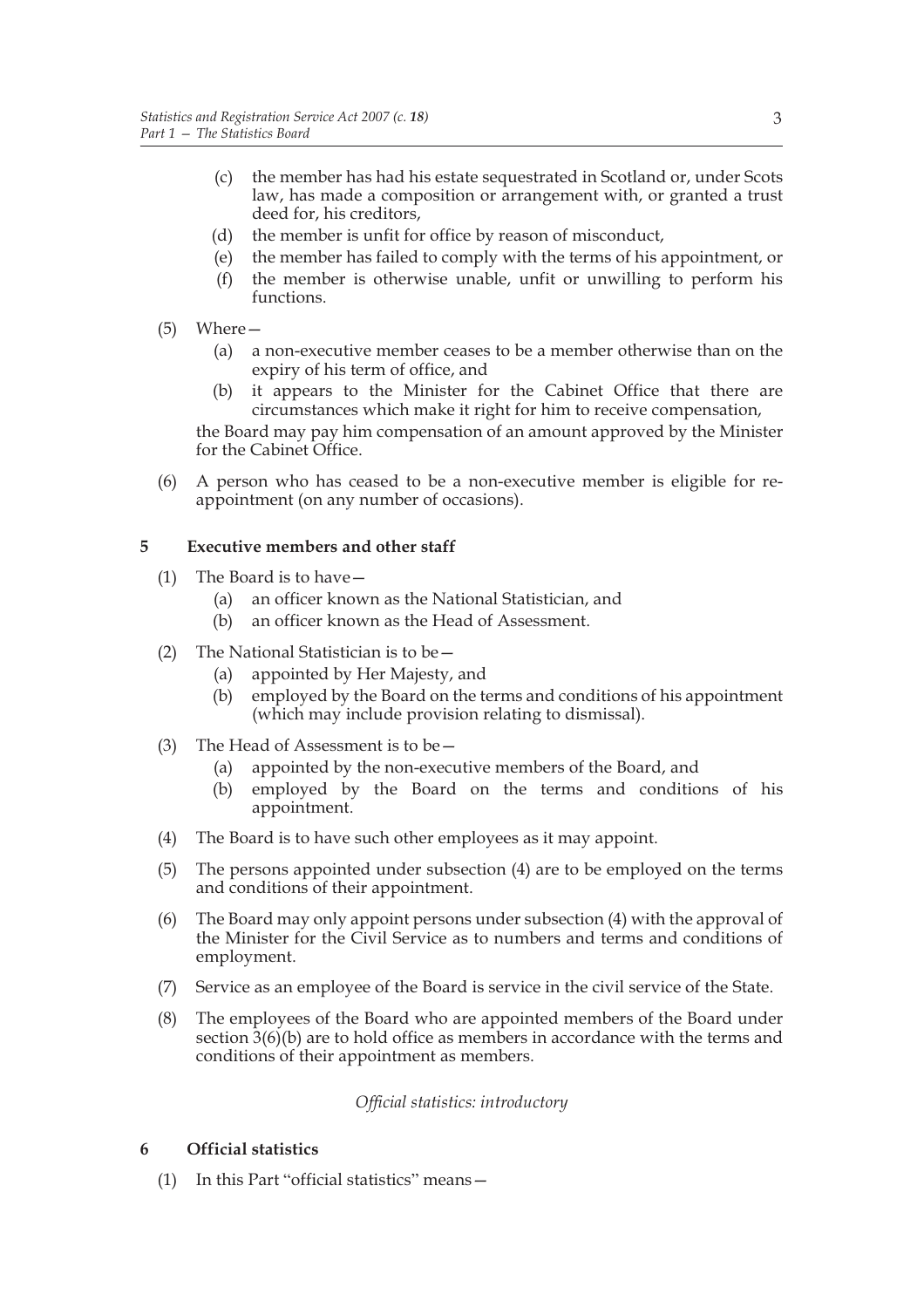- (a) statistics produced by  $-$ 
	- (i) the Board,
	- (ii) a government department,
	- (iii) the Scottish Administration,
	- (iv) a Welsh ministerial authority,
	- (v) a Northern Ireland department, or
	- (vi) any other person acting on behalf of the Crown, and
- (b) such other statistics as may be specified by order by  $-$ 
	- (i) a Minister of the Crown,
	- (ii) the Scottish Ministers,
	- (iii) the Welsh Ministers, or
	- (iv) a Northern Ireland department.
- (2) An order under subsection (1)(b) may in particular specify all, or a description of, the statistics produced or to be produced by a particular person or description of person.
- (3) Before making an order under subsection (1)(b) an authority referred to in that provision must consult the Board.
- (4) The Board must, at least once every financial year, publish a list of statistics which are at the time of publication official statistics by virtue of subsection  $(1)(b).$
- (5) In this Part "Welsh ministerial authority" means any of the following—
	- (a) the Welsh Ministers;
	- (b) the First Minister for Wales;
	- (c) the Counsel General to the Welsh Assembly Government.

# **7 Objective**

- (1) In the exercise of its functions under sections 8 to 21 the Board is to have the objective of promoting and safeguarding the production and publication of official statistics that serve the public good.
- (2) In subsection (1) the reference to serving the public good includes in particular—
	- (a) informing the public about social and economic matters, and
	- (b) assisting in the development and evaluation of public policy.
- (3) The Board is accordingly, in the exercise of its functions under sections 8 to 21, to promote and safeguard—
	- (a) the quality of official statistics,
	- (b) good practice in relation to official statistics, and
	- (c) the comprehensiveness of official statistics.
- (4) In this Part references to the quality of any official statistics includes—
	- (a) their impartiality, accuracy and relevance, and
	- (b) their coherence with other official statistics.
- (5) In this Part references to good practice in relation to official statistics includes ensuring their accessibility.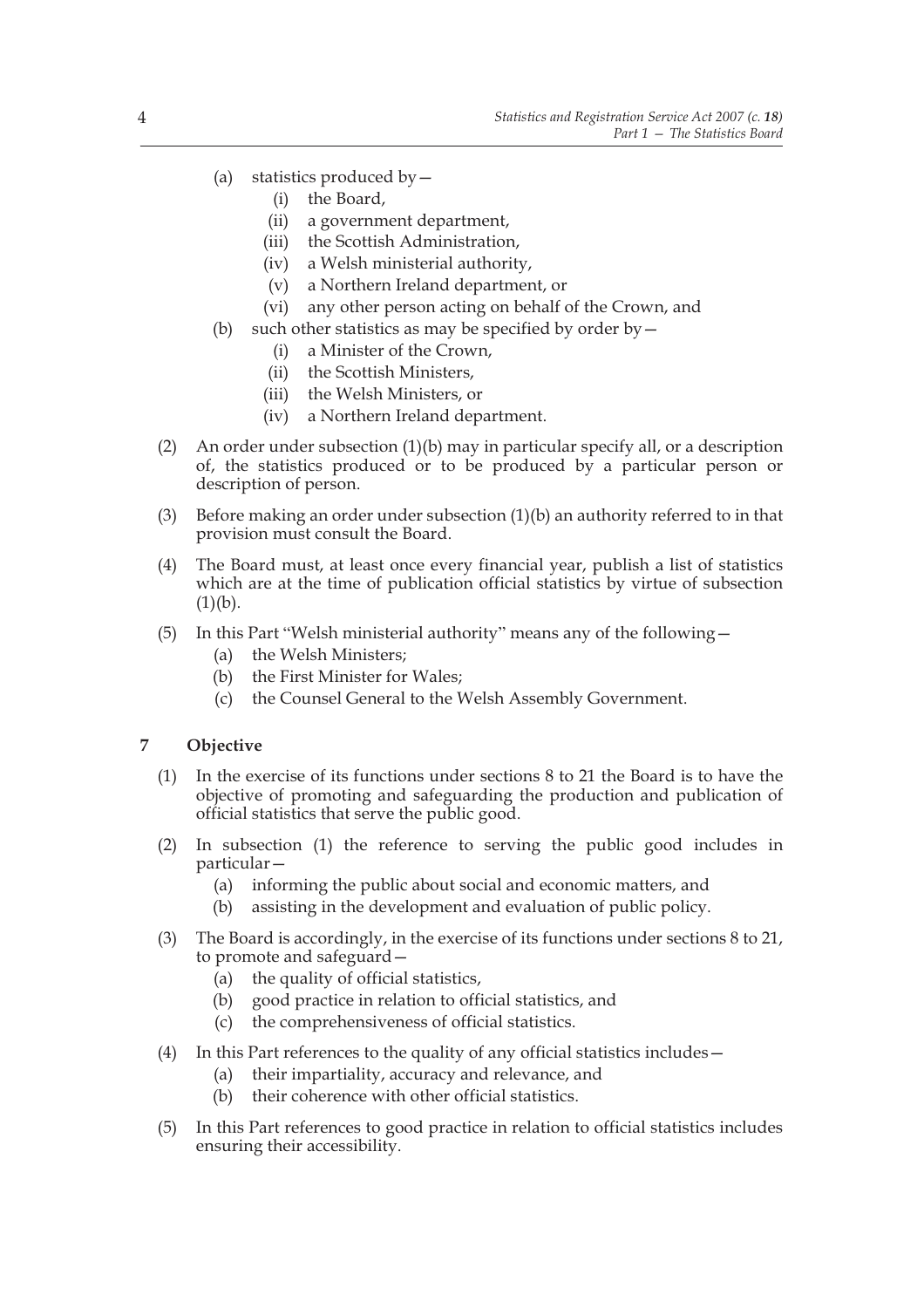# *General functions relating to official statistics*

# **8 Monitoring and reporting of official statistics**

- (1) The Board is to monitor the production and publication of official statistics.
- (2) The Board may report any concerns it has about—
	- (a) the quality of any official statistics,
	- (b) good practice in relation to any official statistics, or
	- (c) the comprehensiveness of any official statistics,

to the person responsible for those statistics.

(3) The Board may publish its findings or any report under this section.

# **9 Definitions etc for official statistics**

- (1) The Board is to—
	- (a) develop and maintain definitions, methodologies, classifications and standards for official statistics, and
	- (b) promote their use in relation to official statistics.
- (2) The Board may in particular for the purposes of this section give guidance and advice to persons responsible for official statistics.
- (3) The Board may publish guidance and advice given under this section.

*National Statistics*

# **10 Code of Practice for Statistics**

- (1) The Board is to prepare, adopt and publish a Code of Practice for Statistics.
- (2) The Board may at any time revise the Code and, if it decides to do so, must publish the Code as revised.
- (3) In preparing or revising the Code the Board must consult—
	- (a) the Scottish Ministers,
	- (b) the Welsh Ministers,
	- (c) the Department of Finance and Personnel for Northern Ireland, and
	- (d) such other persons as it thinks fit.

# **11 Pre-release access**

- (1) The Code of Practice for Statistics under section 10 may not deal with any matter relating to the granting of pre-release access to official statistics.
- (2) The appropriate authority may for the purposes of the Code by order provide for rules and principles relating to the granting of pre-release access to official statistics.
- (3) The Code shall apply in relation to any official statistics as if it included any rules and principles provided for in relation to those statistics under subsection (2).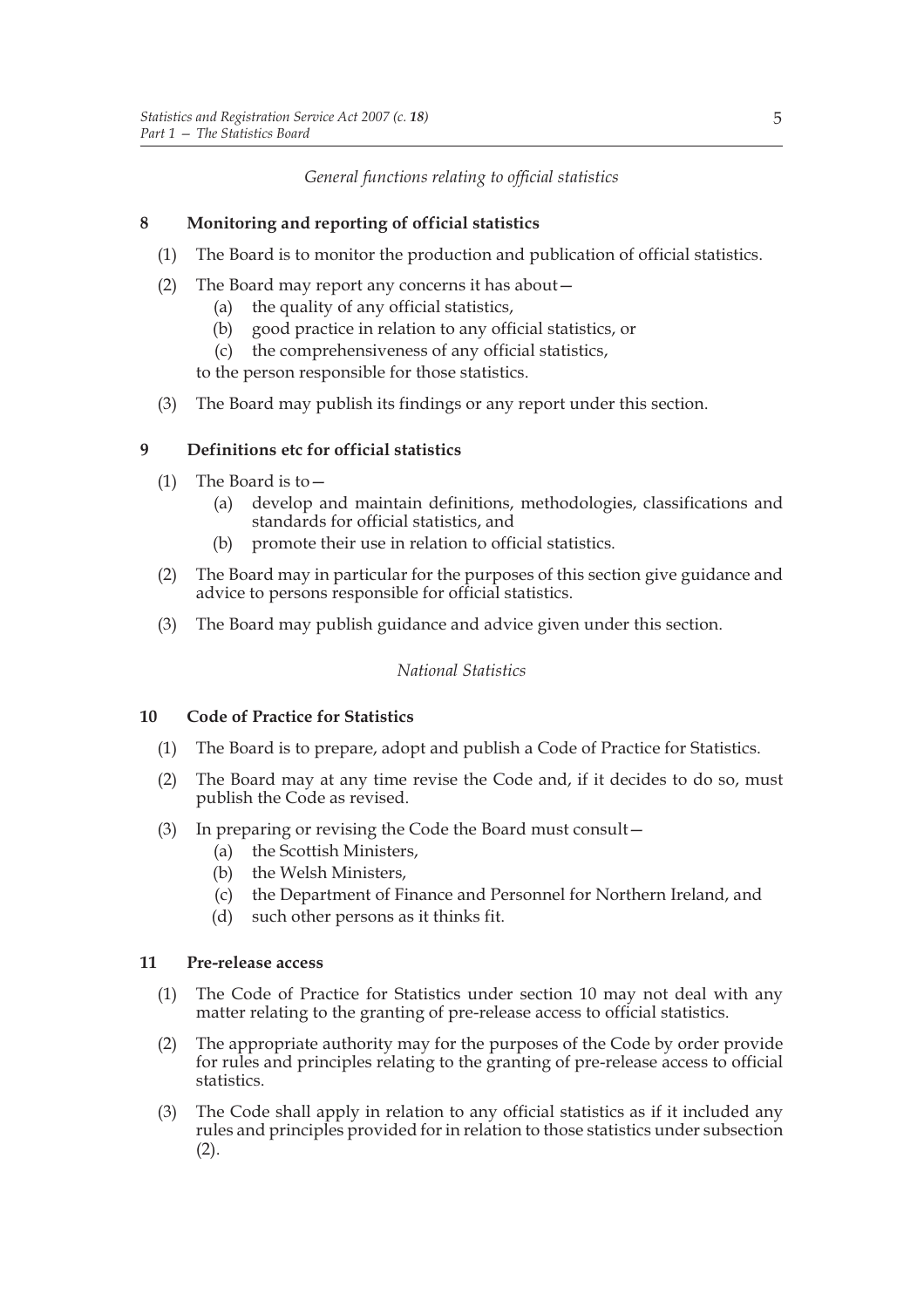- (4) The rules and principles which may be provided for under subsection (2) include rules and principles as to—
	- (a) the circumstances in which, or descriptions of statistics in relation to which, pre-release access may or may not be granted;
	- (b) the persons or descriptions of person to whom pre-release access may be granted;
	- (c) the period, or maximum period, during which pre-release access may be so granted;
	- (d) the conditions subject to which pre-release access may be so granted.
- (5) Those rules and principles may—
	- (a) make different provision for different cases, and
	- (b) allow for the exercise of discretion by persons responsible for official statistics.
- (6) In this section "appropriate authority" means—
	- (a) the Minister for the Cabinet Office, except in a case falling within paragraphs (b) to (d);
	- (b) the Scottish Ministers, in relation to official statistics that are wholly Scottish devolved statistics;
	- (c) the Welsh Ministers, in relation to official statistics that are wholly Welsh devolved statistics;
	- (d) the Department of Finance and Personnel for Northern Ireland, in relation to official statistics that are wholly Northern Ireland devolved statistics.
- (7) Before making an order under subsection (2) the appropriate authority must consult—
	- (a) the other persons referred to in subsection  $(6)(a)$  to  $(d)$ , and
	- (b) the Board.
- (8) In this section "pre-release access", in relation to official statistics, means access to the statistics in their final form prior to publication.

#### **12 Assessment**

- (1) At the request of the appropriate authority the Board must, in accordance with this Part, assess and determine whether the Code of Practice for Statistics under section 10 has been complied with in relation to any official statistics.
- (2) If under subsection (1) the Board determines that the Code has been complied with, it must designate the statistics as "National Statistics"; but otherwise it must decline so to designate them.
- (3) A request under subsection (1) may not be withdrawn.
- (4) The person responsible for any official statistics in relation to which an assessment is being made under subsection (1) must provide the Board with such information about the statistics as it may reasonably require.
- (5) The Board must publish the results of any assessment under subsection (1).
- (6) The Board may in exercising its functions under subsection (1) take into account information or advice received from any person.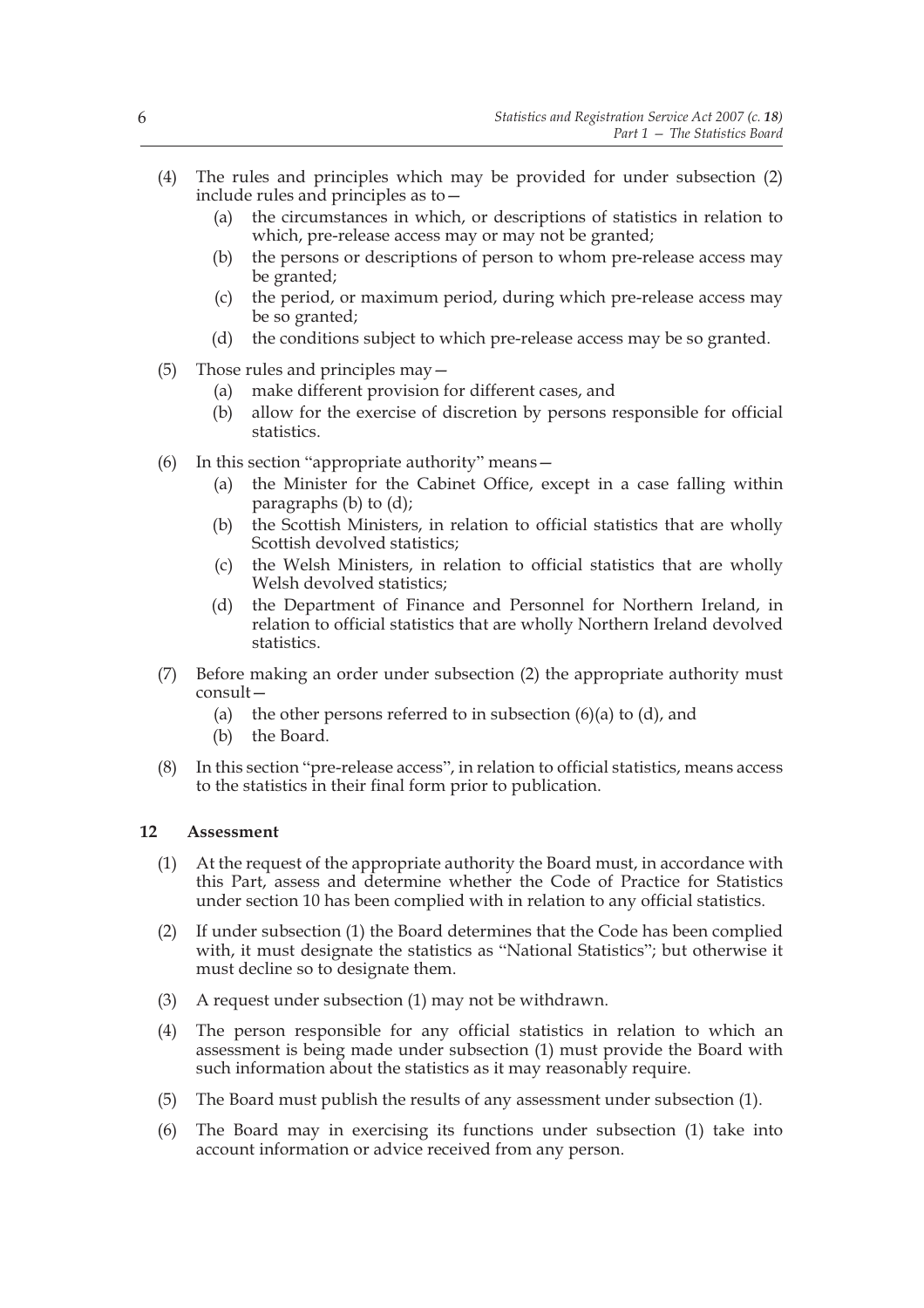- (7) In subsection (1) the "appropriate authority" in relation to any official statistics is a Minister of the Crown, subject to the following—
	- (a) the National Statistician is the appropriate authority in relation to statistics produced by the Board;
	- (b) the Scottish Ministers are the appropriate authority in relation to official statistics not produced by the Board which are Scottish devolved statistics;
	- (c) the Welsh Ministers are the appropriate authority in relation to official statistics not produced by the Board which are Welsh devolved statistics;
	- (d) any Northern Ireland department is the appropriate authority in relation to official statistics not produced by the Board which are Northern Ireland devolved statistics.
- (8) For the purposes of this Part, any official statistics designated as National Statistics before the commencement of this section shall be regarded as having been so designated under this section.

#### **13 Duty to continue to comply with Code**

- (1) The person producing any official statistics which are designated under section 12 as National Statistics must ensure that the Code of Practice for Statistics under section 10 continues to be complied with in relation to the statistics.
- (2) Failure to comply with subsection (1) in relation to any statistics means that the designation of the statistics as National Statistics may not be confirmed under section 14 (but no action shall lie in relation to any such failure).

#### **14 Re-assessment**

- (1) The Board must, in accordance with this Part, assess and determine whether the Code of Practice for Statistics under section 10 continues to be complied with in relation to statistics already designated as National Statistics under section 12.
- (2) If under subsection (1) the Board determines that the Code continues to be complied with in relation to any statistics already designated as National Statistics under section 12, it must confirm their designation as National Statistics; but otherwise it must cancel their designation.
- (3) The person responsible for any official statistics in respect of which an assessment is being made under subsection (1) must provide the Board with such information about the statistics as it may reasonably require.
- (4) The Board may in exercising its functions under subsection (1) take into account information or advice received from any person.
- (5) The Board must publish the results of any assessment under subsection (1).
- (6) The designation of any statistics as National Statistics may not be cancelled except pursuant to a determination under subsection (1).

#### **15 Programme of assessment**

(1) The Board must prepare and publish a programme for the assessment and reassessment of statistics under sections 12(1) and 14(1).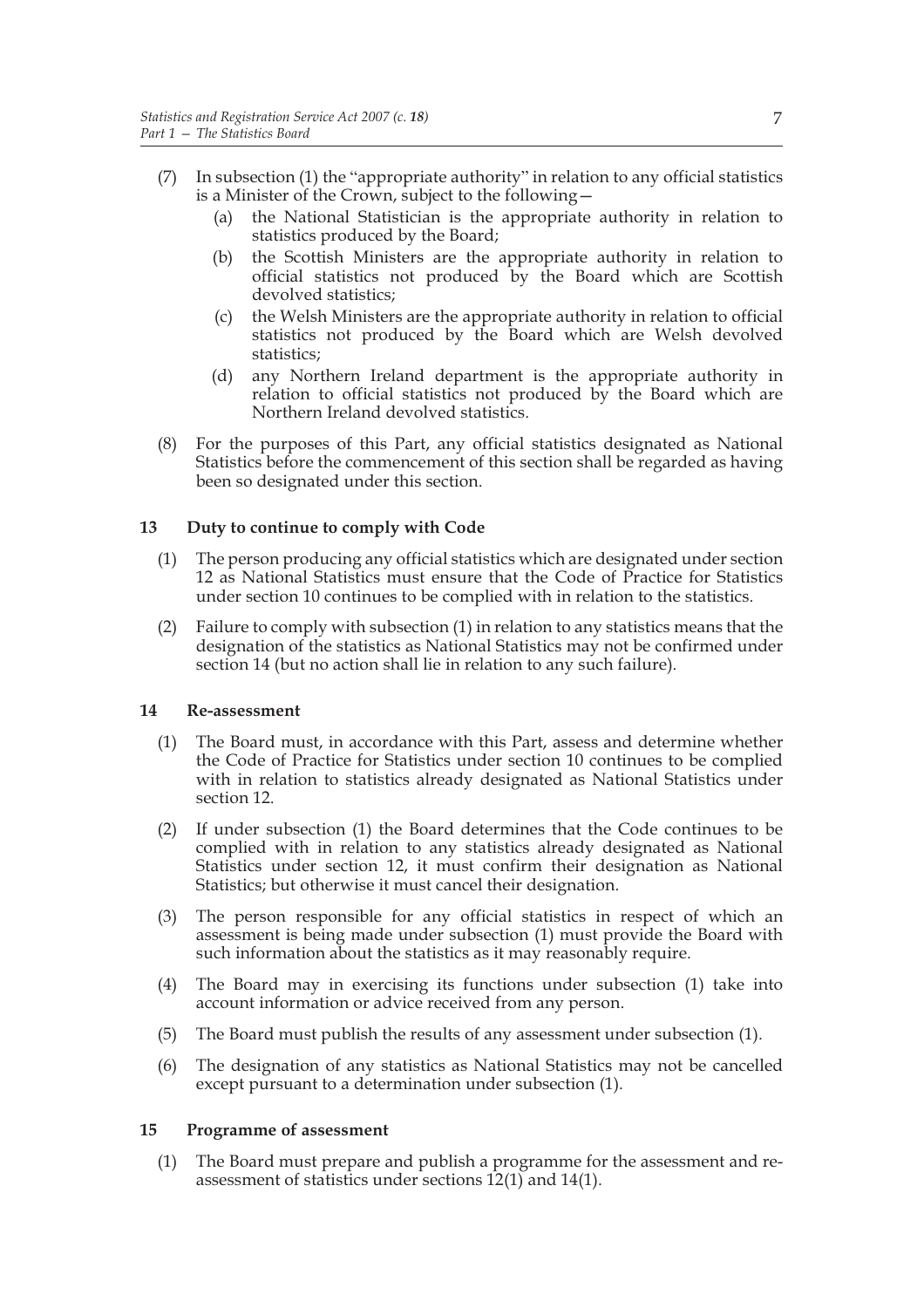(2) The Board may at any time revise the programme and, if it decides to do so, must publish the programme as revised.

#### **16 Requests for assessment: supplementary**

- (1) Where in the case of any official statistics other than statistics produced by the Board—
	- (a) the appropriate authority has not under section 12(1) requested the Board to assess and determine whether the Code of Practice for Statistics has been complied with, and
	- (b) the Board is of the view that it would be appropriate for it to do so, the Board must notify the appropriate authority accordingly.
- (2) Where the appropriate authority is a Minister of the Crown, the Board must lay a copy of its notification under subsection (1) before Parliament.
- (3) A Minister of the Crown, on receiving notification under subsection (1), must provide the Board with—
	- (a) a statement that he intends to make a request under section 12(1) in relation to the statistics, or
	- (b) a statement that he does not intend to make such a request,

and must lay a copy of the statement before Parliament.

- (4) A statement under subsection  $(3)(a)$  must include a timetable for making the request.
- (5) A statement under subsection (3)(b) must give reasons for not making the request.
- (6) Where the National Statistician determines not to make a request under section 12(1) in relation to any official statistics produced by the Board, he must—
	- (a) make a statement that he does not intend to make such a request, giving reasons, and
	- (b) lay a copy of the statement before Parliament.
- (7) In this section "appropriate authority" has the same meaning as in section 12(1).

# **17 Principles and procedures**

- (1) The Board must prepare and publish a statement of  $-$ 
	- (a) the principles to which it will have regard, and
	- (b) the procedures which it will adopt,

in exercising its functions under sections 12(1) and 14(1).

- (2) The Board may at any time revise the statement under subsection (1) and, if it decides to do so, must publish the statement as revised.
- (3) In preparing or revising the statement under subsection (1) the Board must consult—
	- (a) the Scottish Ministers,
	- (b) the Welsh Ministers,
	- (c) the Department of Finance and Personnel for Northern Ireland, and
	- (d) such other persons as it thinks fit.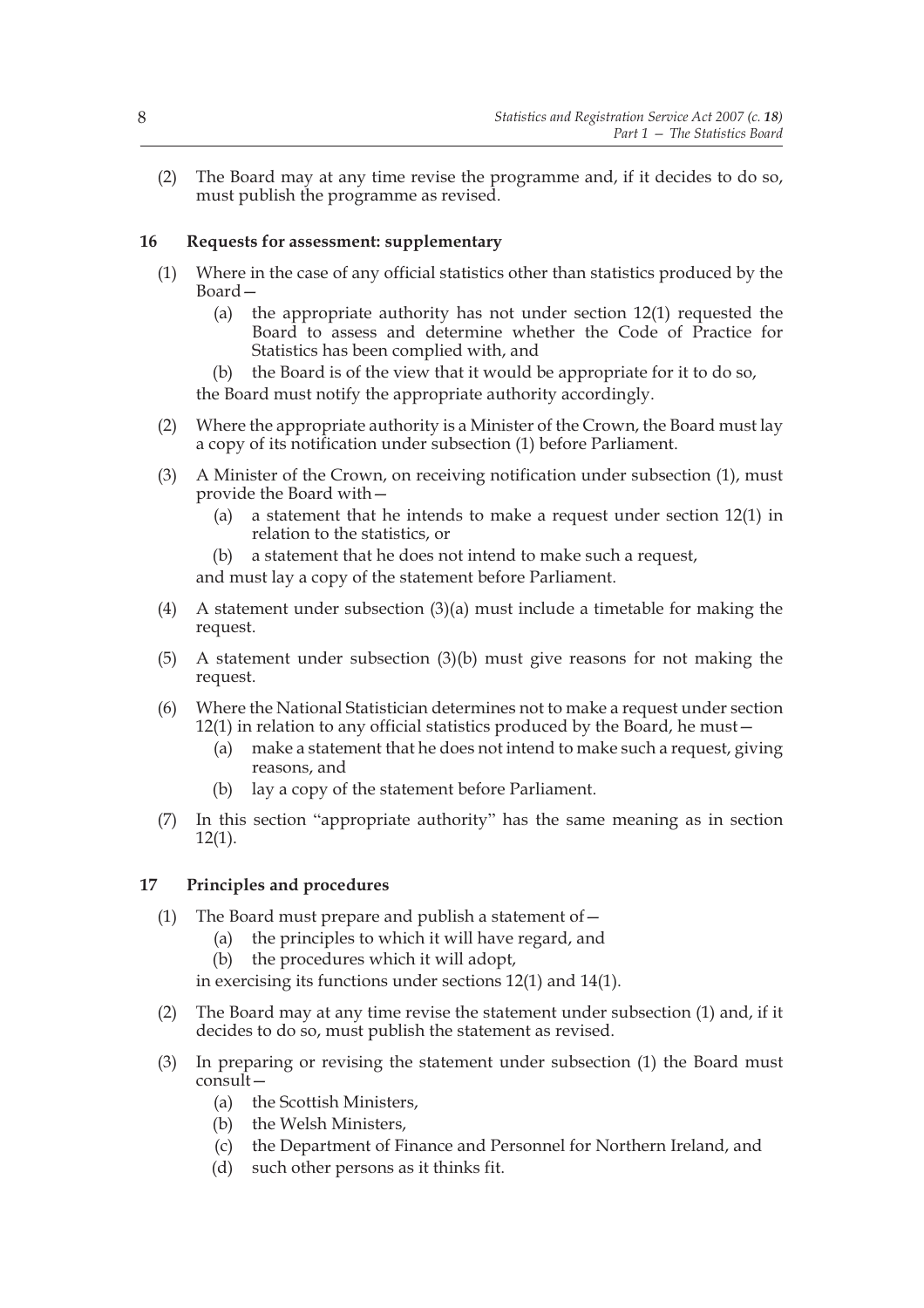#### **18 List of National Statistics**

The Board must, at least once every financial year, publish a list of statistics which are at the time of publication designated as National Statistics under this Part.

#### **19 Code: transitional**

- (1) In this section—
	- (a) "the interim period" means the period after the Board is established under section 1 but before the Board has adopted and published a Code under section 10(1), and
	- (b) "the existing Code" means the National Statistics Code of Practice existing at the time of the commencement of this section.
- (2) During the interim period the Board is to maintain the existing Code.
- (3) The Board may at any time during the interim period revise the existing Code and, if it decides to do so, must publish that Code as revised.
- (4) The Board may not under subsection (3) make any revision relating to prerelease access to official statistics (within the meaning of section 11).
- (5) Sections 11(2) to (7), 12 and 14 apply during the interim period in relation to the existing Code as they apply in relation to the Code under section 10.

# *Production of statistics*

#### **20 Production of statistics**

- (1) The Board may itself produce and publish statistics relating to any matter relating to the United Kingdom or any part of it.
- (2) The Board may at any time publish information or give advice on statistics produced under subsection  $(1)$ .
- (3) The Board may not without the consent of the Scottish Ministers produce and publish Scottish devolved statistics.
- (4) The Board may not without the consent of a Welsh ministerial authority produce and publish Welsh devolved statistics.
- (5) The Board may not without the consent of the appropriate Northern Ireland department produce and publish Northern Ireland devolved statistics.

#### **21 Retail prices index**

- (1) The Board must under section 20—
	- (a) compile and maintain the retail prices index, and
	- (b) publish it every month.
- (2) Before making any change to the coverage or the basic calculation of the retail prices index, the Board must consult the Bank of England as to whether the change constitutes a fundamental change in the index which would be materially detrimental to the interests of the holders of relevant index-linked gilt-edged securities.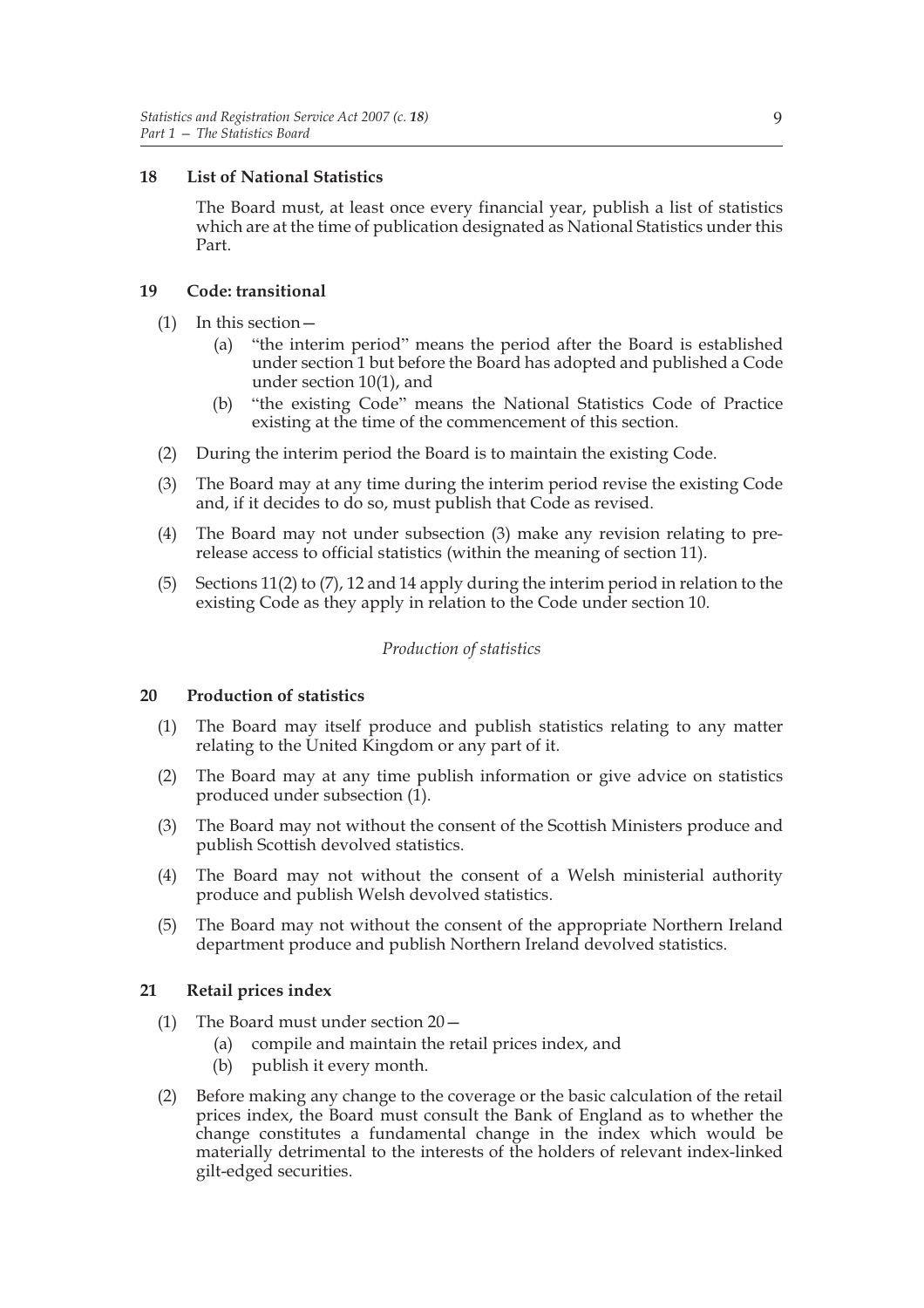- (3) If the Bank of England considers that the change constitutes a fundamental change in the index which would be materially detrimental to the interests of the holders of relevant index-linked gilt-edged securities, the Board may not make the change without the consent of the Chancellor of the Exchequer.
- (4) In this section
	- "index-linked gilt-edged securities" means securities issued under section 12 of the National Loans Act 1968 (c. 13) the amount of the payments under which is determined wholly or partly by reference to the retail prices index;
	- "relevant index-linked gilt-edged securities" means index-linked giltedged securities issued before the commencement of this section subject to a prospectus containing provision relating to early redemption in the event of a change to the retail prices index;
	- "retail prices index" means the United Kingdom General Index of Retail **Prices**

# *Additional statistical functions*

#### **22 Statistical services**

- (1) The Board may provide statistical services to any person in any place within or outside the United Kingdom.
- (2) The services which may be provided under this section include in particular—
	- (a) providing information, advice and technical assistance in relation to statistics:
	- (b) providing quality assessment in relation to statistics;
	- (c) conducting statistical surveys and analysis;
	- (d) collecting, adapting and developing data.

#### **23 Statistical research**

The Board may promote and assist statistical research, in particular by providing access (where it may lawfully do so) to data held by it.

#### **24 Delegated functions**

- (1) A Minister of the Crown may by order delegate to the Board any of his functions relating to the production of statistics.
- (2) A Welsh ministerial authority may by order delegate to the Board any of the authority's functions relating to the production of statistics.
- (3) A Northern Ireland department may by order delegate to the Board any of its functions relating to the production of statistics.
- (4) An order under this section may include consequential or incidental provision (including provision amending any enactment).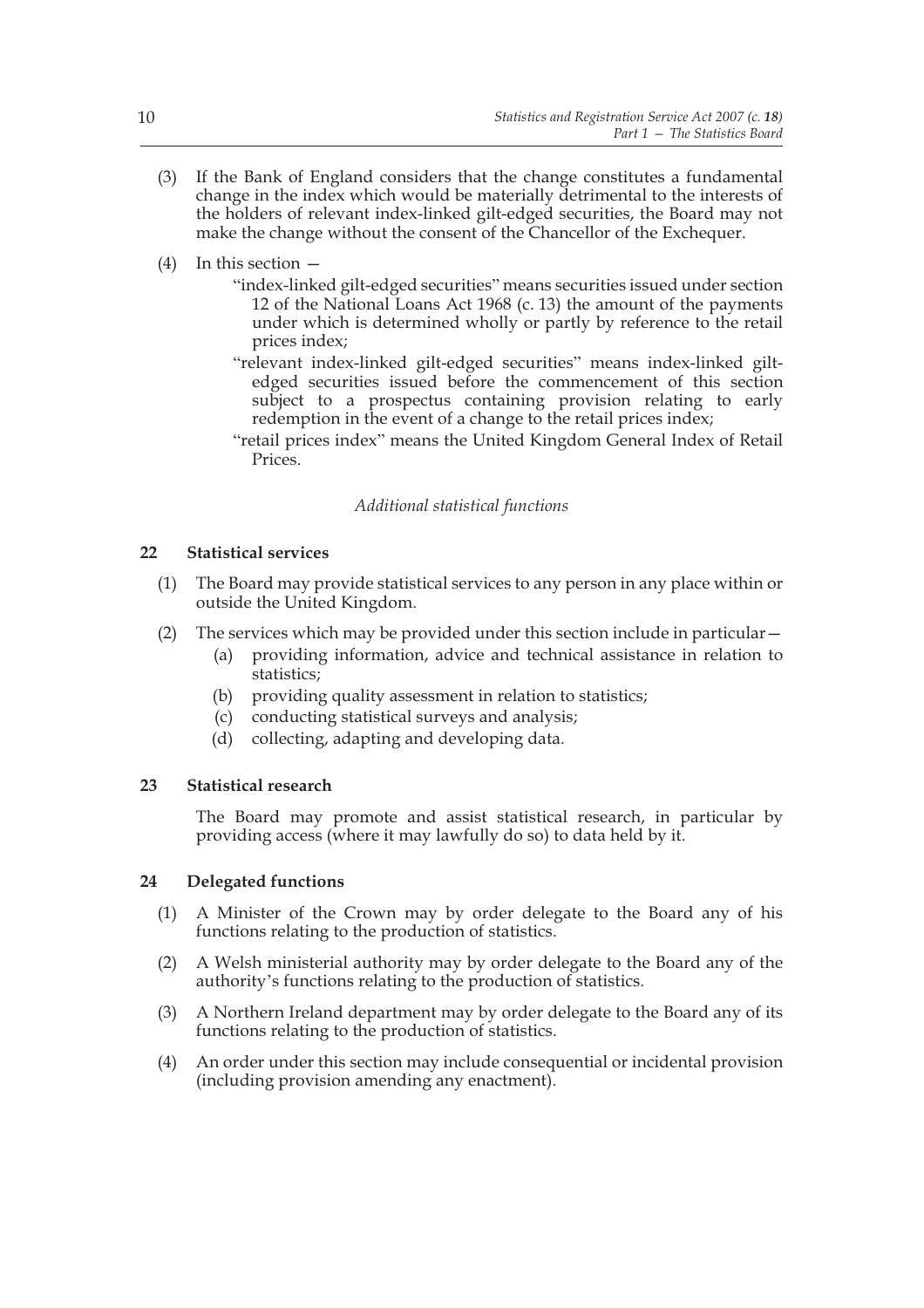#### *Census etc*

#### **25 Census etc**

- (1) The functions of the Registrar General for England and Wales under the enactments specified in subsection (2) are transferred to the Board.
- (2) Those enactments are—
	- (a) the Census Act  $1920$  (c. 41) (censuses);
	- (b) section 19 of the Registration Service Act 1953 (c. 37) (annual abstract of number of births, deaths and marriages);
	- (c) paragraph 5(a) and (c) of Schedule 1 to the Parliamentary Constituencies Act 1986 (c. 56) (function as assessor to Boundary Commission for England and Boundary Commission for Wales).
- (3) Schedule 1 (which makes consequential and supplementary provision relating to the transfer of functions under subsection (1)) has effect.

#### *Functions: supplementary*

# **26 Ancillary powers**

- (1) The Board may do anything which it thinks necessary or expedient for the purpose of, or in connection with, the exercise of its functions.
- (2) Anything required to be published by the Board may be published by it in such manner as it thinks fit.

# **27 Reports**

- (1) As soon as possible after the end of each financial year the Board must produce a report on—
	- (a) what it has done during that year,
	- (b) what it has found during that year, and
	- (c) what it intends to do during the next financial year.
- (2) The Board must lay a report under subsection (1) before—
	- (a) Parliament,
	- (b) the Scottish Parliament,
	- (c) the National Assembly for Wales, and
	- (d) the Northern Ireland Assembly.
- (3) The Board may at any time produce a report about any matter relating to the exercise of its functions.
- (4) The Board must lay a report under subsection (3) before one or more of the following—
	- (a) Parliament;
	- (b) the Scottish Parliament;
	- (c) the National Assembly for Wales;
	- (d) the Northern Ireland Assembly.
- (5) Where the Board lays a report under this section it must publish it as soon as possible thereafter.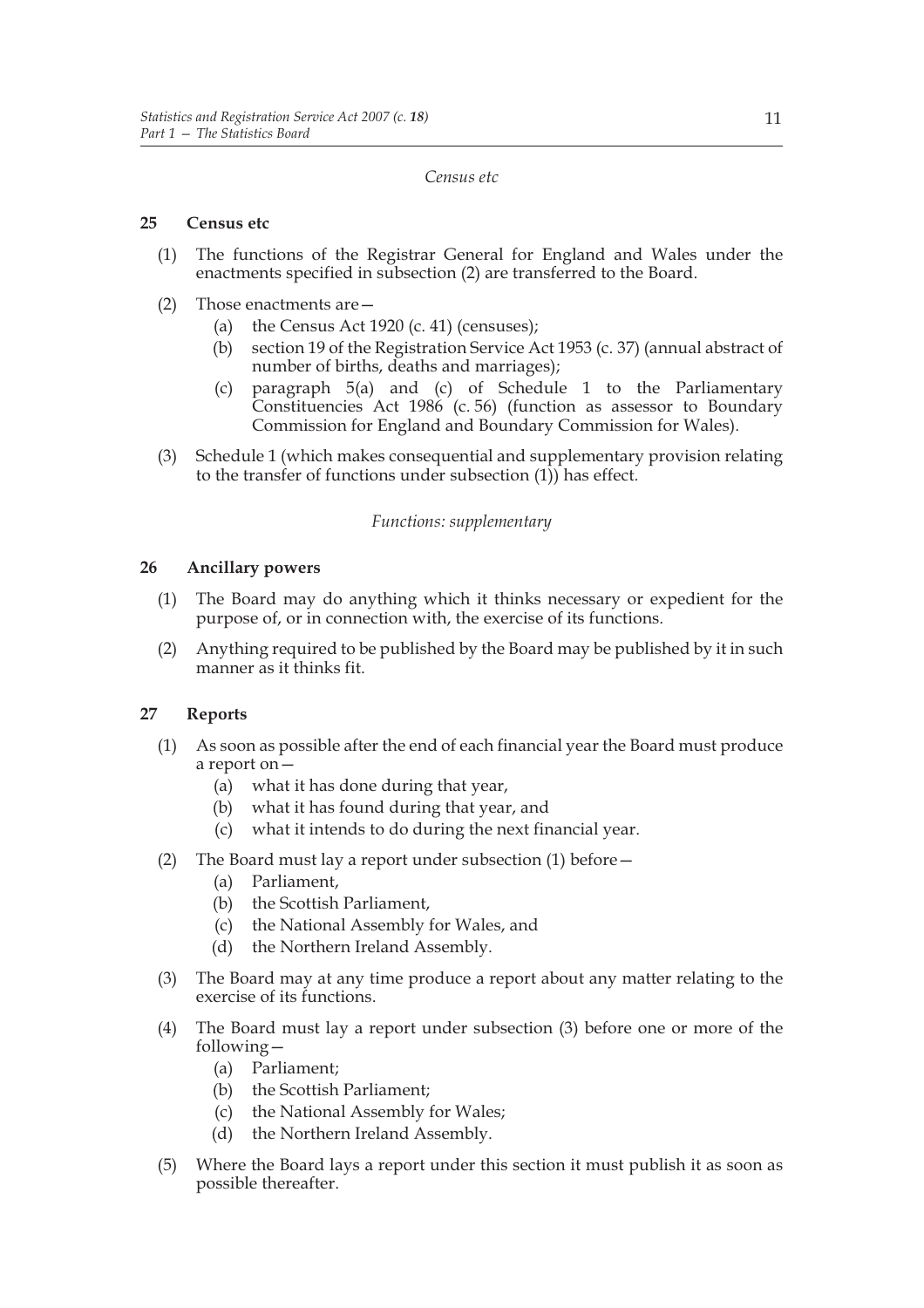# **28 Efficiency etc**

- (1) The Board must exercise its functions efficiently and cost-effectively.
- (2) The Board must seek to minimise the burdens (including financial burdens) it imposes on other persons.

# **29 Directions**

- (1) If the Minister for the Cabinet Office considers that there has been a serious failure by the Board—
	- (a) to comply with its objective, or
	- (b) to perform any of its functions,

he may give the Board such directions as he considers appropriate to remedy the failure.

- (2) If the Scottish Ministers consider that there has been a serious failure by the Board—
	- (a) to comply with its objective, or
	- (b) to perform any of its functions so far as relating to Scottish devolved statistics,

they may, with the consent of the Minister for the Cabinet Office, give the Board such directions as they consider appropriate to remedy the failure.

- (3) If the Welsh Ministers consider that there has been a serious failure by the Board—
	- (a) to comply with its objective, or
	- (b) to perform any of its functions so far as relating to Welsh devolved statistics,

they may, with the consent of the Minister for the Cabinet Office, give the Board such directions as they consider appropriate to remedy the failure.

- (4) If the Department of Finance and Personnel for Northern Ireland considers that there has been a serious failure by the Board—
	- (a) to comply with its objective, or
	- (b) to perform any of its functions so far as relating to Northern Ireland devolved statistics,

it may, with the consent of the Minister for the Cabinet Office, give the Board such directions as it considers appropriate to remedy the failure.

- (5) The Minister for the Cabinet Office may give the Board such directions as he considers appropriate for the purpose of implementing any Community obligation.
- (6) A direction under this section must be in writing.
- (7) A direction under this section must be published by the authority which gave it in such manner as that authority considers appropriate for the purpose of bringing it to the attention of persons likely to be affected by it.
- (8) Where the Minister for the Cabinet Office gives a direction under this section—
	- (a) he must lay a copy before Parliament, and
	- (b) he must notify the Scottish Ministers, the Welsh Ministers and the Department of Finance and Personnel for Northern Ireland of the direction, who must lay a copy before the Scottish Parliament, the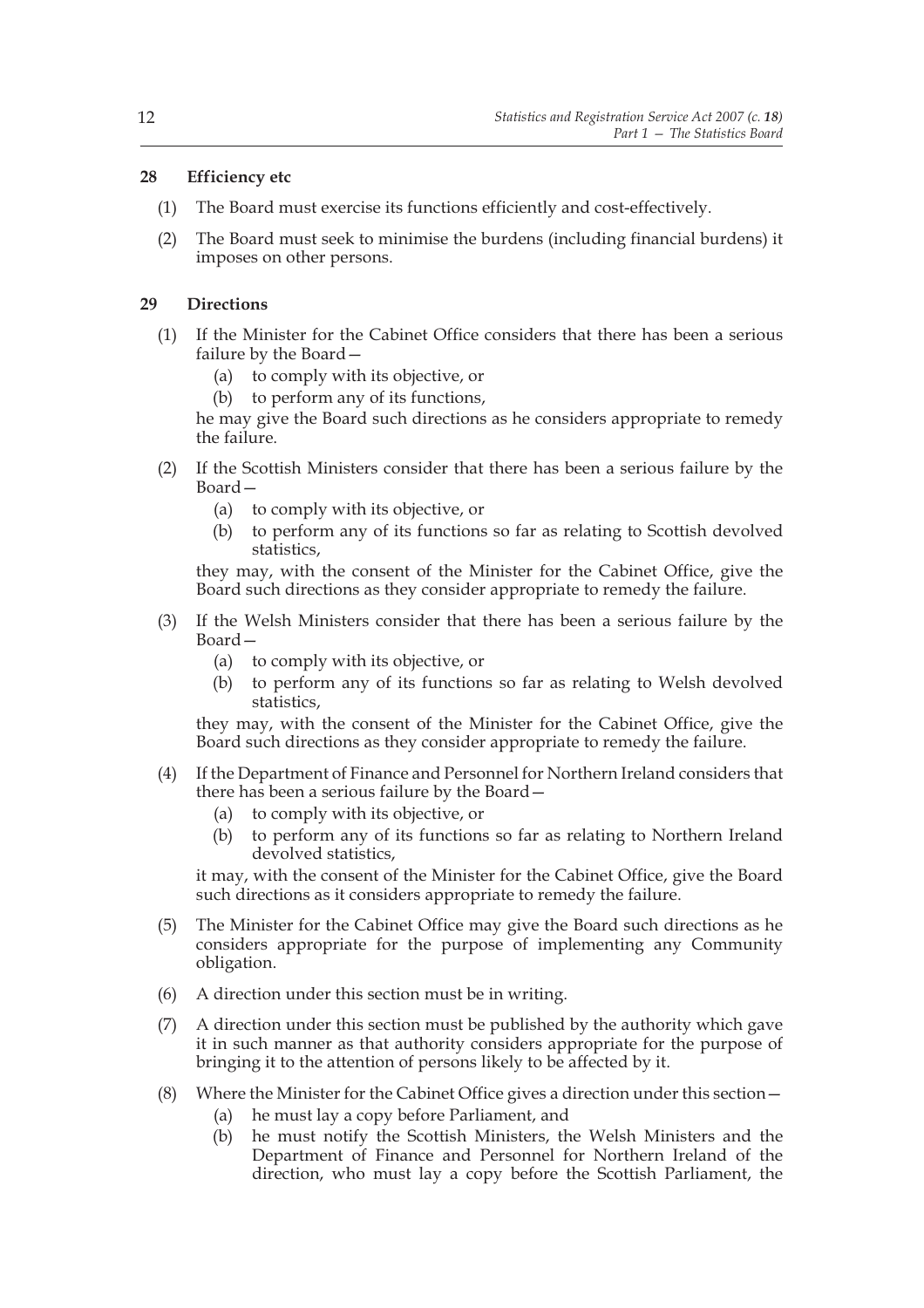National Assembly for Wales and the Northern Ireland Assembly respectively.

- (9) Where the Scottish Ministers give a direction under this section—
	- (a) they must lay a copy before the Scottish Parliament, and
	- (b) the Minister for the Cabinet Office must lay a copy before Parliament.
- (10) Where the Welsh Ministers give a direction under this section—
	- (a) they must lay a copy before the National Assembly for Wales, and
	- (b) the Minister for the Cabinet Office must lay a copy before Parliament.
- (11) Where the Department of Finance and Personnel for Northern Ireland gives a direction under this section—
	- (a) it must lay a copy before the Northern Ireland Assembly, and
	- (b) the Minister for the Cabinet Office must lay a copy before Parliament.
- (12) If the Board fails to comply with any direction given to it under this section, the authority which gave the direction may give effect to it, and for that purpose may exercise any function of the Board.
- (13) But the Scottish Ministers, the Welsh Ministers and the Department of Finance and Personnel for Northern Ireland may only give effect to a direction under subsection (12) with the consent of the Minister for the Cabinet Office.

#### *Organisation and administration*

#### **30 National Statistician: advisory functions**

- (1) The National Statistician is to be the Board's principal adviser on  $-$ 
	- (a) the quality of official statistics,
	- (b) good practice in relation to official statistics, and
	- (c) the comprehensiveness of official statistics.
- (2) The Board must have regard to the advice of the National Statistician on those matters.
- (3) If the Board rejects the advice of the National Statistician—
	- (a) in relation to the development and maintenance of definitions, methodologies, classifications and standards for official statistics, or
	- (b) as to the application to any statistics produced by the Board of any definition, methodology, classification or standard promoted by the Board under section 9,

the Board must publish a statement of its reasons for doing so.

(4) Where the Board publishes a statement under subsection (3), it must as soon as possible thereafter lay a copy before Parliament.

#### **31 National Statistician: executive functions**

- (1) The National Statistician is also to be the chief executive of the Board.
- (2) The National Statistician may, subject as follows, exercise any of the functions of the Board (including functions of establishing committees under section 35 and delegating functions to such committees).
- (3) The National Statistician may not exercise the functions of  $-$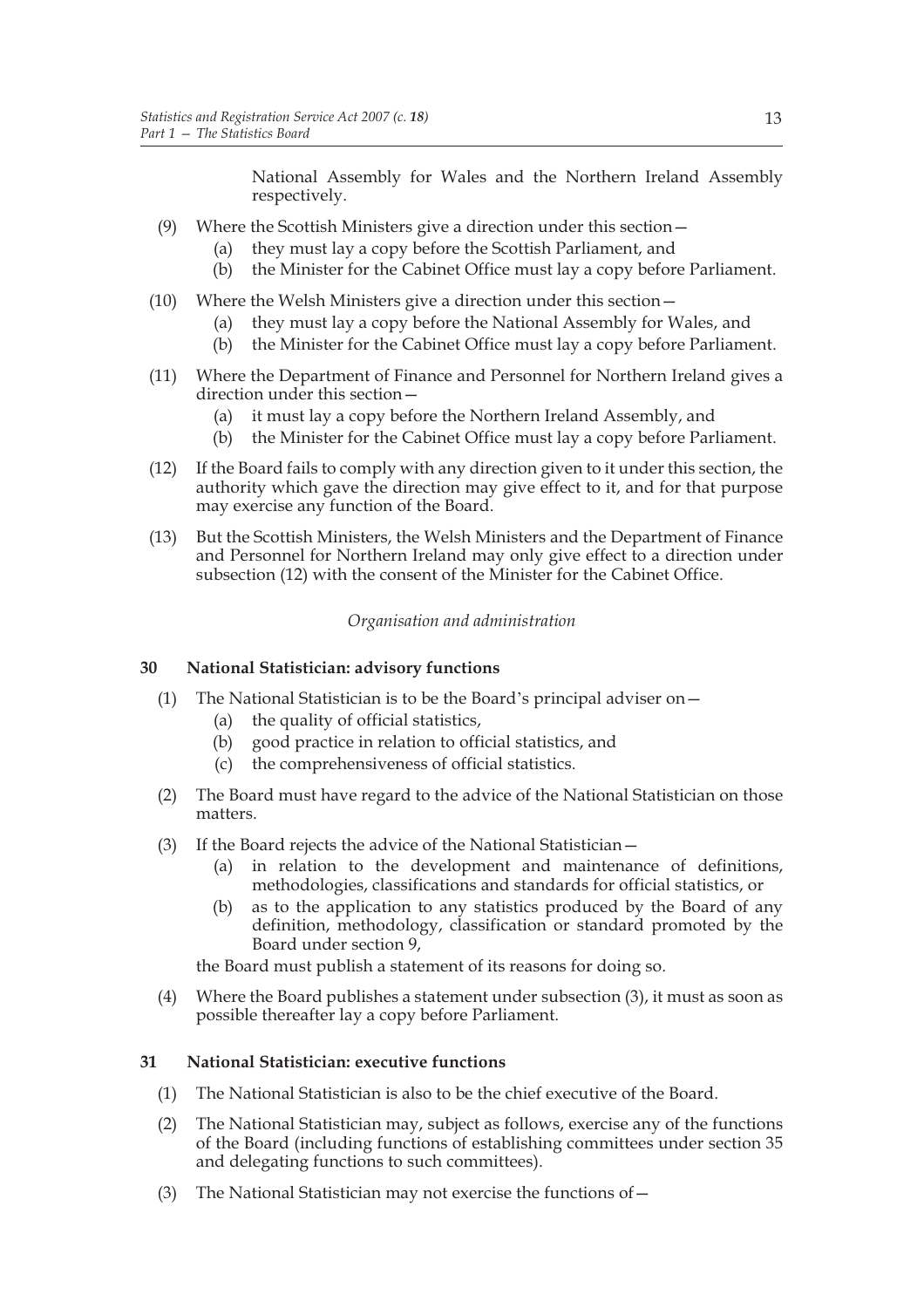- (a) determining under section 10 whether to adopt a code as the Code of Practice for Statistics or to revise the Code, or
- (b) determining under section 12(1) or 14(1) whether any official statistics comply with the Code.
- (4) The Board may direct the National Statistician—
	- (a) not to exercise a particular function, or
	- (b) as to how he should exercise a particular function.
- (5) In the event of a vacancy in the office of National Statistician, his functions under this section and section 32 may be exercised by such one of the other executive members of the Board as the Board may direct.

# **32 Executive office**

- (1) The National Statistician must establish an executive office of the Board to assist him in his exercise of—
	- (a) the function of the Board under section 9(1)(a) (development and maintenance of definitions, methodologies, classifications and standards for official statistics),
	- (b) the function of the Board under section 20 (production of statistics),
	- (c) the function of the Board under section 21 (retail prices index),
	- (d) the function of the Board under section 22 (statistical services), and
	- (e) any other function of the Board which he may exercise under section 31(2).
- (2) The executive office is, subject to this Act, to consist of  $-$ 
	- (a) the National Statistician (who is to be its head),
	- (b) the other executive members of the Board, and
	- (c) such other employees of the Board as the National Statistician may assign to it.
- (3) For the purposes of subsection (1) the National Statistician may delegate any function of the Board referred to in that subsection to any other member of the executive office.
- (4) The delegation of a function by the National Statistician under subsection (3) does not prevent him from exercising the function himself.

#### **33 Head of Assessment**

- (1) The Head of Assessment is to be the Board's principal adviser on the exercise of its functions under sections 12(1) and 14(1).
- (2) The Board must have regard to the advice of the Head of Assessment in the exercise of those functions.
- (3) The Head of Assessment—
	- (a) if an executive member of the Board, may not exercise functions of the National Statistician under section 31(5),
	- (b) may not be a member of the executive office of the Board under section  $32(2)(b)$  or (c), and
	- (c) may not in any other way take part in the production of statistics by the Board.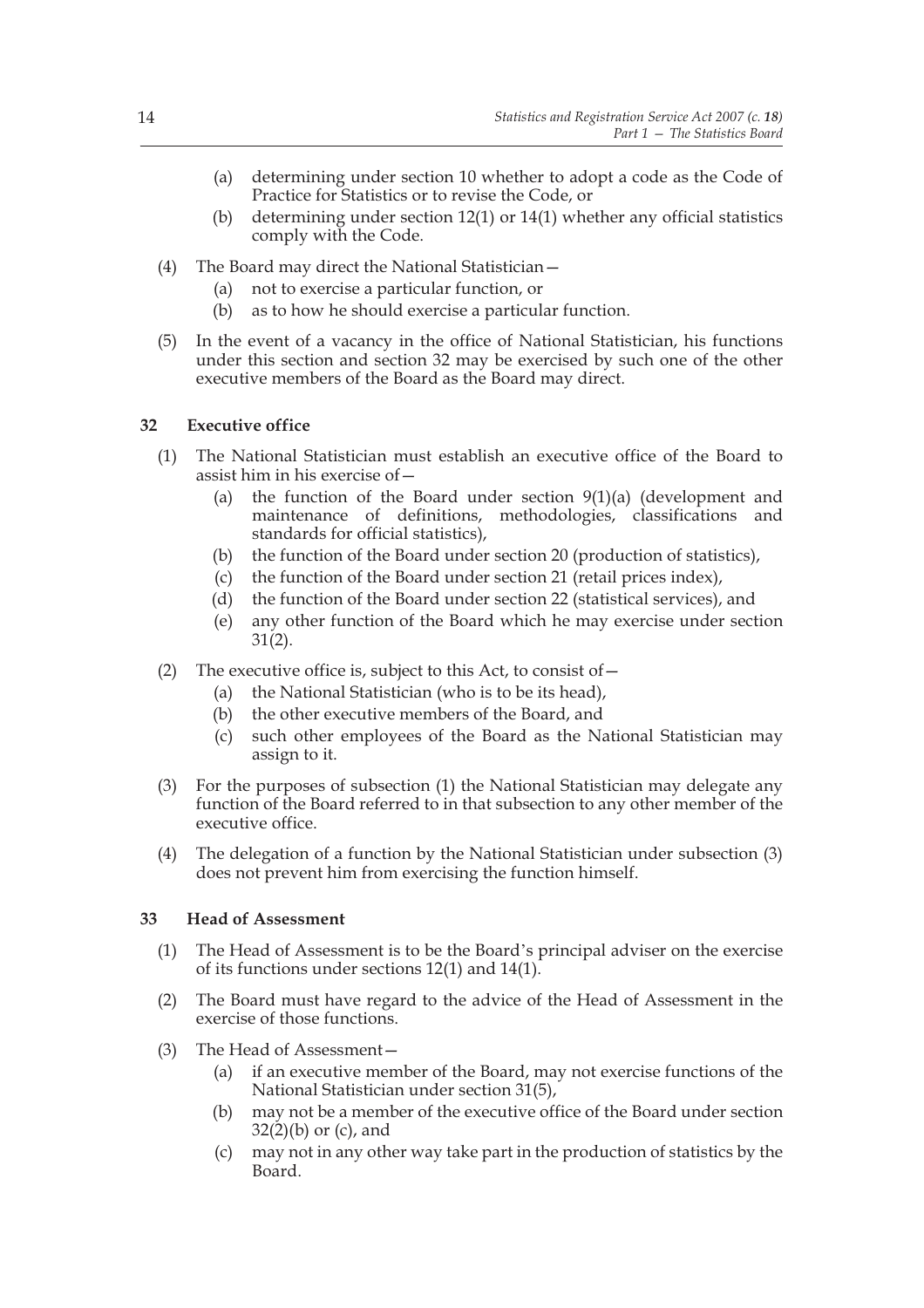#### **34 Separation of functions**

- (1) The National Statistician may not take part in any assessment or determination of the Board under section  $12(1)$  or  $14(1)$  in relation to statistics produced by the Board.
- (2) The following may not take part in any assessment or determination of the Board under section 12(1) or  $14(1)$  –
	- (a) an executive member of the Board, not being the National Statistician or Head of Assessment;
	- (b) a person assigned to the executive office of the Board under section  $32(2)(c)$ .
- (3) The Board must seek to secure that, so far as practicable, employees who take part in the production of statistics should not be engaged in advising the Board on the exercise of its functions under sections  $12(1)$  and  $14(1)$  in relation to those statistics.

# **35 Committees**

- (1) The Board may establish committees for the purpose of—
	- (a) exercising functions of the Board, or
	- (b) giving advice to the Board.
- (2) A committee of the Board established under subsection  $(1)(b)$  may include persons who are neither members nor employees of the Board.
- (3) A committee established under this section may establish one or more subcommittees.

#### **36 Delegation**

- (1) Subject as follows, the Board may delegate any of its functions (generally or specifically) to—
	- (a) a member of the Board,
	- (b) an employee of the Board not assigned to the executive office of the Board, or
	- (c) a committee established under section 35(1)(a).
- (2) The Board may not under this section delegate the functions of—
	- (a) determining under section 10 whether to adopt or revise the Code of Practice for Statistics, or
	- (b) determining under section 12(1) or 14(1) whether any official statistics comply with the Code.
- (3) Any committee of the Board established under section 35(1)(a) may delegate any function exercisable by it to any of its sub-committees.
- (4) The delegation of a function by the Board or a committee of the Board under this section does not prevent the Board or committee from exercising the function.

#### **37 Proceedings: supplementary**

- (1) Subject to this Part, the Board may regulate—
	- (a) its own proceedings (including quorum);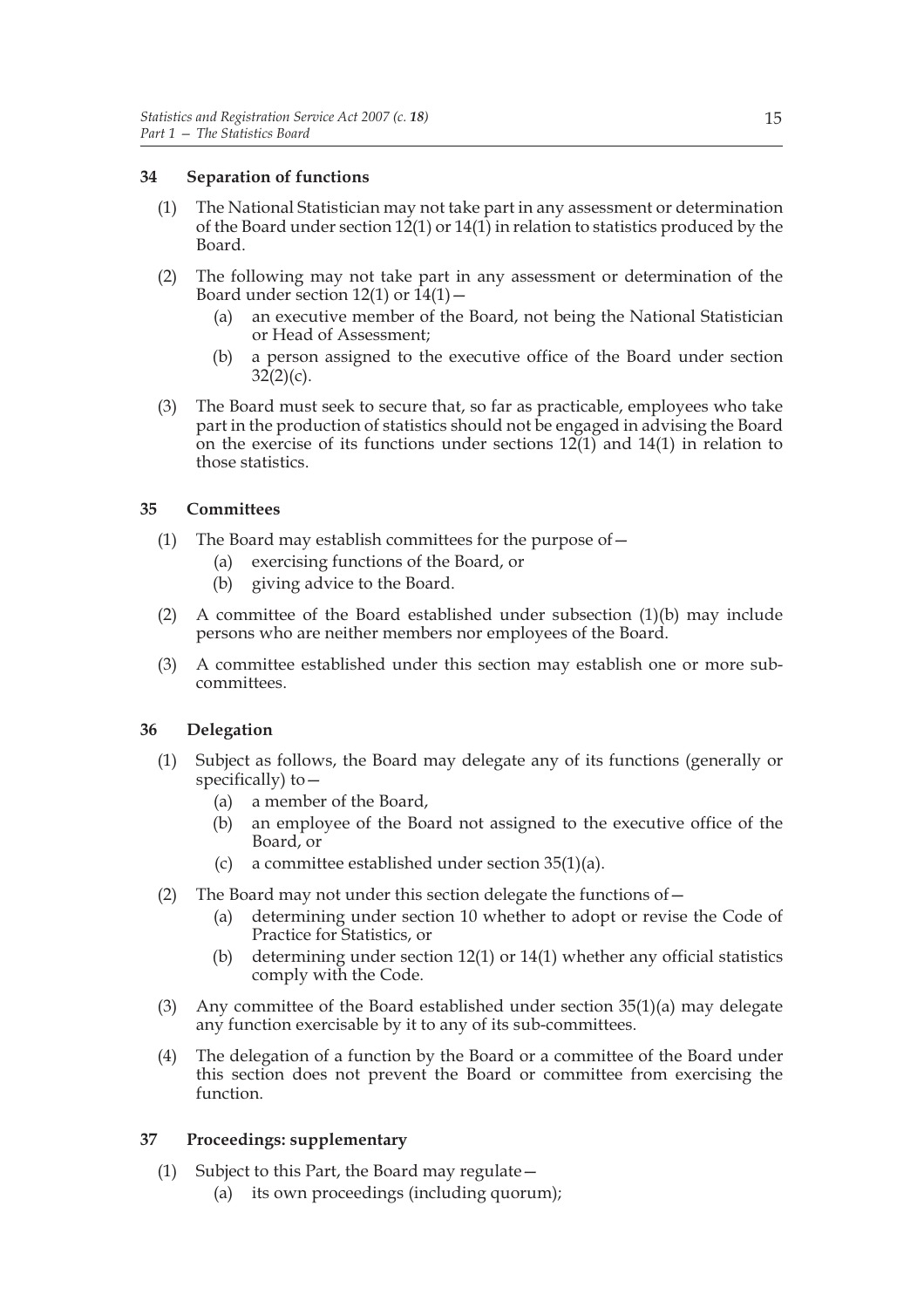- (b) the proceedings (including quorum) of any of its committees.
- (2) A committee of the Board may regulate the proceedings (including quorum) of any of its sub-committees.
- (3) The validity of any proceedings of the Board, or of any of its committees or subcommittees, is not affected by—
	- (a) a vacancy, or
	- (b) a defective appointment.

*Use and disclosure of information by the Board*

# **38 Use of information by the Board**

- (1) Any information obtained by the Board in relation to the exercise of any of its functions may be used by it in relation to the exercise of any of its other functions.
- (2) Subsection (1) does not apply to information obtained by the Board in relation to the exercise of its functions under sections 12(1) and 14(1).
- (3) Subsection (1) does not apply to information obtained by the Board in relation to the exercise of its functions under section 22, unless the person from whom the Board receives the information consents to its use as specified in that subsection.
- (4) Subsection (1) is subject to any enactment which restricts or prohibits the use or disclosure of information.

# **39 Confidentiality of personal information**

- (1) Subject to this section, personal information held by the Board in relation to the exercise of any of its functions must not be disclosed by—
	- (a) any member or employee of the Board,
	- (b) a member of any committee of the Board, or
	- (c) any other person who has received it directly or indirectly from the Board.
- (2) In this Part "personal information" means information which relates to and identifies a particular person (including a body corporate); but it does not include information about the internal administrative arrangements of the Board (whether relating to its members, employees or other persons).
- (3) For the purposes of subsection (2) information identifies a particular person if the identity of that person—
	- (a) is specified in the information,
	- (b) can be deduced from the information, or
	- (c) can be deduced from the information taken together with any other published information.
- (4) Subsection (1) does not apply to a disclosure which—
	- (a) is required or permitted by any enactment,
	- (b) is required by a Community obligation,
	- (c) is necessary for the purpose of enabling or assisting the Board to exercise any of its functions,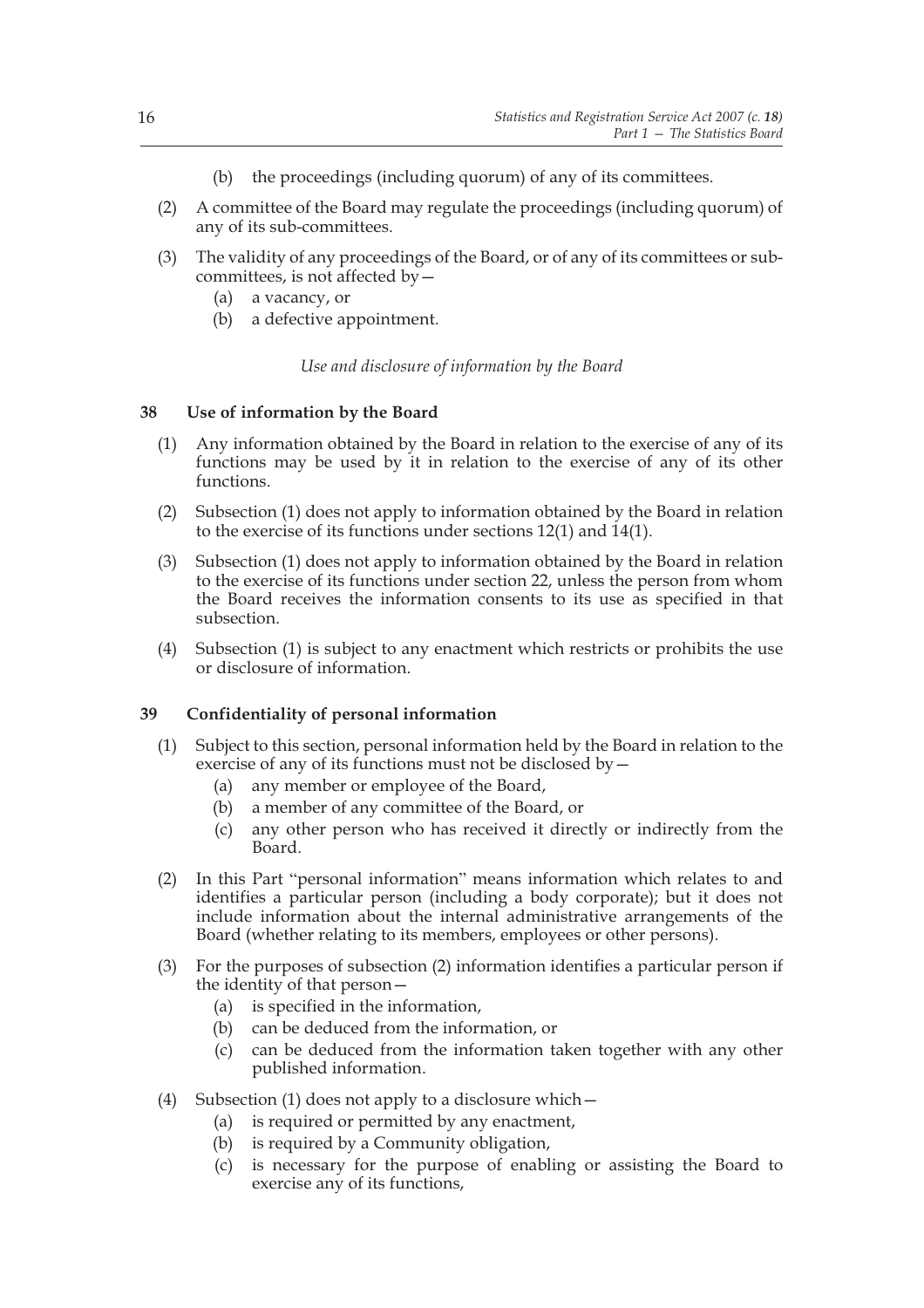- (d) has already lawfully been made available to the public,
- (e) is made in pursuance of an order of a court,
- (f) is made for the purposes of a criminal investigation or criminal proceedings (whether or not in the United Kingdom),
- (g) is made, in the interests of national security, to an Intelligence Service,
- (h) is made with the consent of the person to whom it relates, or
- (i) is made to an approved researcher.
- (5) For the purposes of subsection (4)(i), "approved researcher" means an individual to whom the Board has granted access, for the purposes of statistical research, to personal information held by it.
- (6) The Board is from time to time to publish criteria by reference to which it will determine whether to grant access as specified in subsection (5).
- (7) Those criteria must require the Board to consider—
	- (a) whether the individual is a fit and proper person, and
	- (b) the purpose for which access is requested.
- (8) The Board may not grant access to an individual as specified in subsection (5) unless he has first signed a declaration, in such form as the Board may determine, that he understands the requirements of this section.
- (9) A person who contravenes subsection (1) is guilty of an offence and liable  $-$ 
	- (a) on conviction on indictment, to imprisonment for a term not exceeding two years, or to a fine, or both;
	- (b) on summary conviction, to imprisonment for a term not exceeding twelve months, or to a fine not exceeding the statutory maximum, or both.
- (10) Subsection (9) does not apply where the individual making the disclosure reasonably believes—
	- (a) in the case of information which is personal information by virtue of subsection (3)(a), that the identity of the person to whom it relates is not specified in the information,
	- (b) in the case of information which is personal information by virtue of subsection (3)(b), that the identity of that person cannot be deduced from the information, or
	- (c) in the case of information which is personal information by virtue of subsection (3)(c), that the identity of that person cannot be deduced from the information taken together with any other published information.
- (11) In the application of this section  $-$ 
	- (a) in England and Wales, in relation to an offence committed before the commencement of section 154(1) of the Criminal Justice Act 2003 (c. 44),
	- (b) in Scotland, until the commencement of section 45(1) of the Criminal Proceedings etc. (Reform) (Scotland) Act 2007 (asp 6), or
	- (c) in Northern Ireland,

the reference in subsection (9)(b) to twelve months is to be read as a reference to three months.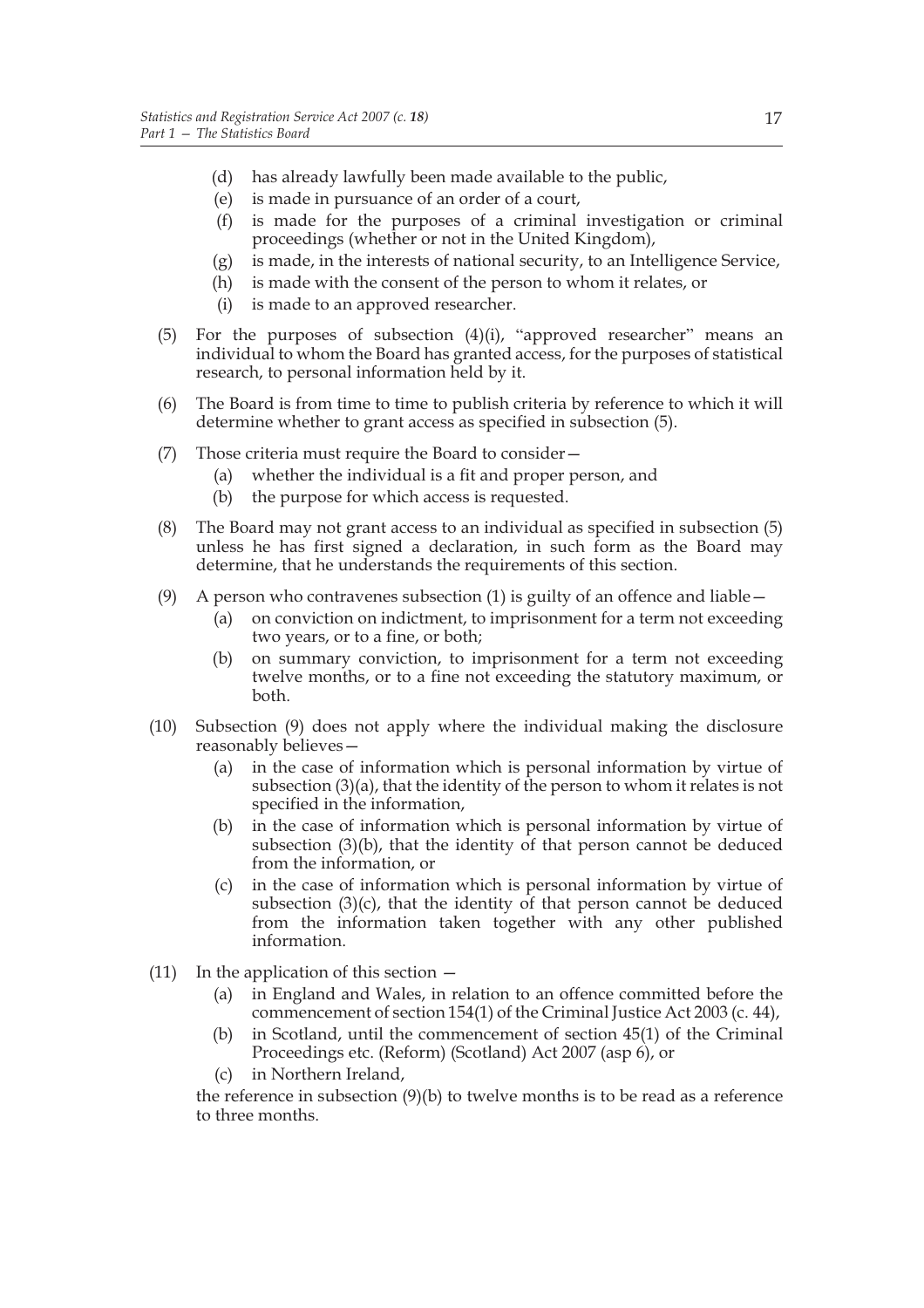#### **40 Freedom of information**

- (1) Section 44 of the Freedom of Information Act 2000 (c. 36) (prohibitions on disclosure) does not, by virtue of section 39 above, apply to personal information which—
	- (a) is held by a public authority who has received it directly or indirectly from the Board, and
	- (b) is not held by that authority on behalf of the Board.
- (2) In subsection (1) "public authority" has the same meaning as in the Freedom of Information Act 2000.
- (3) Section 26 of the Freedom of Information (Scotland) Act 2002 (asp 13) (prohibitions on disclosure) does not, by virtue of section 39 above, apply to personal information which—
	- (a) is held by a Scottish public authority who has received it directly or indirectly from the Board, and
	- (b) is not held by that authority on behalf of the Board.
- (4) In subsection (3) "Scottish public authority" has the same meaning as in the Freedom of Information (Scotland) Act 2002.

# **41 Disclosure of information to service providers**

The Board may disclose any information obtained by it in connection with any function exercised by it to any person providing services to the Board, if the Board considers it necessary or appropriate to do so for the purpose of the provision of those services.

#### *Information sharing*

#### **42 Information relating to births and deaths etc**

- (1) The Registrar General for England and Wales may, for the purpose of the exercise by the Board of any function, disclose to the Board any information to which this section applies.
- (2) This section applies to  $-$ 
	- (a) any information entered in any register kept under the Births and Deaths Registration Act 1953 (c. 20);
	- (b) any other information received by the Registrar General in relation to any birth or death;
	- (c) any information entered in the Adopted Children Register maintained by the Registrar General under section 77 of the Adoption and Children Act 2002 (c. 38);
	- (d) any information entered in any marriage register book kept under Part 4 of the Marriage Act 1949 (c. 76);
	- (e) any information relating to a civil partnership which is recorded under the Civil Partnership Act 2004 (c. 33) at the time of the formation of the civil partnership.
- (3) In subsection (2)(b) "birth" has the same meaning as in the Births and Deaths Registration Act 1953.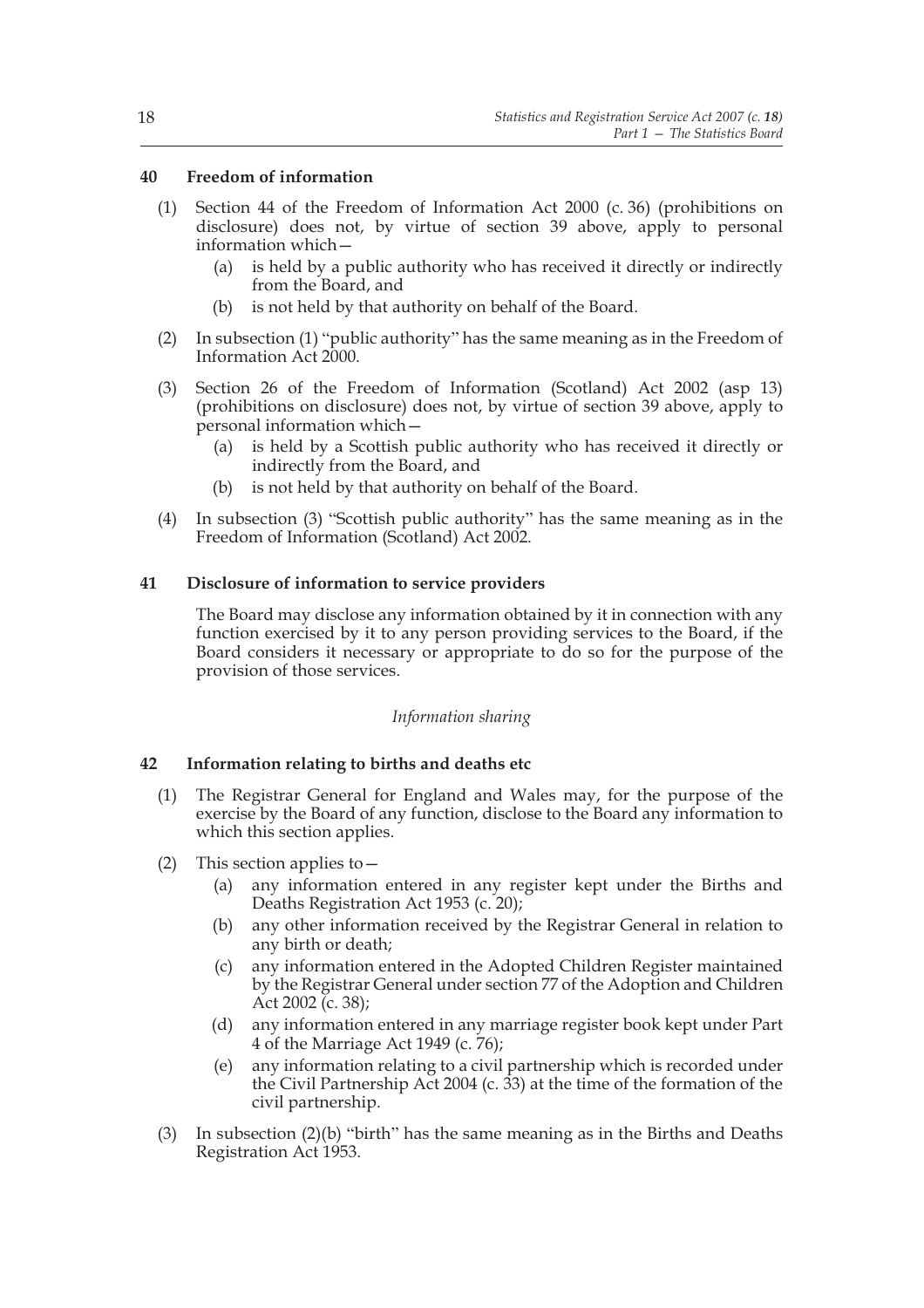- (4) The Board may, for the purpose of assisting the Secretary of State or the Welsh Ministers in the performance of his or their functions in relation to the health service, disclose to him or them any information referred to in subsection (2)(a) to (c) which is received by the Board under this section.
- (5) Any information disclosed under subsection (4) may be disclosed in such form as the Board considers appropriate for the purpose specified in that subsection.
- (6) In subsection (4) "health service" has the same meaning as in the National Health Service Act 2006 (c. 41).

# **43 Information relating to NHS registration**

- (1) The Secretary of State or other public authority may, subject to this section, disclose patient registration information to the Board.
- (2) In subsection (1) "patient registration information" means information about the persons who are or have been registered in any place in England or Wales as persons to whom primary medical services are or may be provided.
- (3) That information includes in particular, in relation to any person who is or has been registered as such a person—
	- (a) their address and any previous address,
	- (b) their date of birth and sex,
	- (c) their patient identification number, and
	- (d) their history of registration as such a person (including reasons for any periods of non-registration or for any cancellation of registration).
- (4) The information disclosed under this section may not include any information about the health or condition of, or the care or treatment provided to, any person.
- (5) Information disclosed under this section may only be used by the Board for the production of population statistics.
- (6) In the application of section 39 to the disclosure by a member, employee or committee member of the Board of information received by the Board under this section, paragraphs (c) and (i) of subsection (4) of that section only have effect if the disclosure is made with the consent of the Secretary of State.
- (7) In subsection (2) "primary medical services" means services which are primary medical services for the purposes of the National Health Service Act 2006 or the National Health Service (Wales) Act 2006 (c. 42).

#### **44 Information relating to NHS registration: Wales**

- (1) The Welsh Ministers may, subject to this section, disclose patient registration information to the Board.
- (2) In subsection (1) "patient registration information" means information about the persons who are or have been registered in any place in Wales as persons to whom primary medical services are or may be provided.
- (3) That information includes in particular, in relation to any person who is or has been registered as such a person—
	- (a) their address and any previous address,
	- (b) their date of birth and sex,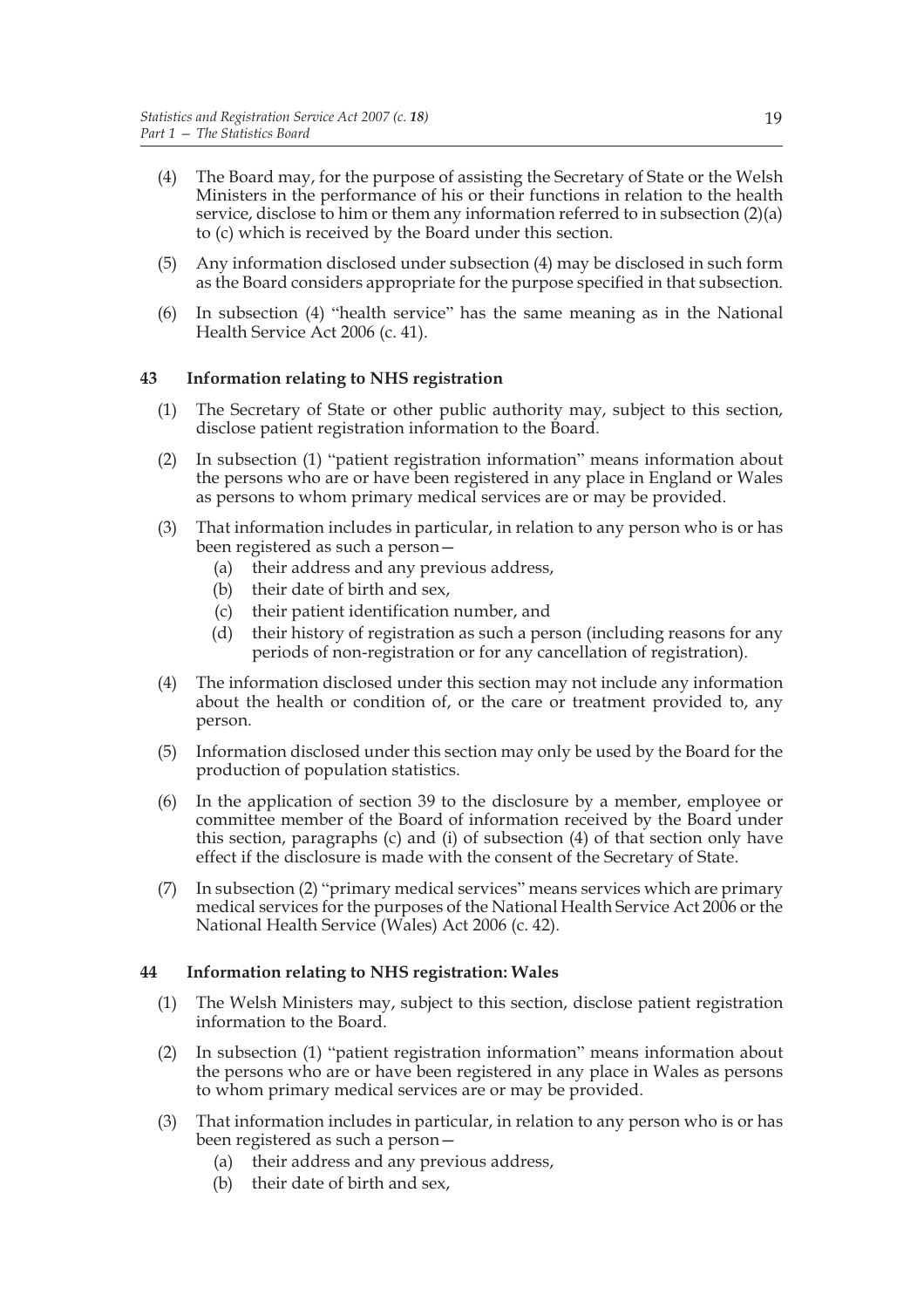- (c) their patient identification number, and
- (d) their history of registration as such a person (including reasons for any periods of non-registration or for any cancellation of registration).
- (4) Information disclosed under this section may not include any information about the health or condition of, or the care or treatment provided to, any person.
- (5) Information disclosed under this section may only be used by the Board for the production of population statistics.
- (6) In the application of section 39 to the disclosure by a member, employee or committee member of the Board of information received by the Board under this section, paragraphs (c) and (i) of subsection (4) of that section only have effect if the disclosure is made with the consent of the Welsh Ministers.
- (7) In subsection (2) "primary medical services" means services which are primary medical services for the purposes of the National Health Service (Wales) Act 2006 (c. 42).

#### **45 Information held by HMRC**

- (1) The Commissioners for Her Majesty's Revenue and Customs or an officer of Revenue and Customs may, subject to this section, disclose to the Board any information held by the Revenue and Customs in connection with any function of the Revenue and Customs.
- (2) Information may only be disclosed under subsection (1) if the Commissioners are satisfied that the Board requires it to enable it to exercise one or more of its functions, other than its function under section 22 (statistical services).
- (3) Information disclosed under subsection (1) may only be used by the Board for the purposes of any one or more of its functions, other than its function under section 22.
- (4) Information disclosed under subsection (1) may not be disclosed by the Board to any person except with the consent of the Commissioners.
- (5) Subsection (1) does not authorise the disclosure of personal information, other than personal information relating to the import or export of goods to or from the United Kingdom.
- (6) In subsection (1) the references to "the Revenue and Customs" are to either or both of—
	- (a) the Commissioners;
	- (b) officers of Revenue and Customs.

#### **46 Information sharing: supplementary amendments**

Schedule 2 (which makes further provision relating to the disclosure of information to or by the Board) has effect.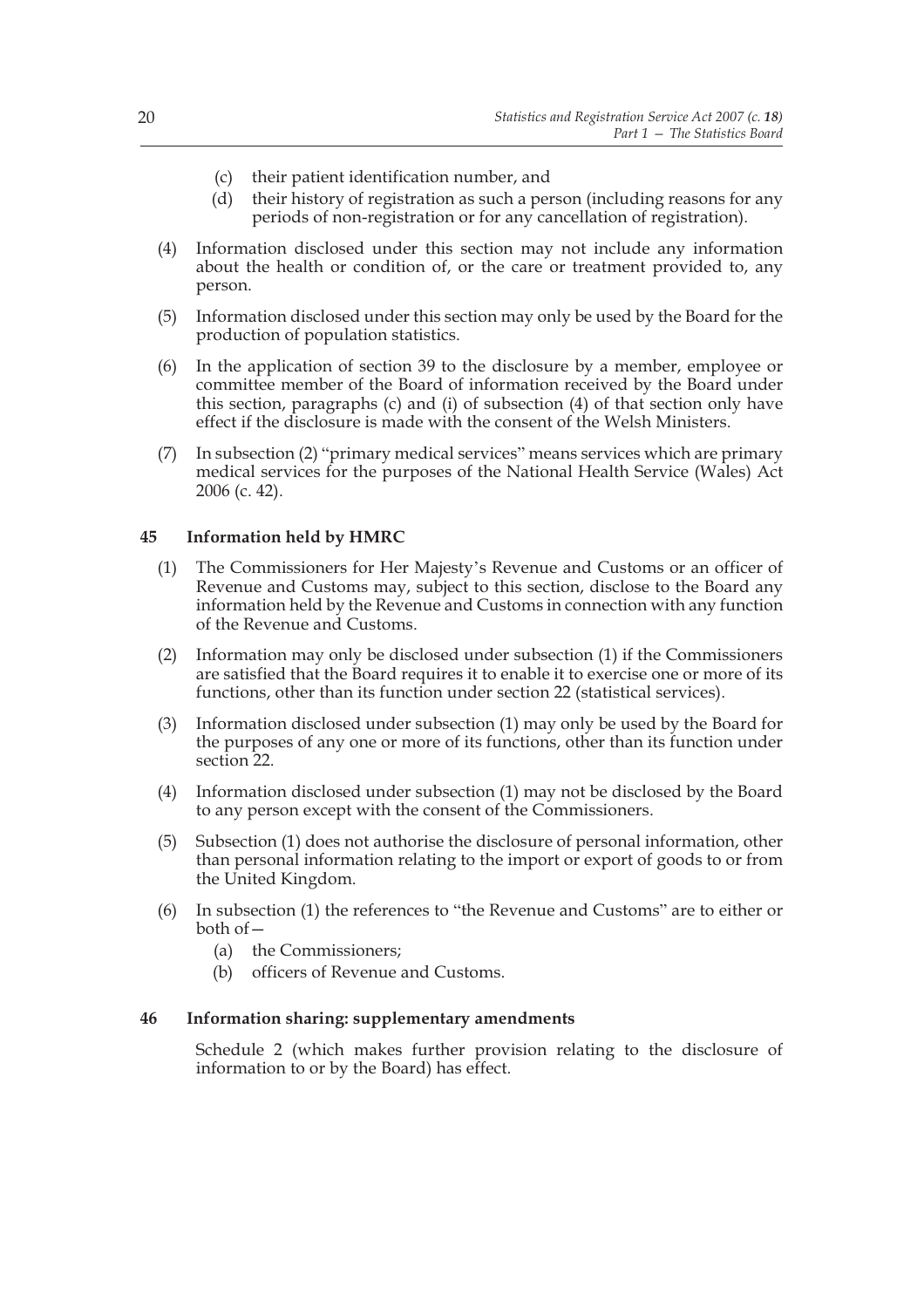#### *Information sharing: supplementary powers*

#### **47 Power to authorise disclosure to the Board**

- (1) Subject to this section, the Minister for the Cabinet Office may make regulations for the purpose of authorising a public authority to disclose information to the Board where—
	- (a) the disclosure would otherwise be prohibited by a rule of law or an Act passed before this Act, or
	- (b) the authority would not otherwise have power to make the disclosure.
- (2) Regulations under subsection (1) may only authorise disclosure to enable the Board to carry out one or more of its functions, other than its function under section 22 (statistical services).
- (3) The Board may only use information received under regulations under subsection (1) for the purposes for which disclosure is authorised under subsection (2).
- (4) In the application of section 39 to personal information which has been disclosed to the Board under regulations under subsection (1), paragraphs (c) and (i) of subsection (4) of that section do not apply (subject to any provision made under subsection (7)(b) below).
- (5) Regulations under subsection (1) may not authorise disclosure by  $-$ 
	- (a) a Scottish public authority, so far as exercising functions which relate to matters which are not reserved matters, or
	- (b) a Northern Ireland public authority.
- (6) Regulations under subsection  $(1)$  may  $-$ 
	- (a) amend or modify any enactment;
	- (b) contain consequential and supplementary provision.
- (7) The consequential and supplementary provision referred to in subsection  $(6)(b)$  includes in particular provision  $-\frac{1}{2}$ 
	- (a) prohibiting or restricting further disclosure by the Board of information disclosed under the regulations;
	- (b) authorising further disclosure by the Board of such information in circumstances where the disclosure would otherwise be prohibited by a rule of law, this Act or an Act passed before this Act.
- (8) The Minister for the Cabinet Office may only make regulations under subsection (1) with the consent of—
	- (a) the Welsh Ministers, in a case where the regulations authorise disclosure by a public authority exercising functions only or mainly in or as regards Wales,
	- (b) the Treasury, in a case where the regulations authorise disclosure by the Commissioners for Her Majesty's Revenue and Customs or an officer of Revenue and Customs, or
	- (c) a Minister of the Crown (other than the Minister for the Cabinet Office), in any other case.
- (9) The Minister for the Cabinet Office may only make regulations under subsection (1) authorising any disclosure if the Minister and any persons or person whose consent is required under subsection (8) are satisfied that—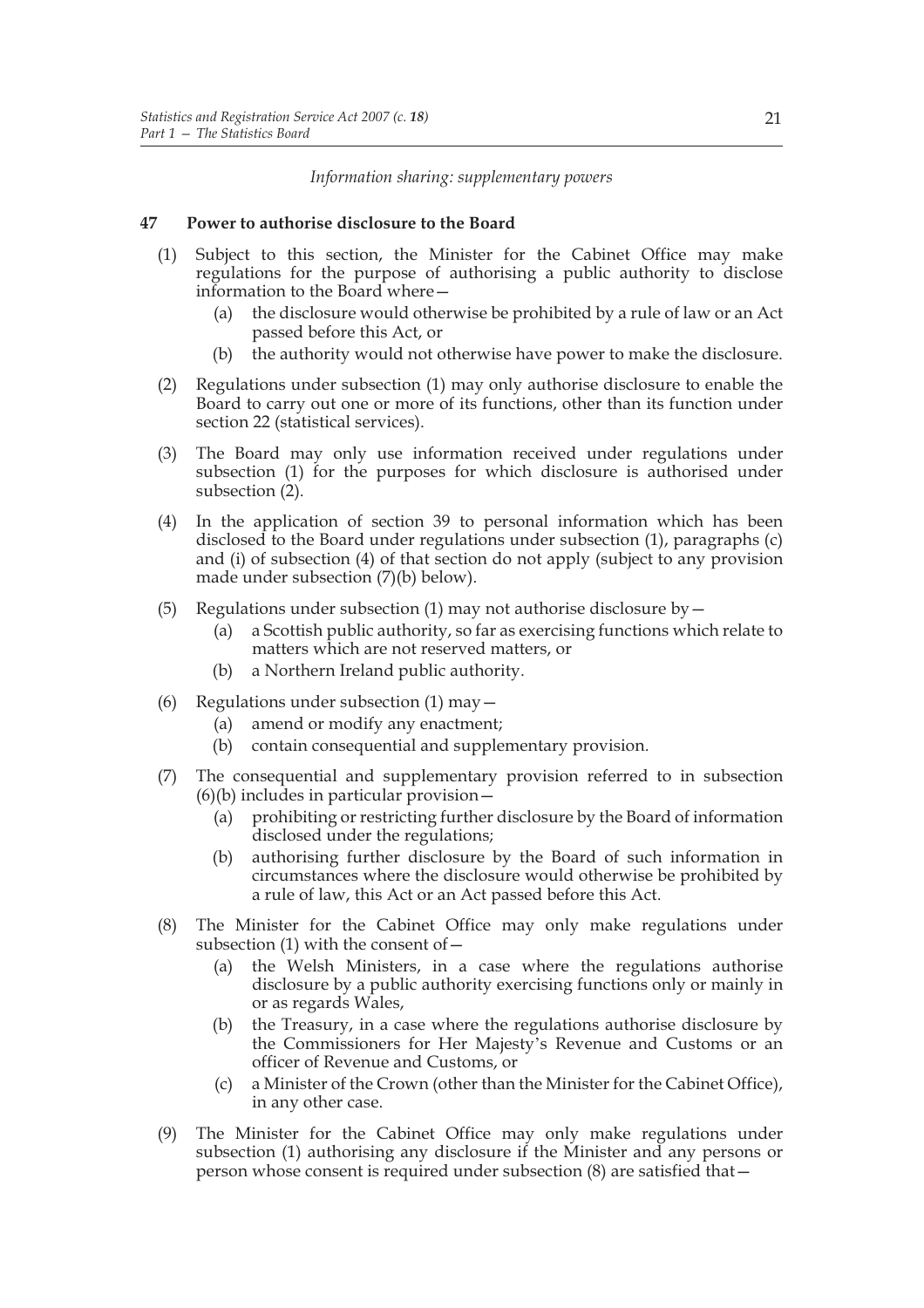- (a) the disclosure is required by the Board to enable it to carry out the function or functions in relation to which the disclosure is authorised, and
- (b) the disclosure is in the public interest.
- (10) Subsection (8)(c) does not apply in relation to regulations authorising disclosure by a public authority where the Minister for the Cabinet Office is the relevant Minister in relation to the public authority.
- (11) For the purposes of subsection (10), the Minister for the Cabinet Office is the relevant Minister in relation to such public authorities, or public authorities of such description, as the Minister may by order prescribe.
- (12) The Treasury must consult the Commissioners for Her Majesty's Revenue and Customs before giving its consent under subsection (8)(b).

#### **48 Power to authorise disclosure to the Board: Scotland**

- (1) Subject to this section, the Scottish Ministers may make regulations for the purpose of authorising a Scottish public authority, so far as exercising functions which relate to matters which are not reserved matters, to disclose information to the Board where—
	- (a) the disclosure would otherwise be prohibited by a rule of law, an Act passed before this Act or an Act of the Scottish Parliament passed before this Act, or
	- (b) the authority would not otherwise have power to make the disclosure.
- (2) Regulations under subsection (1) may only authorise disclosure to enable the Board to carry out one or more of its functions, other than its function under section 22 (statistical services).
- (3) The Board may only use information received under regulations under subsection (1) for the purposes for which disclosure is authorised under subsection  $(2)$ .
- (4) In the application of section 39 to personal information which has been disclosed to the Board under regulations under subsection (1), paragraphs (c) and (i) of subsection (4) of that section do not apply (subject to any provision made under subsection (6)(b) below).
- (5) Regulations under subsection  $(1)$  may  $-$ 
	- (a) amend or modify any enactment;
	- (b) contain consequential and supplementary provision.
- (6) The consequential and supplementary provision referred to in subsection (5)(b) includes in particular provision—
	- (a) prohibiting or restricting further disclosure by the Board of information disclosed under the regulations;
	- (b) authorising further disclosure by the Board of such information in circumstances where the disclosure would otherwise be prohibited by a rule of law, this Act or an Act passed before this Act.
- (7) The Scottish Ministers may only make regulations under subsection (1) with the consent of the Minister for the Cabinet Office.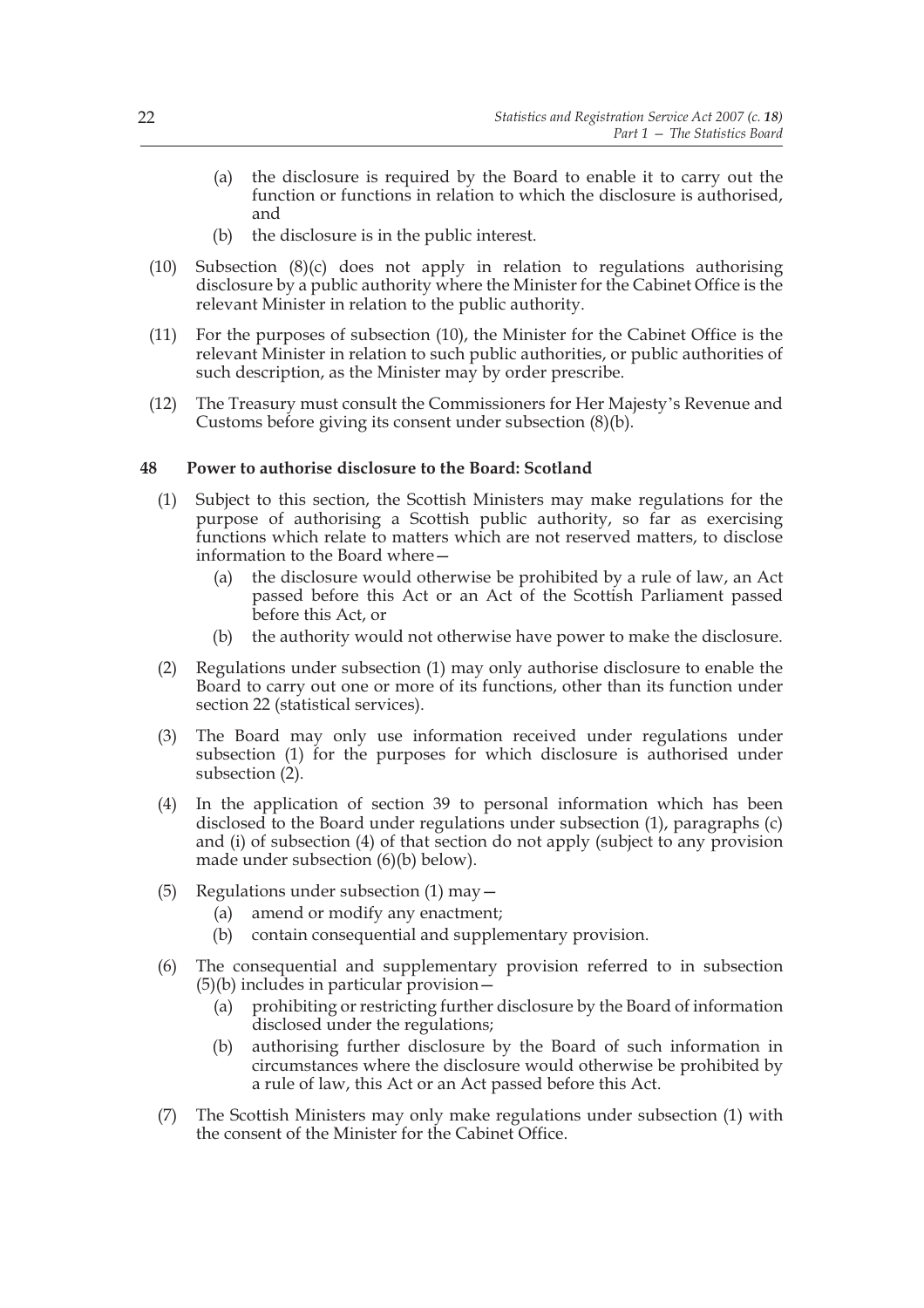- (8) The Scottish Ministers may only make regulations under subsection (1) authorising any disclosure if they and the Minister for the Cabinet Office are satisfied that—
	- (a) the disclosure is required by the Board to enable it to carry out the function or functions in relation to which the disclosure is authorised, and
	- (b) the disclosure is in the public interest.

#### **49 Power to authorise disclosure to the Board: Northern Ireland**

- (1) Subject to this section, a Northern Ireland department may make regulations for the purpose of authorising a Northern Ireland public authority to disclose information to the Board where
	- the disclosure would otherwise be prohibited by a rule of law, an Act passed before this Act or any Northern Ireland legislation passed or made before this Act, or
	- (b) the authority would not otherwise have power to make the disclosure.
- (2) Regulations under subsection (1) may only authorise disclosure to enable the Board to carry out one or more of its functions, other than its function under section 22 (statistical services).
- (3) The Board may only use information received under regulations under subsection (1) for the purposes for which disclosure is authorised under subsection (2).
- (4) In the application of section 39 to personal information which has been disclosed to the Board under regulations under subsection (1), paragraphs (c) and (i) of subsection (4) of that section do not apply (subject to any provision made under subsection (6)(b) below).
- (5) Regulations under subsection (1) may—
	- (a) amend or modify any enactment;
	- (b) contain consequential and supplementary provision.
- (6) The consequential and supplementary provision referred to in subsection (5)(b) includes in particular provision—
	- (a) prohibiting or restricting further disclosure by the Board of information disclosed under the regulations;
	- (b) authorising further disclosure by the Board of such information in circumstances where the disclosure would otherwise be prohibited by a rule of law, this Act or an Act passed before this Act.
- (7) A Northern Ireland department may only make regulations under subsection (1) with the consent of the Minister for the Cabinet Office.
- (8) A Northern Ireland department may only make regulations under subsection (1) authorising any disclosure if the department and the Minister for the Cabinet Office are satisfied that—
	- (a) the disclosure is required by the Board to enable it to carry out the function or functions in relation to which the disclosure is authorised, and
	- (b) the disclosure is in the public interest.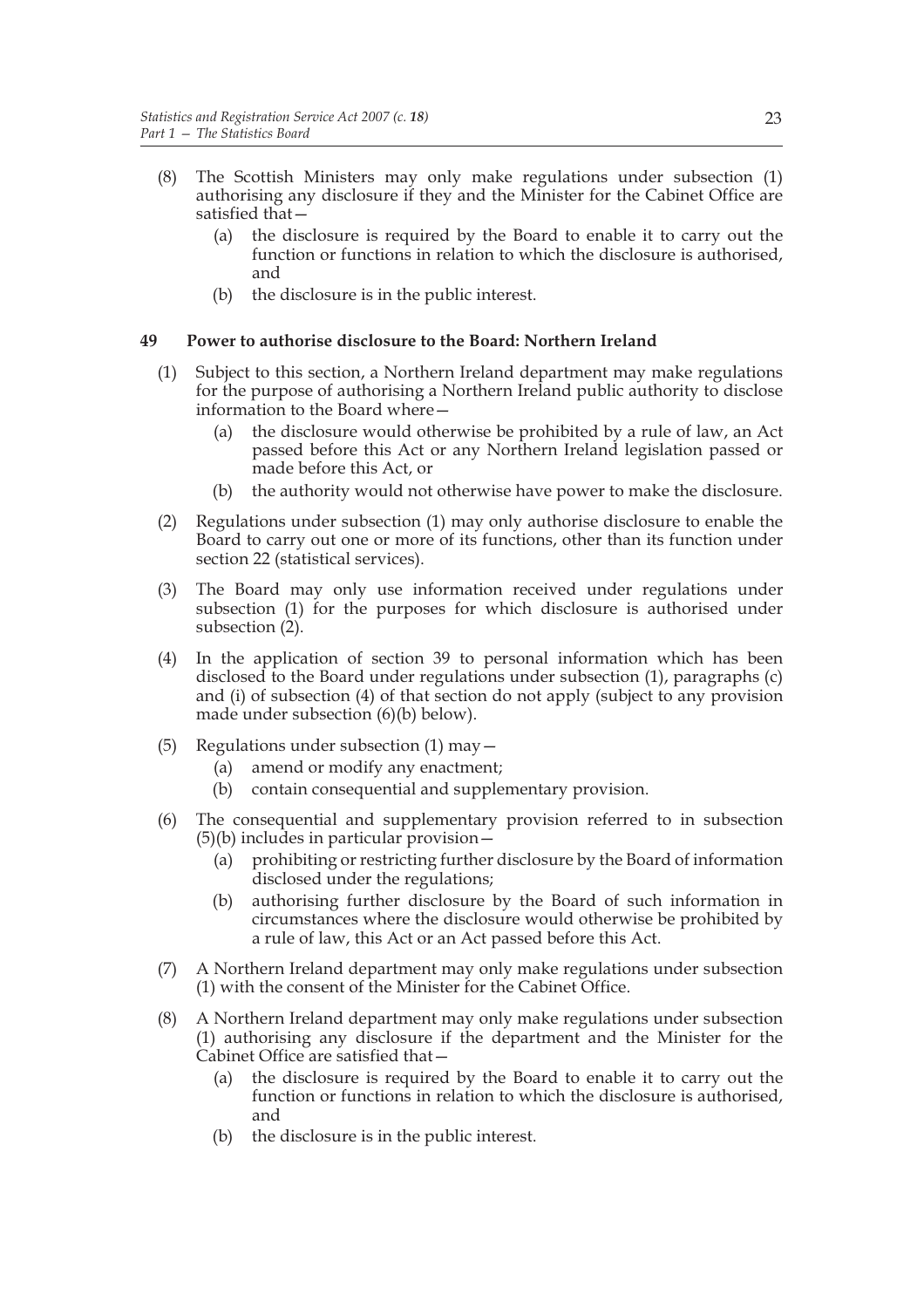#### **50 Power to authorise use of information by the Board**

- (1) Subject to this section, the Minister for the Cabinet Office may make regulations for the purpose of authorising the Board to use information received from a public authority where the use would otherwise be prohibited by a rule of law or an Act passed before this Act.
- (2) Regulations under subsection (1) may only authorise use to enable the Board to carry out one or more of its functions, other than its function under section 22 (statistical services).
- (3) Regulations under subsection (1) may—
	- (a) amend or modify any enactment;
	- (b) contain consequential and supplementary provision.
- (4) The Minister for the Cabinet Office may only make regulations under subsection (1) with the consent of  $-$ 
	- (a) the Treasury, in a case where the regulations authorise the use of information received from the Commissioners for Her Majesty's Revenue and Customs or an officer of Revenue and Customs, or
	- (b) a Minister of the Crown (other than the Minister for the Cabinet Office), in any other case.
- (5) The Minister for the Cabinet Office may only make regulations under subsection (1) authorising the use of any information if the Minister and the person consenting to the regulations are satisfied that—
	- (a) the Board needs to use the information to enable it to carry out the function or functions for which the use is authorised, and
	- (b) the use is in the public interest.
- (6) Where the Minister for the Cabinet Office is the relevant Minister in relation to a public authority, subsection (4)(b) and the reference in subsection (5) to the person consenting to the regulations do not apply.
- (7) For the purposes of subsection (6), the Minister for the Cabinet Office is the relevant Minister in relation to such public authorities, or public authorities of such description, as the Minister may by order prescribe.
- (8) The Treasury must consult the Commissioners for Her Majesty's Revenue and Customs before giving its consent under subsection (4)(a).

#### **51 Power to authorise disclosure by the Board**

- (1) Subject to this section, the Minister for the Cabinet Office may by regulations make provision for the purpose of authorising the Board to disclose information to a public authority where the disclosure would otherwise be prohibited by a rule of law or an Act passed before this Act.
- (2) Regulations under subsection (1) may only authorise disclosure for the purposes of any or all of the statistical functions of the public authority.
- (3) A public authority may only use information received under regulations under subsection (1) for the purposes for which disclosure is authorised under subsection (2).
- (4) In the application of section 39 to personal information which has been disclosed to a public authority under regulations under subsection (1),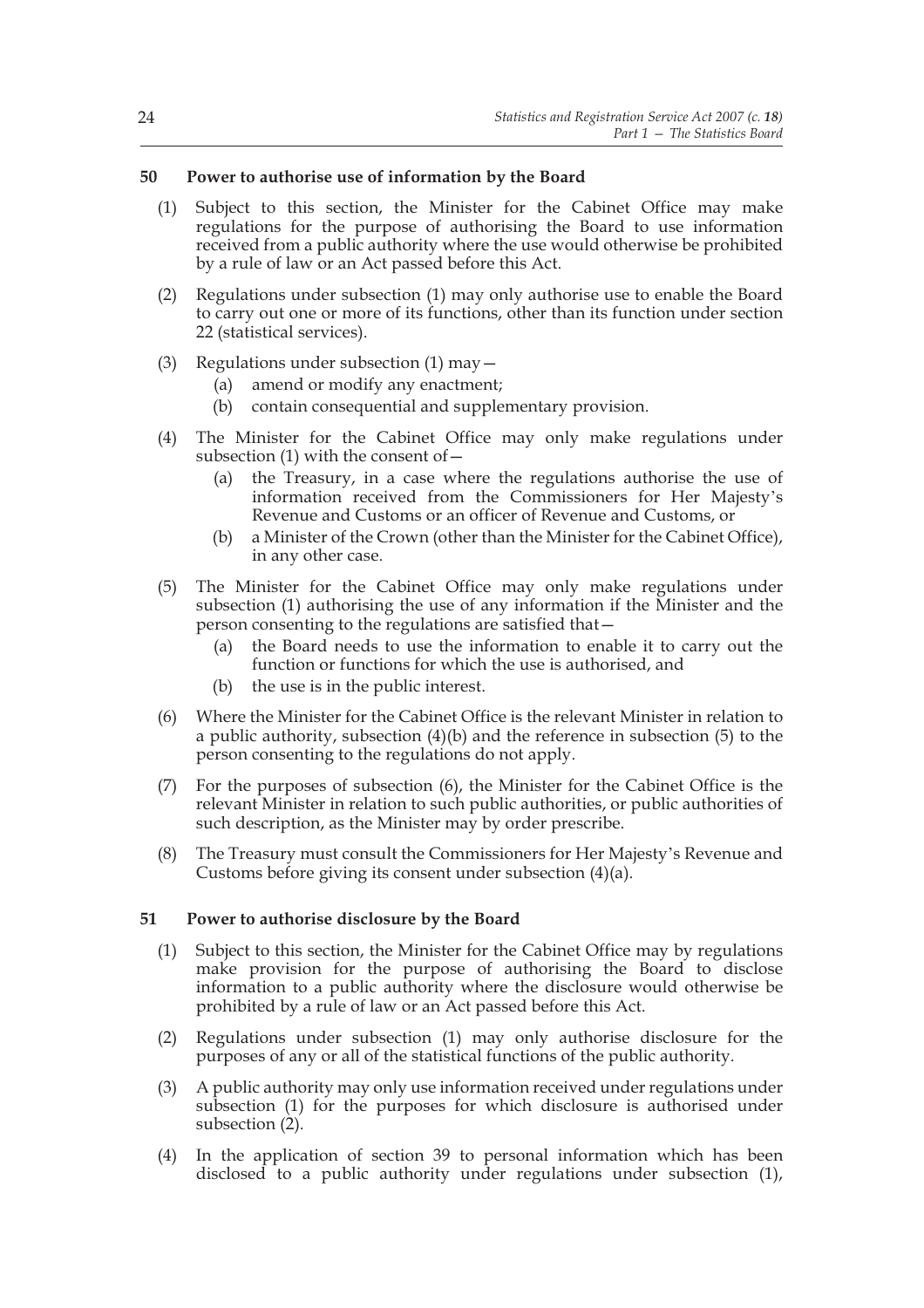paragraphs (c) and (i) of subsection (4) of that section do not apply (subject to any provision made under subsection (7)(b) below).

- (5) Regulations under subsection (1) may not authorise disclosure to  $-$ 
	- (a) a Scottish public authority for the purpose of the exercise by the authority of statistical functions which relate to matters which are not reserved matters, or
	- (b) a Northern Ireland public authority.
- (6) Regulations under subsection (1) may—
	- (a) amend or modify any enactment;
	- (b) contain consequential and supplementary provision.
- (7) The consequential and supplementary provision referred to in subsection  $(6)(b)$  includes in particular  $-$ 
	- (a) provision prohibiting or restricting further disclosure by a public authority of information disclosed under the regulations;
	- (b) provision authorising further disclosure by a public authority of such information in circumstances where the disclosure would otherwise be prohibited by a rule of law, this Act or an Act passed before this Act.
- (8) Regulations may only be made under subsection (1) authorising disclosure to a public authority with the consent of—
	- (a) the Treasury, in a case where the regulations authorise disclosure to the Commissioners for Her Majesty's Revenue and Customs or an officer of Revenue and Customs, or
	- (b) a Minister of the Crown (other than the Minister for the Cabinet Office), in any other case.
- (9) Regulations may only be made under subsection (1) authorising any disclosure to a public authority if the Minister and the person consenting to the regulations are satisfied that—
	- (a) the disclosure is required by the public authority for the purposes specified in the regulations, and
	- (b) the disclosure is in the public interest.
- (10) Subsection (8)(b) and the reference in subsection (9) to the person consenting to the regulations do not apply in relation to regulations authorising disclosure to a public authority where the Minister for the Cabinet Office is the relevant Minister in relation to the public authority.
- (11) For the purposes of subsection (10), the Minister for the Cabinet Office is the relevant Minister in relation to such public authorities, or public authorities of such description, as the Minister may by order prescribe.
- (12) The Treasury must consult the Commissioners for Her Majesty's Revenue and Customs before giving its consent under subsection (8)(a).

#### **52 Power to authorise disclosure by the Board: Scotland**

(1) Subject to this section, the Scottish Ministers may by regulations make provision for the purpose of authorising the Board to disclose information to a Scottish public authority where the disclosure would otherwise be prohibited by a rule of law or an Act passed before this Act.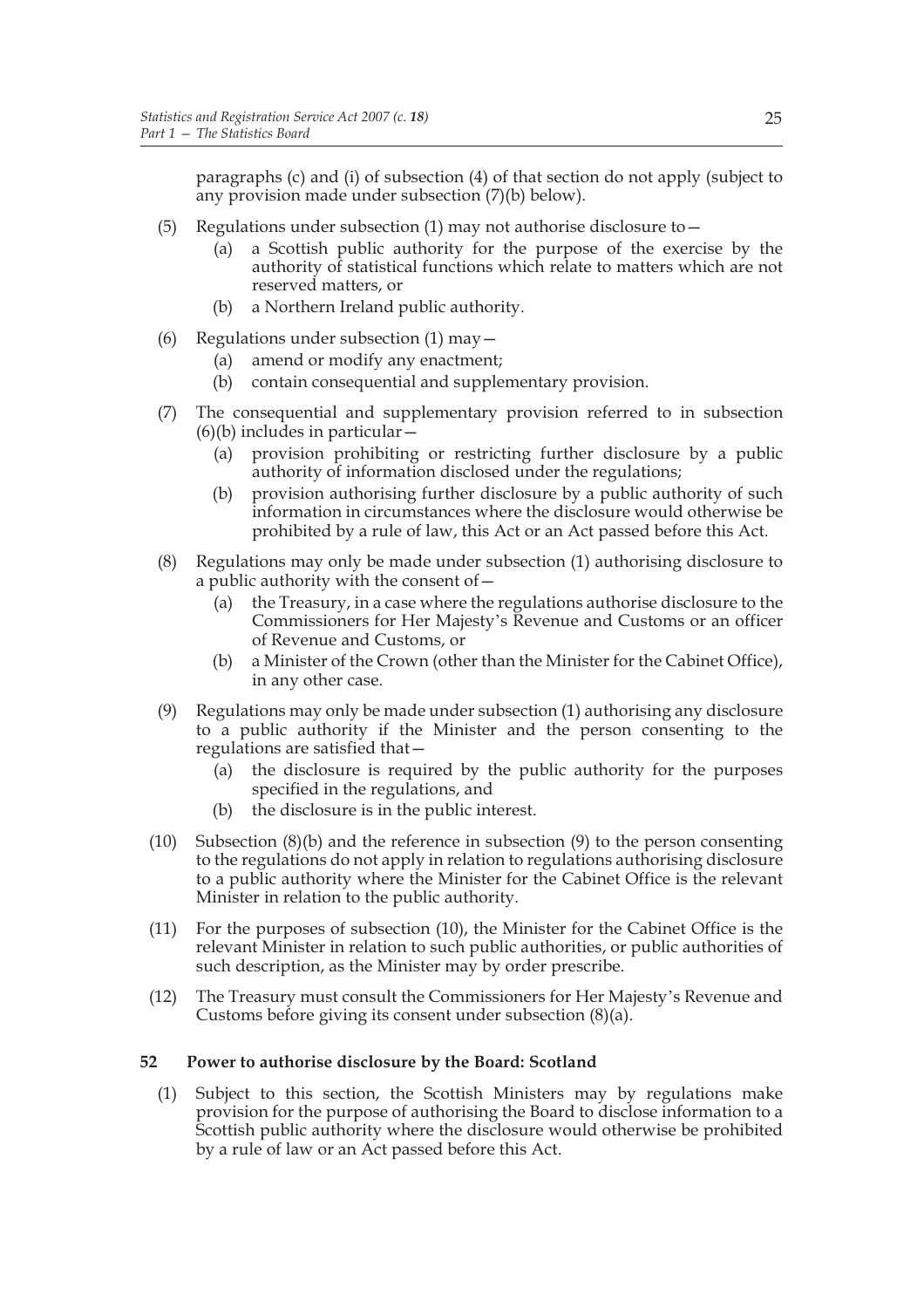- (2) Regulations under subsection (1) may only authorise disclosure for the purposes of any or all of the statistical functions of the Scottish public authority, so far as relating to matters which are not reserved matters.
- (3) A Scottish public authority may only use information received under regulations under subsection (1) for the purposes for which disclosure is authorised under subsection (2).
- (4) In the application of section 39 to personal information which has been disclosed to a Scottish public authority under regulations under subsection (1), paragraphs (c) and (i) of subsection (4) of that section do not apply (subject to any provision made under subsection (6)(b) below).
- (5) Regulations under subsection  $(1)$  may  $-$ 
	- (a) amend or modify any enactment;
	- (b) contain consequential and supplementary provision.
- (6) The consequential and supplementary provision referred to in subsection (5)(b) includes in particular—
	- (a) provision prohibiting or restricting further disclosure by a Scottish public authority of information disclosed under the regulations;
	- (b) provision authorising further disclosure by a Scottish public authority of such information in circumstances where the disclosure would otherwise be prohibited by a rule of law, this Act, an Act passed before this Act or an Act of the Scottish Parliament passed before this Act.
- (7) The Scottish Ministers may only make regulations under subsection (1) with the consent of the Minister for the Cabinet Office.
- (8) The Scottish Ministers may only make regulations under subsection (1) authorising any disclosure if they and the Minister for the Cabinet Office are satisfied that—
	- (a) the disclosure is required by the Scottish public authority for the purposes specified in the regulations, and
	- (b) the disclosure is in the public interest.

#### **53 Power to authorise disclosure by the Board: Northern Ireland**

- (1) Subject to this section, a Northern Ireland department may by regulations make provision for the purpose of authorising the Board to disclose information to a Northern Ireland public authority where the disclosure would otherwise be prohibited by a rule of law or an Act passed before this Act.
- (2) Regulations under subsection (1) may only authorise disclosure for the purposes of any or all of the statistical functions of the Northern Ireland public authority.
- (3) A Northern Ireland public authority may only use information received under regulations under subsection (1) for the purposes for which disclosure is authorised under subsection (2).
- (4) In the application of section 39 to personal information which has been disclosed to a Northern Ireland public authority under regulations under subsection (1), paragraphs (c) and (i) of subsection (4) of that section do not apply (subject to any provision made under subsection (6)(b) below).
- (5) Regulations under subsection  $(1)$  may  $-$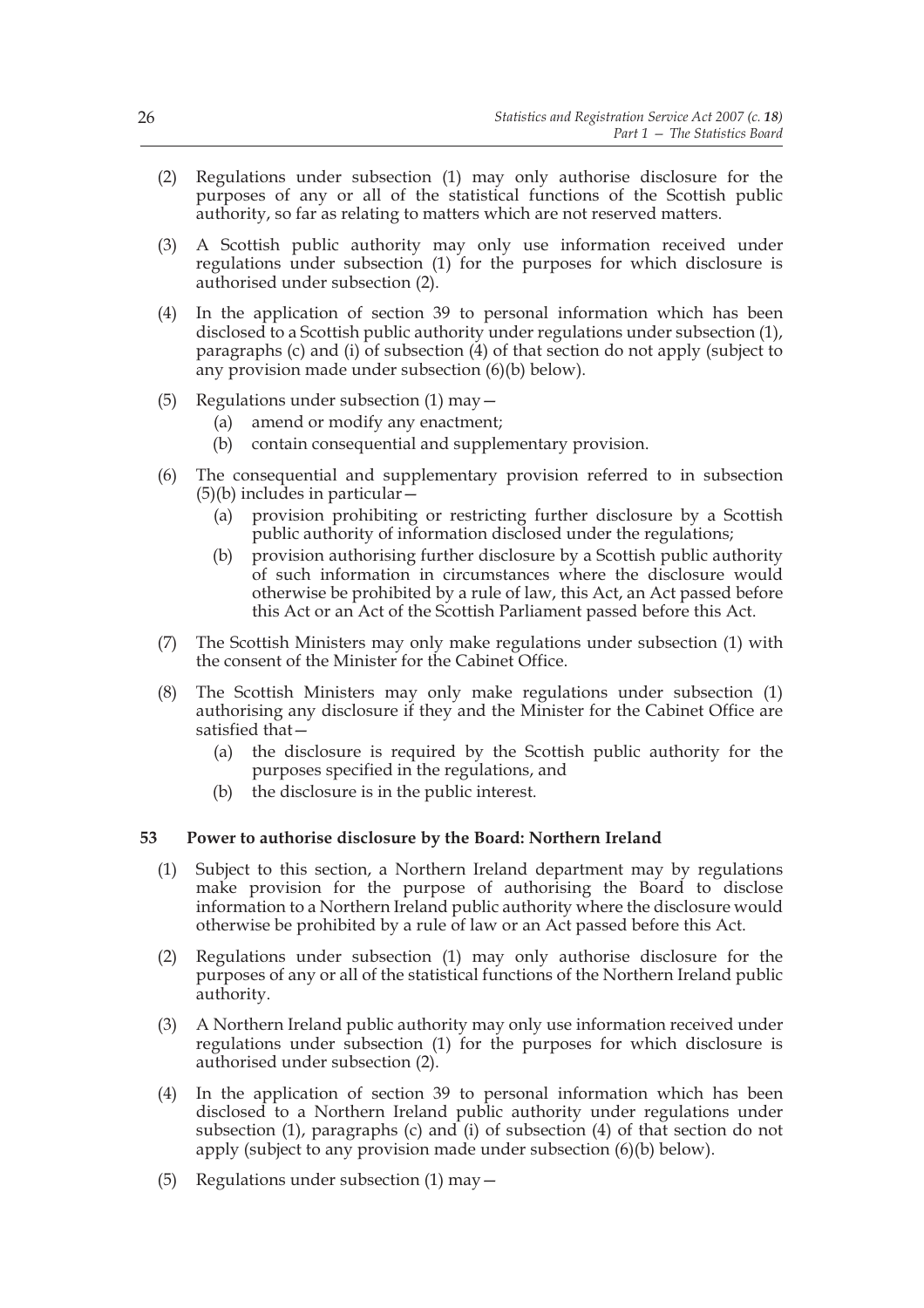- (a) amend or modify any enactment;
- (b) contain consequential and supplementary provision.
- (6) The consequential and supplementary provision referred to in subsection (5)(b) includes in particular—
	- (a) provision prohibiting or restricting further disclosure by a Northern Ireland public authority of information disclosed under the regulations;
	- (b) provision authorising further disclosure by a Northern Ireland public authority of such information in circumstances where the disclosure would otherwise be prohibited by a rule of law, this Act, an Act passed before this Act or any Northern Ireland legislation passed or made before this Act.
- (7) A Northern Ireland department may only make regulations under subsection (1) with the consent of the Minister for the Cabinet Office.
- (8) A Northern Ireland department may only make regulations under subsection (1) authorising any disclosure if the department and the Minister for the Cabinet Office are satisfied that—
	- (a) the disclosure is required by the Northern Ireland public authority for the purposes specified in the regulations, and
	- (b) the disclosure is in the public interest.

#### **54 Data Protection Act 1998 and Human Rights Act 1998**

In sections 47 to 53, references to an Act passed before this Act do not include—

- (a) the Data Protection Act 1998 (c. 29), or
- (b) the Human Rights Act 1998 (c. 42).

#### *Consequential*

#### **55 Cessation of Office for National Statistics etc**

The following shall cease to function on the commencement of this section—

- (a) the Office for National Statistics;
- (b) the Statistics Commission.

#### **56 Transfers etc from ONS to the Board**

- (1) Subject to subsection (6), on commencement of this section the property, rights and liabilities of the Office for National Statistics and of the National Statistician shall by virtue of this section vest in the Board.
- (2) Subsection (1) shall operate in relation to property, rights and liabilities  $-$ 
	- (a) whether or not they would otherwise be capable of being transferred,
	- (b) without any instrument or other formality being required, and
	- (c) irrespective of any requirement for consent that would otherwise apply.
- (3) Anything done by, on behalf of or in relation to the Office for National Statistics or the National Statistician which has effect immediately before the commencement of this section shall continue to have effect as if done by, on behalf of or in relation to the Board.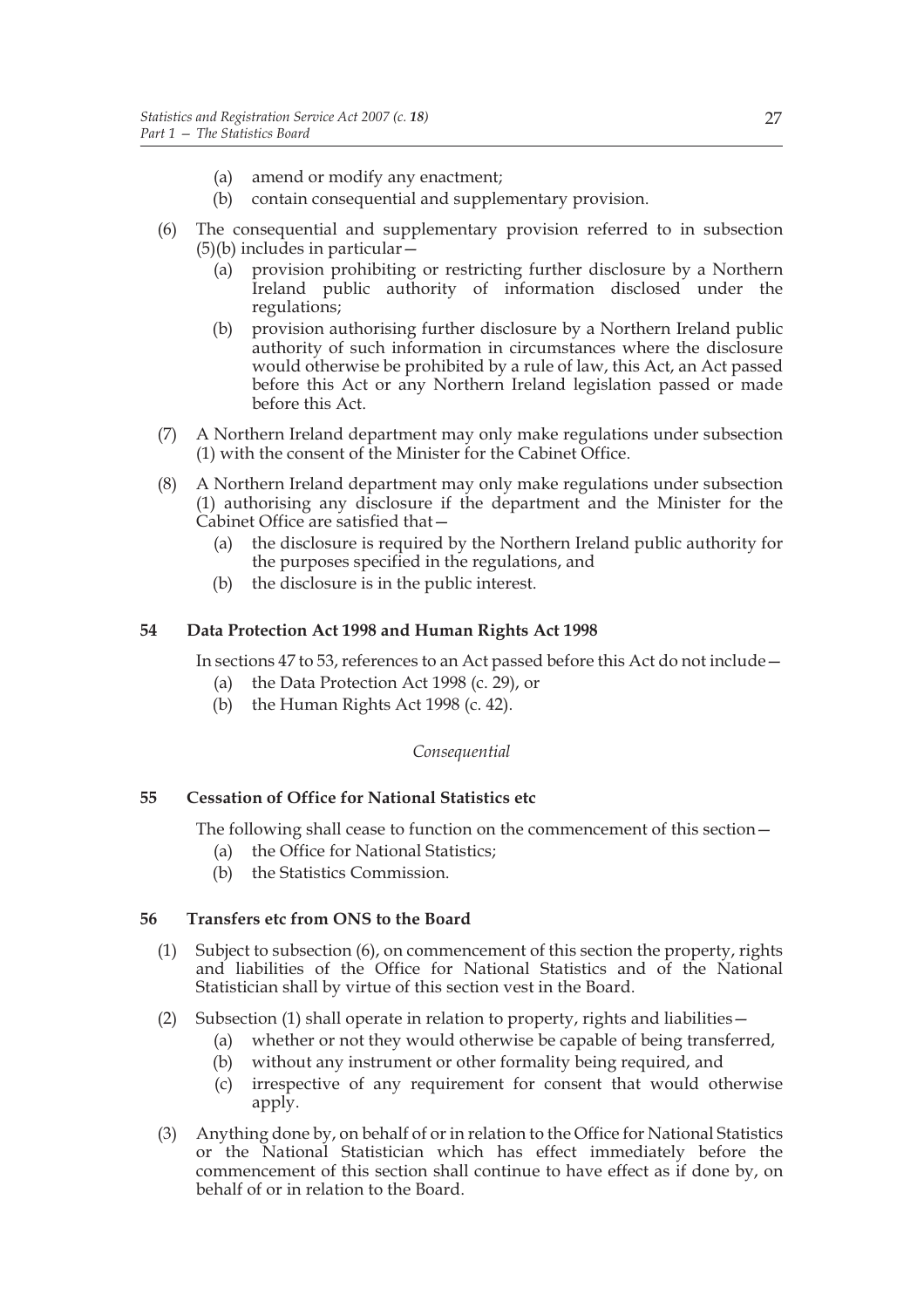- (4) Anything (including legal proceedings) which immediately before commencement of this section is in the process of being done by, on behalf of or in relation to the Office for National Statistics or the National Statistician may be continued by, on behalf of or in relation to the Board.
- (5) So far as is necessary or appropriate in consequence of the preceding provisions of this section, on and after commencement of this section a reference to the Office for National Statistics or the National Statistician in an agreement (whether written or not), instrument or other document shall be treated as a reference to the Board.
- (6) The Minister for the Cabinet Office may make a scheme or schemes identifying property, rights and liabilities of the Office for National Statistics or the National Statistician (or both) which shall not vest in the Board on commencement of this section but shall vest in the Registrar General for England and Wales or a Minister of the Crown (including the Minister for the Cabinet Office).
- (7) A scheme under subsection  $(6)$  shall have effect  $-$ 
	- (a) in so far as it excludes anything from the operation of subsection (1), on commencement of this section, and
	- (b) in so far as it vests anything in the Registrar General or Minister of the Crown, on such date as may be specified in the scheme.
- (8) A scheme under subsection (6) may operate in relation to property, rights and liabilities as specified in subsection  $(2)(a)$ ,  $(b)$  and  $(c)$ .
- (9) A scheme under subsection (6) may include consequential and incidental provision and may in particular—
	- (a) make provision for the continuing effect of things done by the Office for National Statistics or the National Statistician before commencement of this section;
	- (b) make provision for the continuation of things (including legal proceedings) in the process of being done by, on behalf of or in relation to the Office for National Statistics or the National Statistician immediately before commencement of this section;
	- (c) make provision for references to the Office for National Statistics or the National Statistician in an agreement (whether written or not), instrument or other document to be treated as references to the Registrar General or a Minister of the Crown;
	- (d) make provision for shared ownership, use or access.
- (10) Where a scheme has been made under subsection (6), the Board and the Registrar General or the Minister of the Crown may agree in writing to modify the scheme (and any such modification shall have effect as from the date the original scheme came into effect).
- (11) In this section "the National Statistician" means the National Statistician who holds office immediately before the commencement of section 1.

# **57 Transfers etc from Registrar General to the Board**

(1) On commencement of this section the property, rights and liabilities of the Registrar General for England and Wales held or incurred in relation to the functions transferred under section 25 (the "transferred functions") shall by virtue of this section vest in the Board.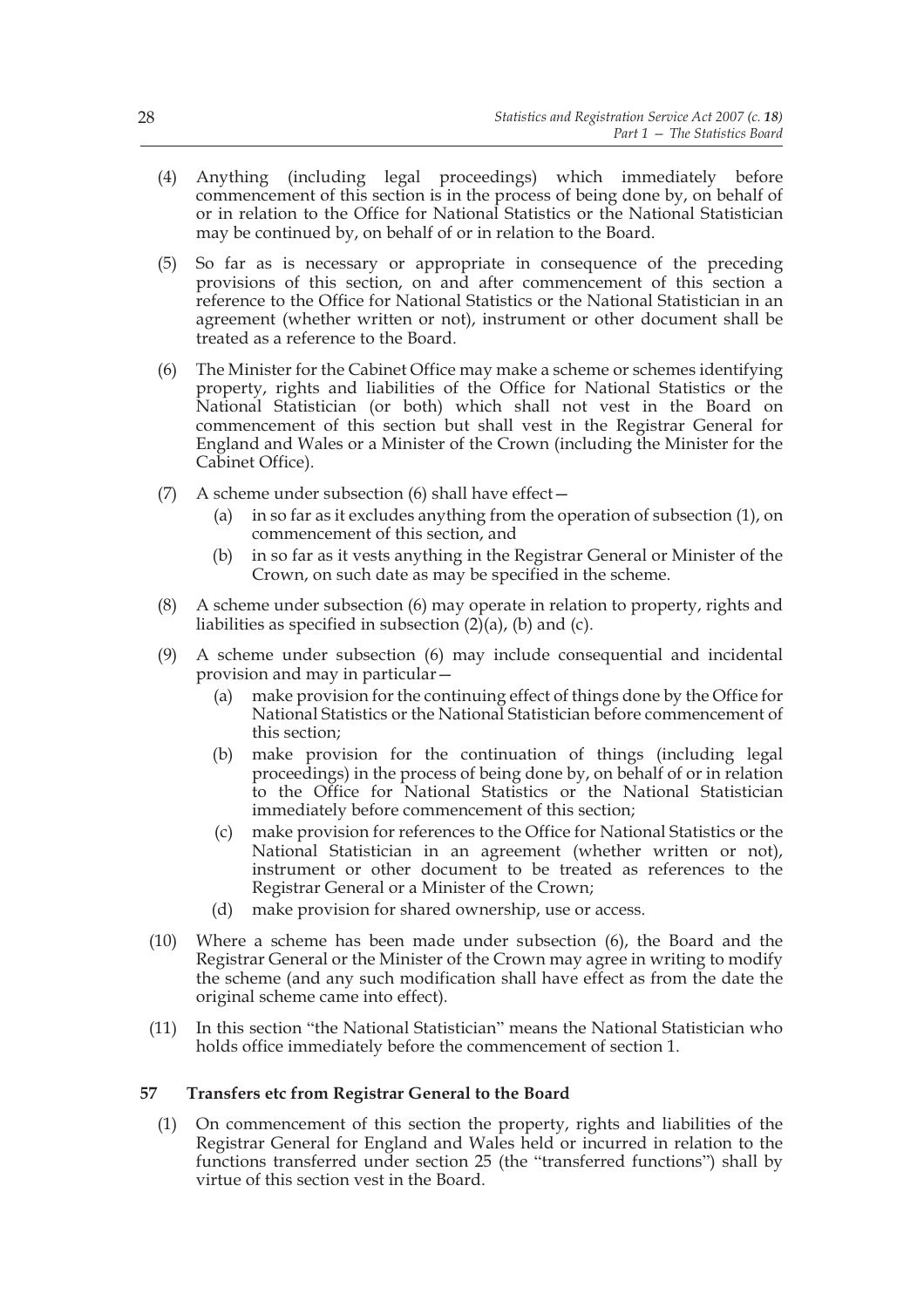- (2) Subsection (1) shall operate in relation to property, rights and liabilities—
	- (a) whether or not they would otherwise be capable of being transferred,
	- (b) without any instrument or other formality being required, and
	- (c) irrespective of any requirement for consent that would otherwise apply.
- (3) Anything done by, on behalf of or in relation to the Registrar General in respect of the transferred functions which has effect immediately before commencement of this section shall continue to have effect as if done by, on behalf of or in relation to the Board.
- (4) Anything (including legal proceedings) which immediately before commencement of this section is in the process of being done by, on behalf of or in relation to the Registrar General in respect of, or connected with, the transferred functions, may be continued by, on behalf of or in relation to the Board.
- (5) So far as is necessary or appropriate in consequence of the preceding provisions of this section, on and after commencement of this section a reference to the Registrar General in an agreement (whether written or not), instrument or other document shall be treated as a reference to the Board.

#### **58 Transfers etc from Ministers of the Crown to the Board**

- (1) The Minister for the Cabinet Office may make a scheme or schemes transferring property, rights and liabilities from a Minister of the Crown to the Board and such transfer shall have effect in accordance with the terms of the scheme.
- (2) A scheme under subsection (1) may operate in relation to property, rights and liabilities as specified in section  $56(2)(a)$ , (b) and (c).
- (3) A scheme under subsection (1) may include consequential and incidental provision and may in particular—
	- (a) make provision for the continuing effect of things done by the Minister of the Crown in relation to anything transferred by the scheme;
	- (b) make provision for the continuation of things (including legal proceedings) in the process of being done by, on behalf of or in relation to the Minister of the Crown in relation to anything transferred by the scheme;
	- (c) make provision for references to the Minister of the Crown in an agreement (whether written or not), instrument or other document in relation to anything transferred by the scheme to be treated as references to the Board;
	- (d) make provision for shared ownership, use or access.
- (4) Where a scheme has been made under subsection (1), the Minister of the Crown and the Board may agree in writing to modify the scheme (and any such modification shall have effect as from the date the original scheme came into effect).

#### **59 Provision of services and facilities by the Board**

(1) The Board may provide services and facilities to  $-$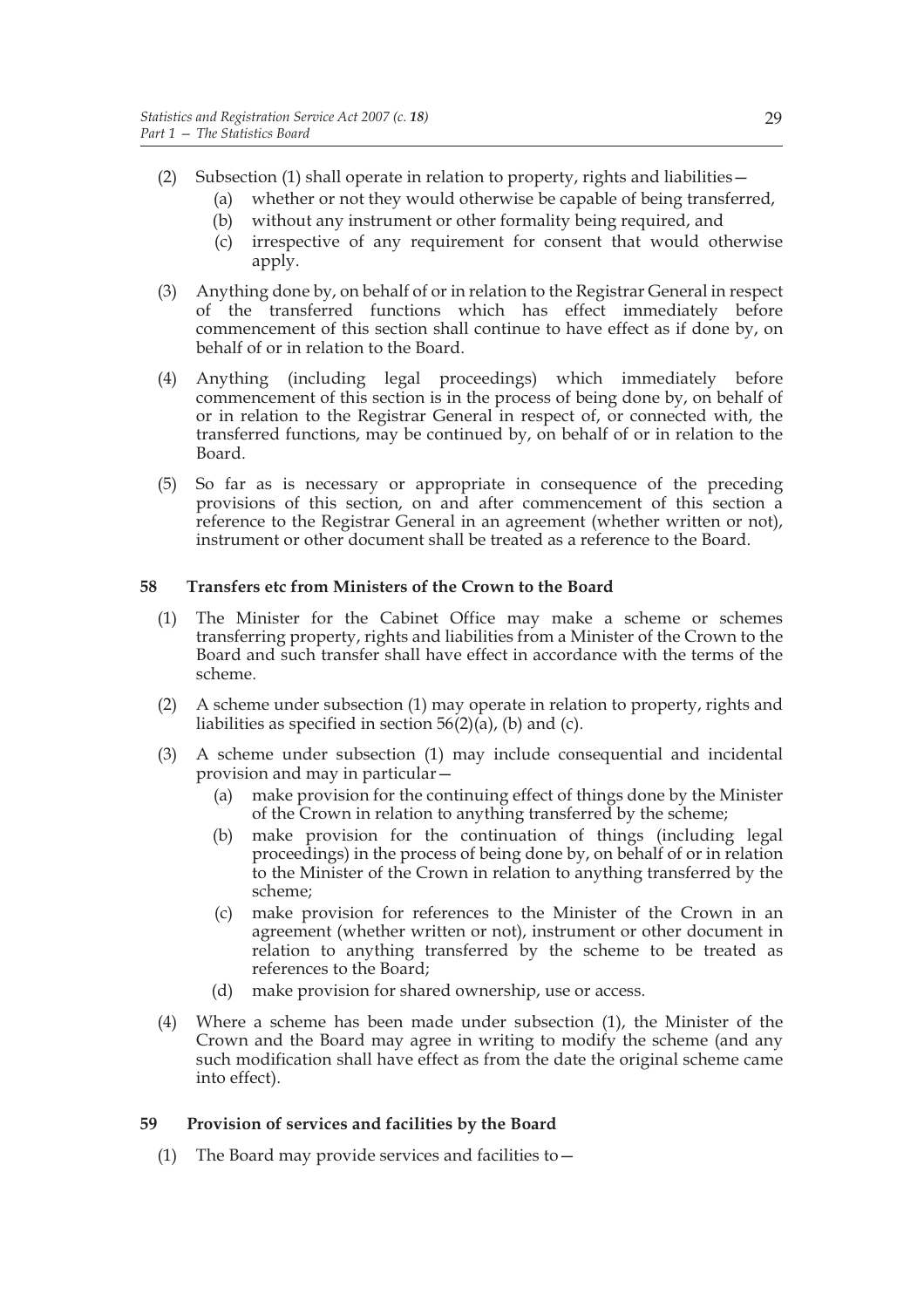- (a) the Registrar General for England and Wales in order to enable him more efficiently to carry out his functions,
- (b) the Boundary Commission for England in order to enable it more efficiently to carry out its functions, and
- (c) the Secretary of State or another public authority in order to enable him or it more efficiently to carry out his or its functions relating to the registration in England or Wales of persons to whom primary medical services are or have been provided.
- (2) The services and facilities referred to in subsection (1) include in particular the making available of premises, computer systems and administrative services.
- (3) In subsection  $(1)(c)$  "primary medical services" means -
	- (a) in relation to registration in England, services which are primary medical services for the purposes of the National Health Service Act 2006 (c. 41), and
	- (b) in relation to registration in Wales, services which are primary medical services for the purposes of the National Health Service (Wales) Act 2006 (c. 42).

#### **60 Consequential amendments**

- (1) Schedule 3 (which makes amendments consequential on the conferral on the Board of functions previously exercised by the Office for National Statistics) has effect.
- (2) Section 57 of the Local Electoral Administration and Registration Services (Scotland) Act 2006 (asp 14) (which provides for a central register kept by the Registrar General for Scotland for health and local authority purposes) is amended as follows—
	- (a) in subsection (2), in paragraph (d), after "department" insert "or an NHS body";
	- (b) after that subsection, insert—
		- "(2A) In subsection (2)(d), "NHS body" has the same meaning as it has (apart from in Schedule 15) in the National Health Service Act 2006 (c. 41)."

#### *Miscellaneous*

#### **61 Money**

- (1) The expenditure of the Board is to be paid out of money provided by Parliament.
- (2) Sums paid to the Board (other than under subsection (1)) are to be paid into the Consolidated Fund.
- (3) The Board may with the approval of the Minister for the Cabinet Office make to or in respect of members of the Board, employees or committee members payments by way of, or in respect of, remuneration, pension, allowances or expenses.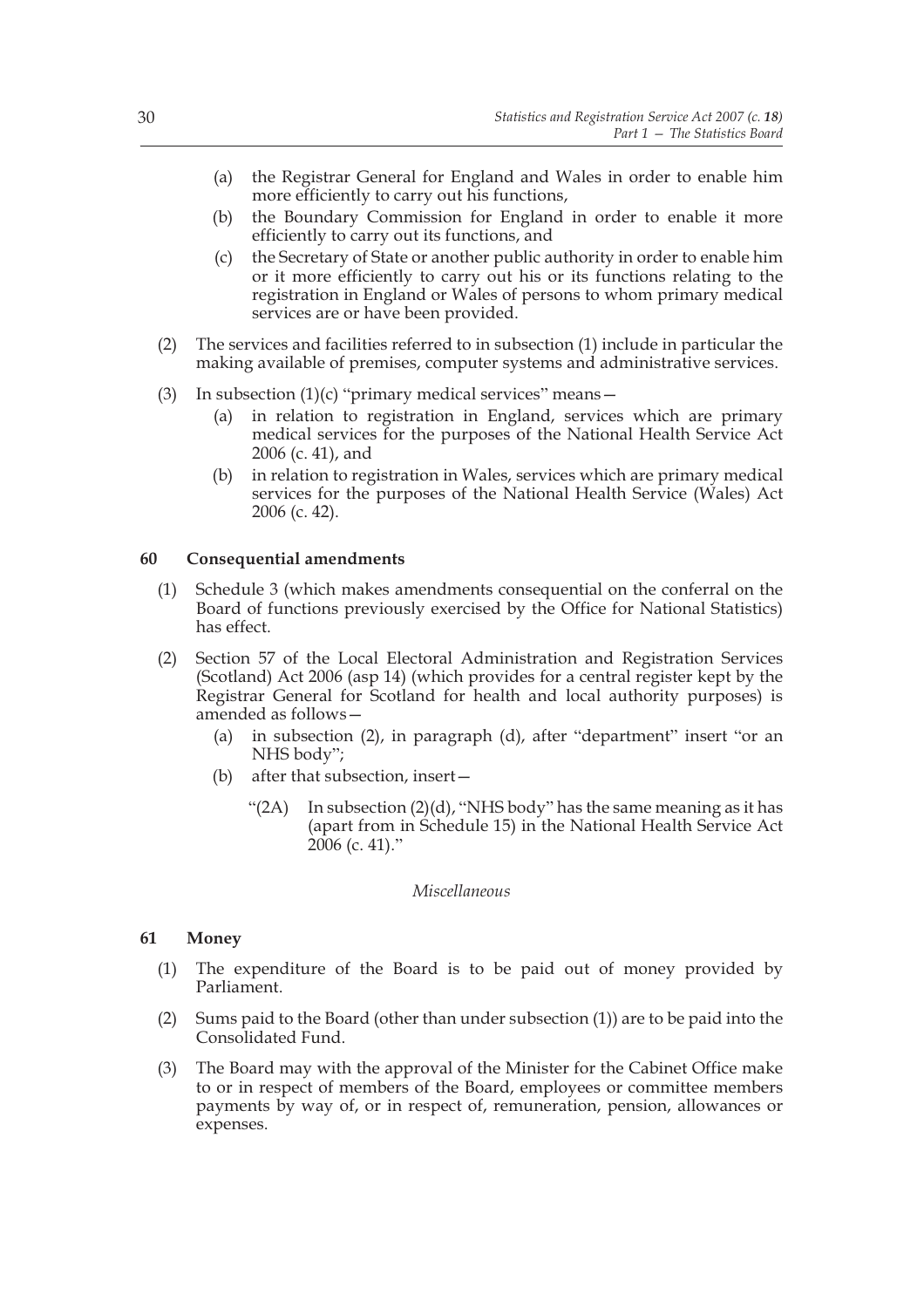# **62 Evidence**

- (1) The application of the seal of the Board is to be authenticated by the signature of a person authorised for that purpose by the Board (generally or specifically).
- (2) A document purporting to be duly executed under the seal of the Board or purporting to be signed on its behalf is to be received in evidence and taken, unless the contrary is proved, as so executed or signed.

# **63 Investigation by Parliamentary Commissioner**

- (1) The Parliamentary Commissioner Act 1967 (c. 13) is amended in accordance with subsections  $(2)$  and  $(3)$ .
- (2) In Schedule 2 (departments and authorities subject to investigation), at the appropriate place insert—

"Statistics Board".

(3) In the Notes to Schedule 2, after the paragraph relating to the Ministry of Defence insert—

#### **"Statistics Board**

In the case of the Statistics Board, no investigation is to be conducted in relation to any action taken by or on behalf of the Board in the exercise of any of its functions where the function is being exercised only in relation to Scottish devolved statistics (within the meaning of section 66 of the Statistics and Registration Service Act 2007)."

- (4) The Scottish Public Services Ombudsman Act 2002 (asp 11) is amended in accordance with subsections (5) and (6).
- (5) In section 7 (matters which may be investigated: restrictions), after subsection (6A) insert—
	- "(6B) The Ombudsman must not investigate action taken by or on behalf of the Statistics Board in the exercise of any of its functions unless the function is being exercised only in relation to Scottish devolved statistics (within the meaning of section 66 of the Statistics and Registration Service Act 2007)."
- (6) In schedule 2 (persons liable to investigation), after paragraph 91 (Security Industry Authority) insert—

"91A The Statistics Board."

#### **64 House of Commons etc disqualification**

In each of—

- (a) Part 2 of Schedule 1 to the House of Commons Disqualification Act 1975 (c. 24), and
- (b) Part 2 of Schedule 1 to the Northern Ireland Assembly Disqualification Act 1975 (c. 25),

at the appropriate place insert "The Statistics Board".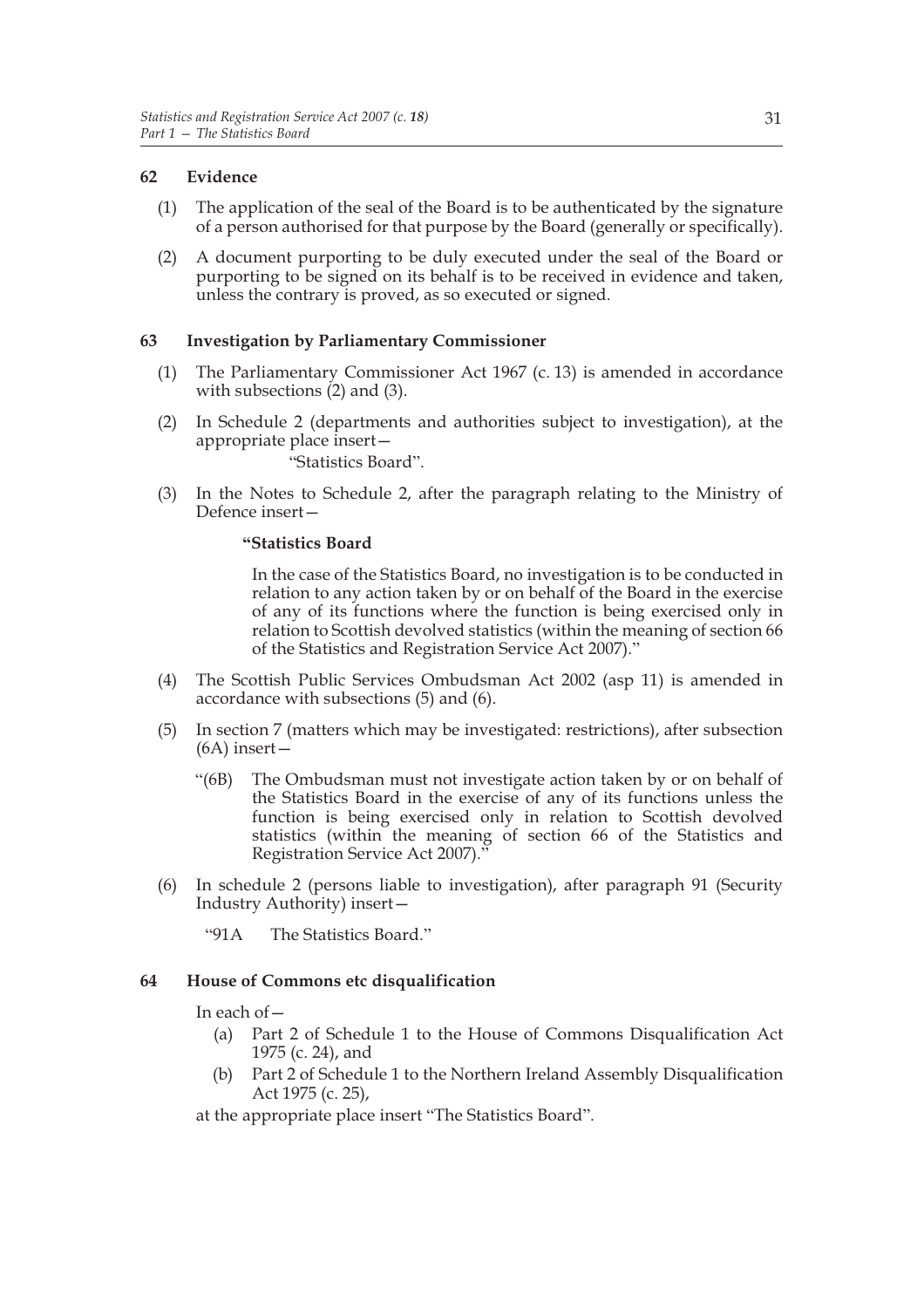#### *General*

# **65 Orders and regulations**

- (1) Any power to make an order or regulations under this Part is exercisable—
	- (a) in the case of an order or regulations made by the Minister for the Cabinet Office or other Minister of the Crown, the Scottish Ministers or a Welsh ministerial authority, by statutory instrument, and
	- (b) in the case of an order or regulations made by a Northern Ireland department, by statutory rule for the purposes of the Statutory Rules (Northern Ireland) Order 1979 (SI 1979/1573 (NI 12)).
- (2) A Minister of the Crown may not make an order under section  $6(1)(b)$  unless a draft of the statutory instrument containing the order has been laid before, and approved by resolution of, each House of Parliament.
- (3) A statutory instrument containing an order made by a Minister of the Crown under section 24 that includes consequential or incidental provision amending any relevant legislation is subject to annulment in pursuance of a resolution of either House of Parliament.
- (4) A statutory instrument containing an order made by the Minister for the Cabinet Office under section 47(11), 50(7) or 51(11) is subject to annulment in pursuance of a resolution of either House of Parliament.
- (5) The Minister for the Cabinet Office may not make—
	- (a) an order under section 11, or
	- (b) regulations under section 47, 50 or 51,

unless a draft of the statutory instrument containing the order or regulations has been laid before, and approved by resolution of, each House of Parliament.

- (6) The Scottish Ministers may not make—
	- (a) an order under section  $6(1)(b)$  or 11, or
	- (b) regulations under section 48 or 52,

unless a draft of the instrument containing the order or regulations has been laid before, and approved by resolution of, the Scottish Parliament.

- (7) The Welsh Ministers may not make an order under section  $6(1)(b)$  or 11 unless a draft of the instrument containing the order has been laid before, and approved by resolution of, the National Assembly for Wales.
- (8) A statutory instrument containing an order made by a Welsh ministerial authority under section 24 that includes consequential or incidental provision amending any relevant legislation is subject to annulment in pursuance of a resolution of the National Assembly for Wales.
- (9) A statutory rule containing—
	- (a) an order made by a Northern Ireland department under section 6(1)(b),
	- (b) an order made by the Department of Finance and Personnel for Northern Ireland under section 11, or
	- (c) regulations made by a Northern Ireland department under section 49 or 53,

is subject to affirmative resolution, within the meaning of section 41(4) of the Interpretation Act (Northern Ireland) 1954 (1954 c. 33 (NI)).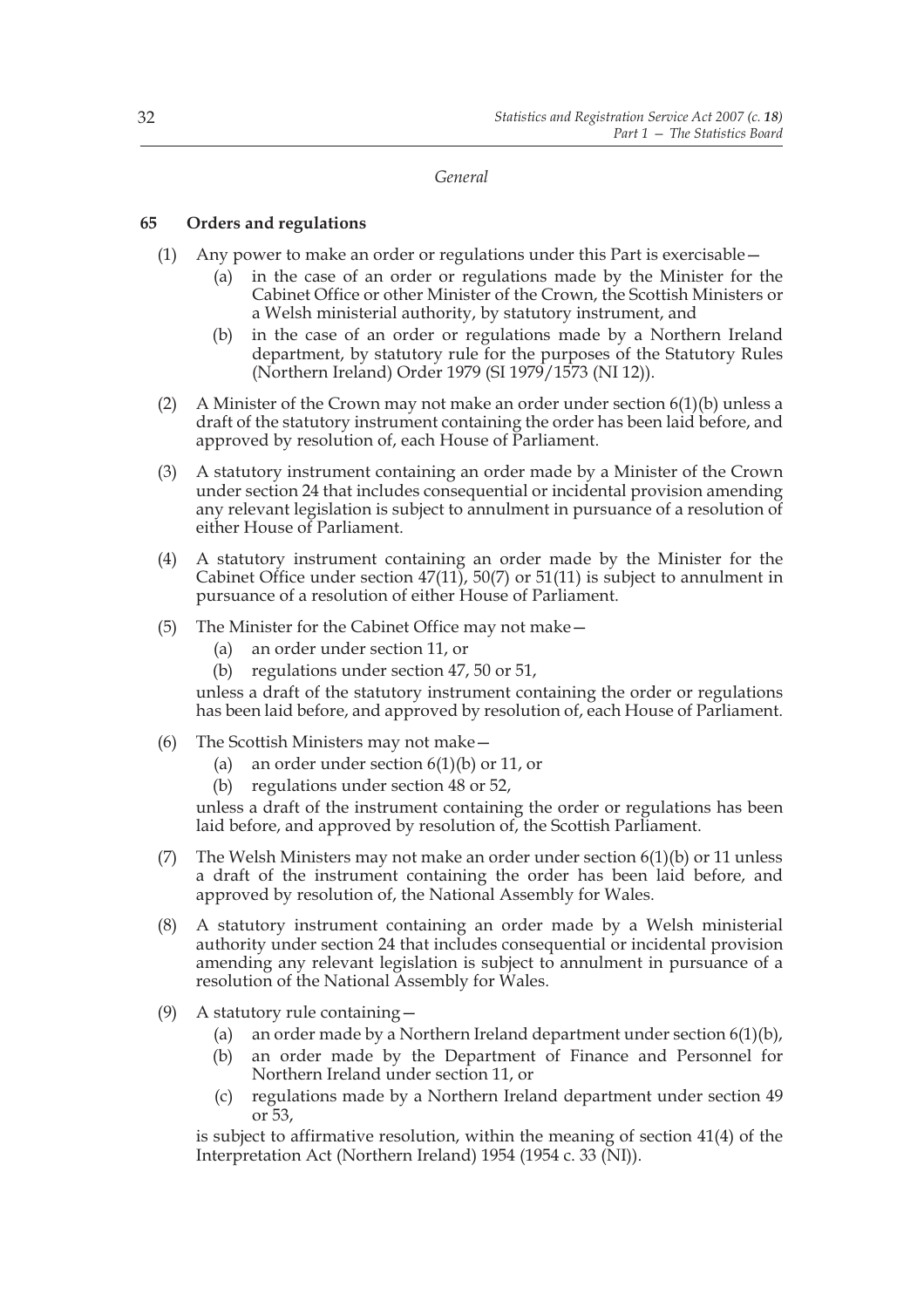- (10) A statutory rule containing an order made by a Northern Ireland department under section 24 that includes consequential or incidental provision amending any relevant legislation is subject to negative resolution, within the meaning of section 41(6) of the Interpretation Act (Northern Ireland) 1954.
- (11) In this section, "relevant legislation" means—
	- (a) an Act of Parliament;
	- (b) an Act of the Scottish Parliament;
	- (c) Northern Ireland legislation;
	- (d) a Measure or Act of the National Assembly for Wales.

# **66 Devolved statistics**

- (1) In this Part "Scottish devolved statistics" means—
	- (a) statistics which relate to matters in Scotland which are not reserved matters, unless the statistics are produced by a person acting on behalf of the Crown or a public authority in the exercise of functions in relation to a reserved matter,
	- (b) statistics which relate to matters in Scotland which are reserved matters, where the statistics are produced by a person acting on behalf of the Crown or a public authority in the exercise of functions in relation to a matter which is not a reserved matter, and
	- (c) statistics produced by the Scottish Ministers in the exercise of a function which is exercisable by them pursuant to an Order made under section 63(1)(a) of the Scotland Act 1998 (c. 46).
- (2) But statistics are not Scottish devolved statistics by virtue of subsection  $(1)(a)$ or (b) if they are produced by  $-$ 
	- (a) an authority which is a cross-border public authority within the meaning of the Scotland Act 1998, or
	- (b) an authority which is treated as a cross-border public authority for the purposes of sections 23(2)(b) and 70(6) of that Act,

and do not relate wholly to Scotland.

- (3) In this Part "Welsh devolved statistics" means statistics which relate wholly or mainly to the exercise of functions by—
	- (a) a Welsh ministerial authority, or
	- (b) any other public authority whose functions are exercisable only in or as regards Wales,

unless the statistics are produced by a person acting on behalf of the Crown or a public authority in the exercise of functions in relation to a matter which does not so relate.

- (4) In this Part "Northern Ireland devolved statistics" means—
	- (a) statistics which relate to matters in Northern Ireland which are transferred matters, unless the statistics are produced by a person acting on behalf of the Crown or a public authority in the exercise of functions in relation to a matter which is not a transferred matter, and
	- (b) statistics which relate to matters in Northern Ireland which are not transferred matters, where the statistics are produced by a person acting on behalf of the Crown or a public authority in the exercise of functions in relation to matter which is a transferred matter.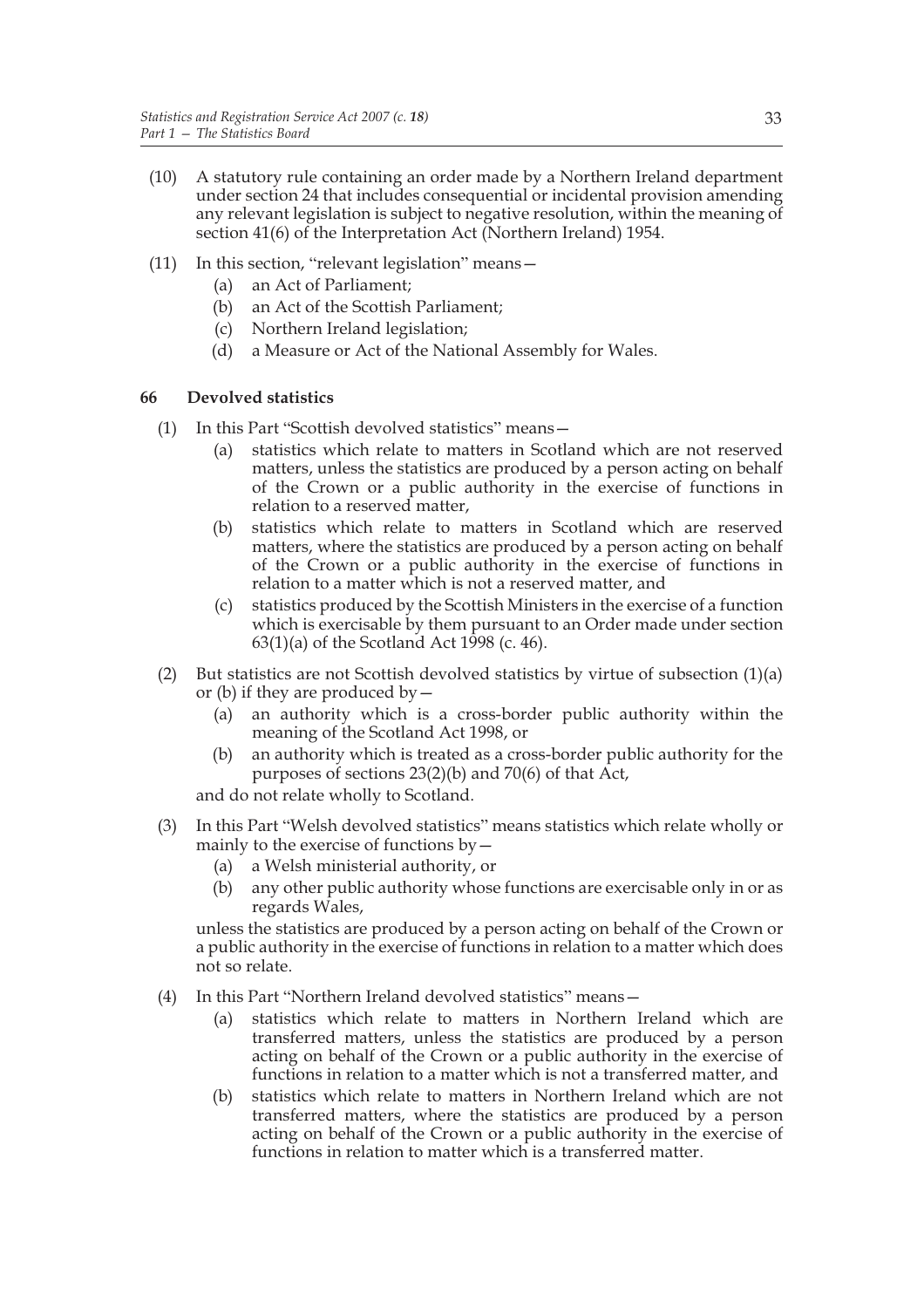#### **67 General interpretation**

#### In this Part—

"enactment" includes—

- (a) an enactment contained in, or in an instrument made under, an Act of the Scottish Parliament;
- (b) an enactment contained in, or in an instrument made under, Northern Ireland legislation;

"Intelligence Service" means—

- (a) the Security Service,
- (b) the Secret Intelligence Service, or
- (c) GCHQ (within the meaning of the Intelligence Services Act 1994 (c. 13));

"Minister of the Crown" has the same meaning as in the Ministers of the Crown Act 1975 (c. 26);

- "Northern Ireland devolved statistics" has the meaning given by section 66(4);
- "Northern Ireland public authority" means a public authority whose functions—
	- (a) are exercisable only or mainly in or as regards Northern Ireland, and
	- (b) relate only or mainly to transferred matters;

"official statistics" has the meaning given by section  $6(1)$ ;

"person responsible", in relation to any official statistics, means—

- (a) in the case of official statistics produced by the Board, the National Statistician,
- (b) in the case of official statistics produced by a government department, the Minister in charge of the department, and
- (c) in any other case, the person producing the statistics;

"personal information" has the meaning given by section 39(2); "public authority" (except in section 40(1)) means—

- (a) a person or body exercising functions of a public nature in the United Kingdom,
- (b) a person or body entirely or substantially funded from public money,
- (c) an office-holder appointed by a person or body falling within paragraph (a), or
- (d) a body more than half of whose governing body or members are appointed by a person or body falling within paragraph (a);

"reserved matters" has the same meaning as in the Scotland Act 1998  $(c. 46);$ 

"rights and liabilities" includes rights and liabilities relating to employment;

"Scottish devolved statistics" has the meaning given by section 66(1) and  $(2)$ ;

"Scottish public authority" (except in section 40(3)) has the same meaning as in the Scotland Act 1998;

"transferred matters" has the same meaning as in the Northern Ireland Act 1998 (c. 47);

"Welsh devolved statistics" has the meaning given by section 66(3);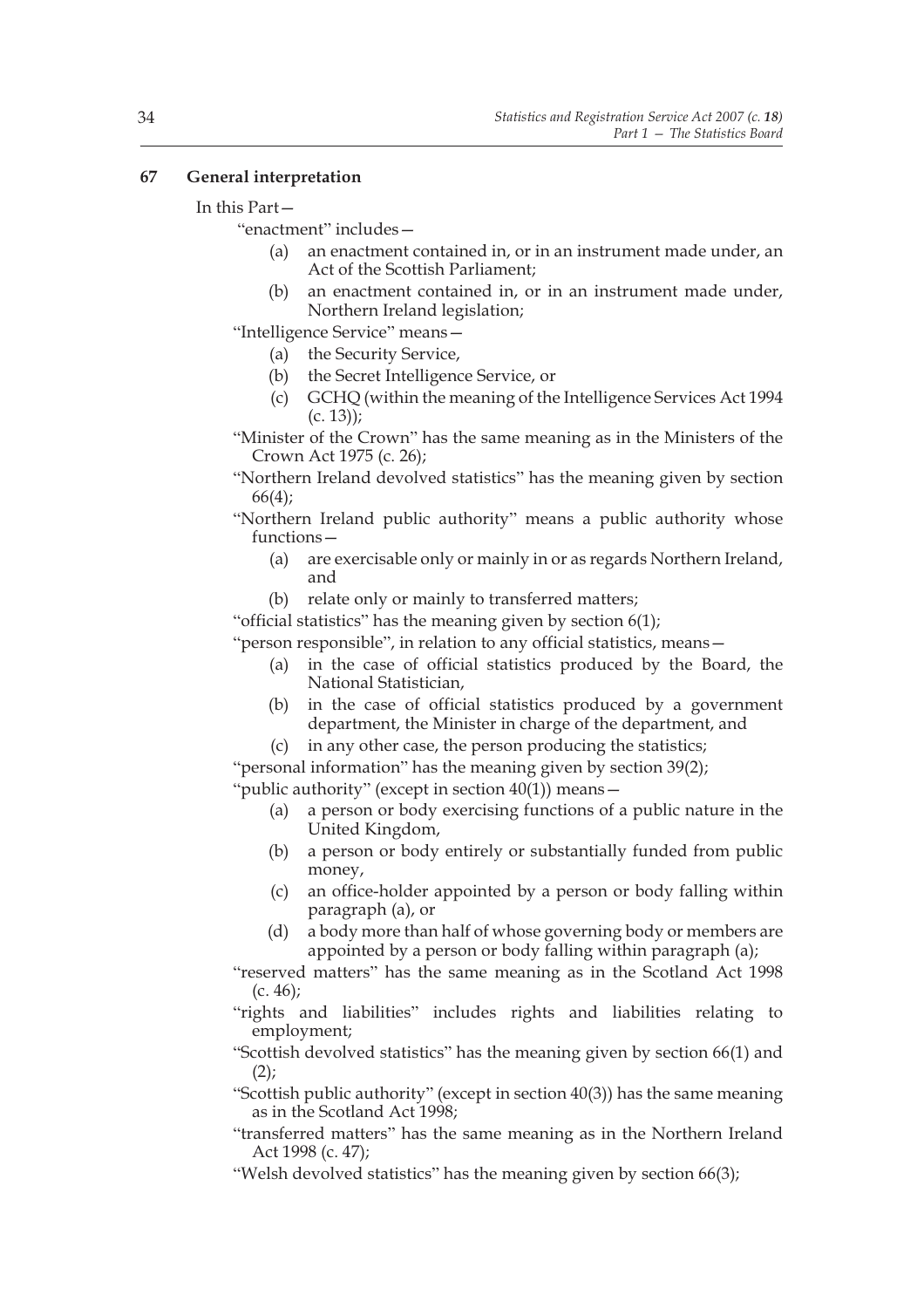"Welsh ministerial authority" has the meaning given by section 6(5).

#### **PART 2**

#### REGISTRATION SERVICE

#### **68 Establishment of Registrar General as corporation sole**

- (1) Section 1 of the Registration Service Act 1953 (c. 37) is amended as follows—
	- (a) renumber the existing provision as subsection (1);
		- (b) after that subsection insert—
			- "(2) The Registrar General is a corporation sole by the name of the Registrar General for England and Wales.
			- (3) The Registrar General may do anything (including acquire or dispose of any property or rights) which is calculated to facilitate, or is conducive or incidental to, the discharge of any of his functions.
			- (4) The Registrar General discharges his functions on behalf of the Crown.
			- (5) Service as Registrar General is not service in the civil service of the Crown; but the Registrar General is a Crown servant for the purposes of the Official Secrets Act 1989."
- (2) Subject to section 57, the property, rights and liabilities of the Registrar General on the commencement of this section shall at that time become the property, rights and liabilities of the Registrar General as a corporation sole.

#### **69 Employment status of officials**

- (1) On commencement of this section, every person who immediately before commencement of this section holds a relevant office becomes an employee of the relevant local authority.
- (2) The relevant offices are—
	- (a) superintendent registrar of births, deaths and marriages appointed under section 6 of the Registration Service Act 1953;
	- (b) registrar of births and deaths appointed under that section;
	- (c) deputy superintendent registrar of births, deaths and marriages appointed under section 8 of that Act;
	- (d) deputy registrar of births and deaths appointed under that section.
- (3) The terms and conditions of appointment of the holder of a relevant office have effect from commencement of this section (subject to any necessary modifications) as the terms and conditions of his employment with the relevant local authority.
- (4) On commencement of this section any liabilities incurred by the holder of a relevant office in connection with the exercise of his functions are transferred to the relevant local authority.
- (5) Any period which ends immediately before commencement of this section during which a person was continuously—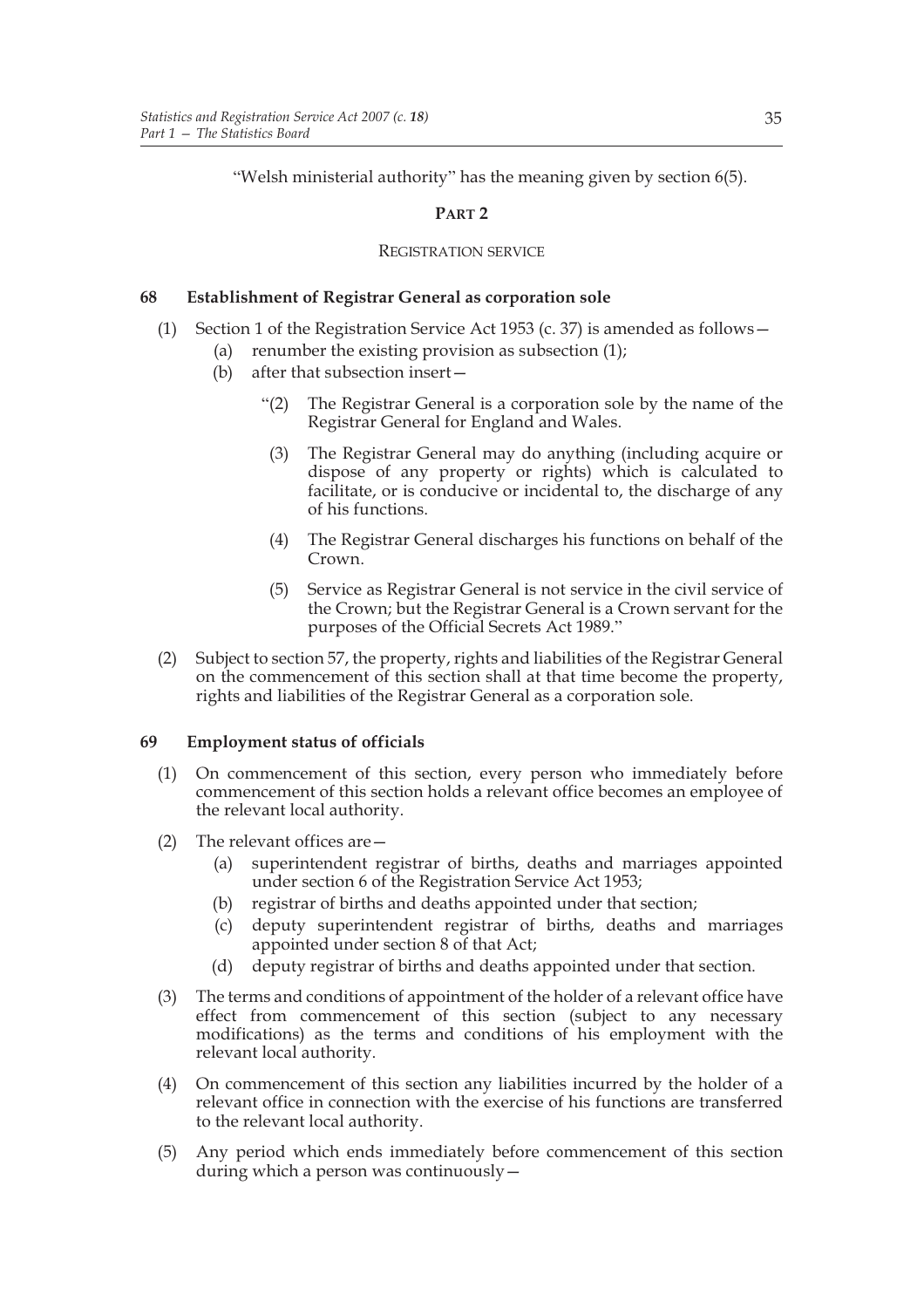- (a) the holder of a relevant office (whether in respect of the same or different relevant offices), or
- (b) the holder of a relevant office (whether in respect of the same or different relevant offices) or an employee of a local authority,

must be treated as a period of continuous employment with the relevant local authority.

- (6) If, immediately before commencement of this section, the holder of a relevant office was a member of a pension scheme established in pursuance of regulations under sections 7 and 12 of the Superannuation Act 1972 (c. 11), he continues to be a member of the scheme by virtue of his becoming an employee of the relevant local authority.
- (7) For the purposes of this section, the "relevant local authority" is  $-$ 
	- (a) in relation to the holder of a relevant office falling within subsection  $(2)(a)$  or  $(b)$ , the local authority by which he was appointed;
	- (b) in relation to the holder of a relevant office falling within subsection  $(2)(c)$  or  $(d)$ , the local authority which appointed the superintendent registrar of births, deaths and marriages or registrar of births and deaths by whom he was appointed.
- (8) For the purposes of this section, each of the following is a local authority  $-$ 
	- (a) a county council in England;
	- (b) a district council in England for an area without a county council;
	- (c) a London borough council;
	- (d) the Common Council of the City of London;
	- (e) the Council of the Isles of Scilly;
	- (f) a county or county borough council in Wales.

#### **70 Superintendent registrars and registrars**

- (1) The Registration Service Act 1953 (c. 37) is amended as follows.
- (2) In section 6 (superintendent registrars and registrars of births and deaths)—
	- (a) in subsection (1), omit the proviso;
	- (b) in subsection  $(3)$  -
		- (i) for "a salaried officer paid by" substitute "an officer of";
		- (ii) omit the words from "and shall" to the end;
	- (c) omit subsection (4).
- (3) In section 13(2)(f) (local schemes of organisation), omit the words from "so, however" to the end.
- (4) In section 15(1) (delivery of documents on ceasing to hold office), omit the words from "or, if there is no successor," to the end.

#### **71 Deputy superintendent registrars and registrars**

For section 8 of the Registration Service Act 1953 (deputy superintendent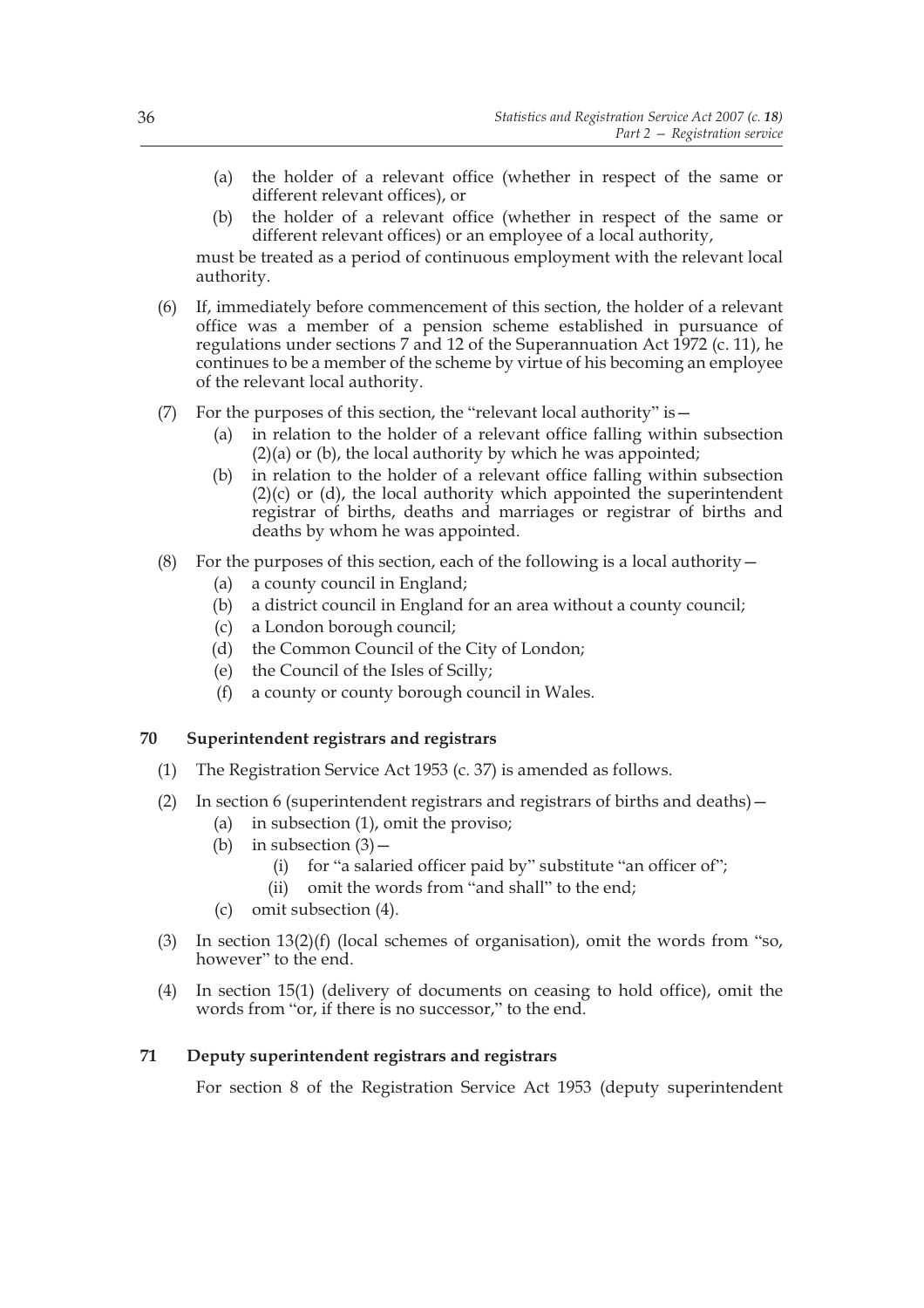registrars and registrars) substitute—

#### **"8 Deputy superintendent registrars and registrars**

- (1) Subject to the provisions of the local scheme, a council which employs a superintendent registrar or a registrar of births and deaths may appoint one or more fit persons to act as his deputy.
- (2) Any person appointed as a deputy under subsection (1) shall have all the powers and duties of a superintendent registrar or a registrar of births and deaths, as the case may be."

# **72 Additional registrars of marriages**

In the Registration Service Act 1953 (c. 37) omit section 7 (additional registrars of marriages).

# **PART 3**

# GENERAL

# **73 Repeals**

The enactments specified in Schedule 4 are repealed to the extent shown.

#### **74 Commencement**

- (1) The preceding provisions of this Act shall come into such force in accordance with provision made by order made by statutory instrument by the Minister for the Cabinet Office.
- (2) An order under this section may—
	- (a) make different provision for different purposes;
	- (b) include supplementary, consequential and transitional provision and savings.

#### **75 Extent**

- (1) This Act extends to England and Wales, Scotland and Northern Ireland, subject as follows.
- (2) Section 62 does not extend to Scotland.
- (3) Part 2 does not extend to Scotland or Northern Ireland (subject to subsection  $(4)$ ).
- (4) An amendment or repeal effected by this Act has the same extent as the enactment to which it relates.

#### **76 Short title**

This Act may be cited as the Statistics and Registration Service Act 2007.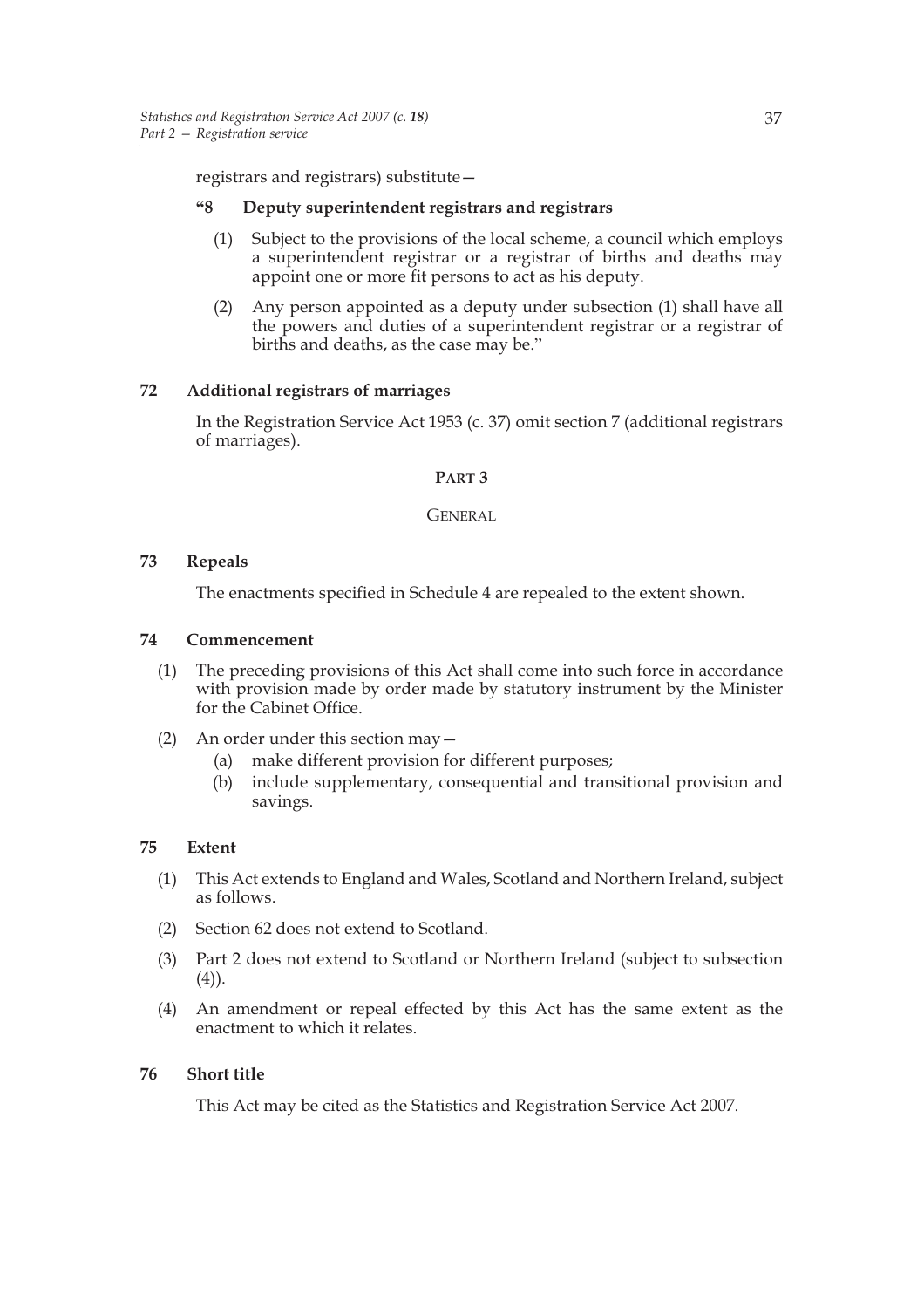# SCHEDULES

# SCHEDULE 1 Section 25(3)

#### TRANSFER OF FUNCTIONS FROM REGISTRAR GENERAL: AMENDMENTS

*Census Act 1920 (c. 41)*

- 1 The Census Act 1920 is amended as follows.
- 2 (1) Section 2 is amended as follows.
	- (2) In subsection (1), for "the Registrar-General" substitute "the Statistics Board in relation to England and Wales and the Registrar General for Scotland in relation to Scotland".
	- (3) For subsection (2) substitute  $-$ 
		- "(2) The Statistics Board in the exercise of its powers and in the performance of its duties under this Act or under any Order in Council or regulations made thereunder shall be subject to the control of, and comply with any directions given by, the Minister for the Cabinet Office.
		- (2A) The Registrar General for Scotland in the exercise of his powers and in the performance of his duties under this Act or under any Order in Council or regulations made thereunder shall be subject to the control of, and comply with any directions given by, the Scottish Ministers."
	- (4) Omit subsection (3).
- 3 (1) Section 3 is amended as follows.
	- (2) In subsection (1), for "the Chancellor of the Exchequer" substitute "the Minister for the Cabinet Office in relation to England, the Welsh Ministers in relation to Wales and the Scottish Ministers in relation to Scotland".
	- (3) In that subsection, in paragraph (c), for "superintendent registrar or registrar" substitute "employee of the Statistics Board (in relation to England and Wales) or any registrar (in relation to Scotland)".
	- (4) After that subsection insert—
		- "(1A) The Minister for the Cabinet Office and the Welsh Ministers respectively must consult the Statistics Board before making regulations under subsection (1)."
- 4 (1) Section 4 is amended as follows.
	- (2) In subsection (1), for "The Registrar-General" substitute "The Statistics Board and the Registrar General for Scotland respectively".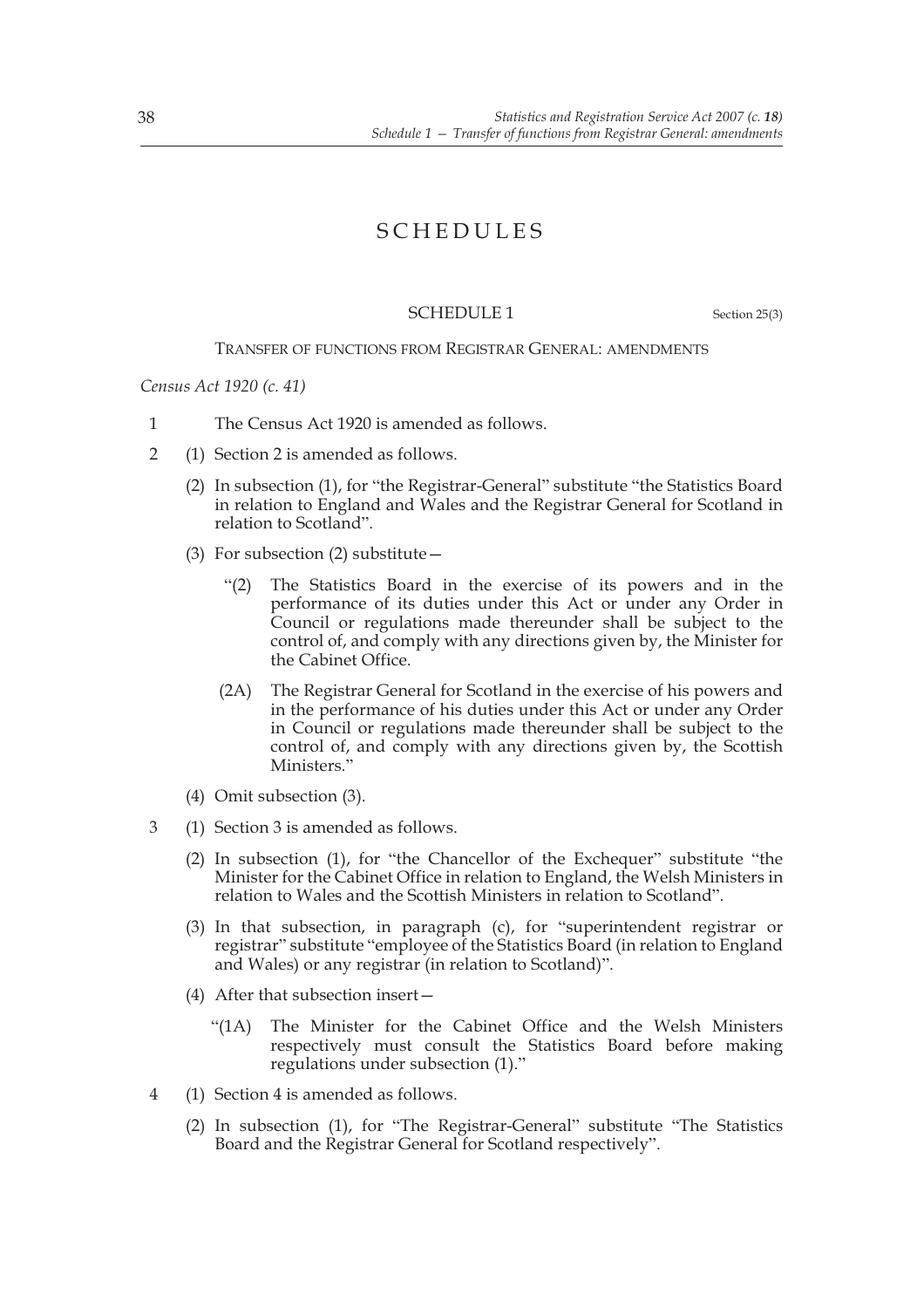- (3) In subsection  $(2)$ 
	- (a) for "The Registrar-General" substitute "The Statistics Board or Registrar General for Scotland";
	- (b) for "he" substitute "it or he";
	- (c) for "him" substitute "it or him";
	- (d) for "his" substitute "its or his".
- 5 (1) Section 5 is amended as follows.
	- (2) Renumber the existing provision as subsection (1).
	- (3) In that subsection—
		- (a) for "the Registrar-General", in the first place, substitute "the Statistics Board in relation to England and Wales and the Registrar General for Scotland in relation to Scotland";
		- (b) for "the Registrar-General", in the second place, substitute "the Board or Registrar General for Scotland".
	- (4) After that subsection insert—
		- "(2) The Statistics Board must obtain the consent of the Registrar General for England and Wales before making arrangements under subsection (1) with any local authority for the purpose of acquiring—
			- (a) any information entered in any register kept under the Births and Deaths Registration Act 1953;
			- (b) any information entered in any marriage register book kept under Part 4 of the Marriage Act 1949;
			- (c) any information entered in records kept under the Civil Partnership Act 2004;
			- (d) any information not falling within paragraphs (a) to (c) which is recorded by any superintendent registrar or registrar in relation to any birth, death or marriage;
			- (e) any information not falling within paragraphs (a) to (c) which is recorded by a registrar or authorised person (within the meaning of section 8 of the Civil Partnership Act 2004) in relation to a civil partnership."
- 6 In section 6, in subsection  $(1)$ 
	- (a) for "the Chancellor of the Exchequer", in the first place, substitute "the Minister for the Cabinet Office (in relation to England and Wales) or the Scottish Ministers (in relation to Scotland)";
	- (b) for "the Chancellor of the Exchequer", in the second place, substitute "the Minister for the Cabinet Office or the Scottish Ministers";
	- (c) after "he thinks fit" insert "or they think fit".
- 7 In section 9, omit subsections (1) and (4).

*Population (Statistics) Act 1938 (c. 12)*

- 8 In the Population (Statistics) Act 1938, in section  $4(2)(b)$ 
	- (a) after "by the" insert "Statistics Board or";
	- (b) for "his" substitute "its or his".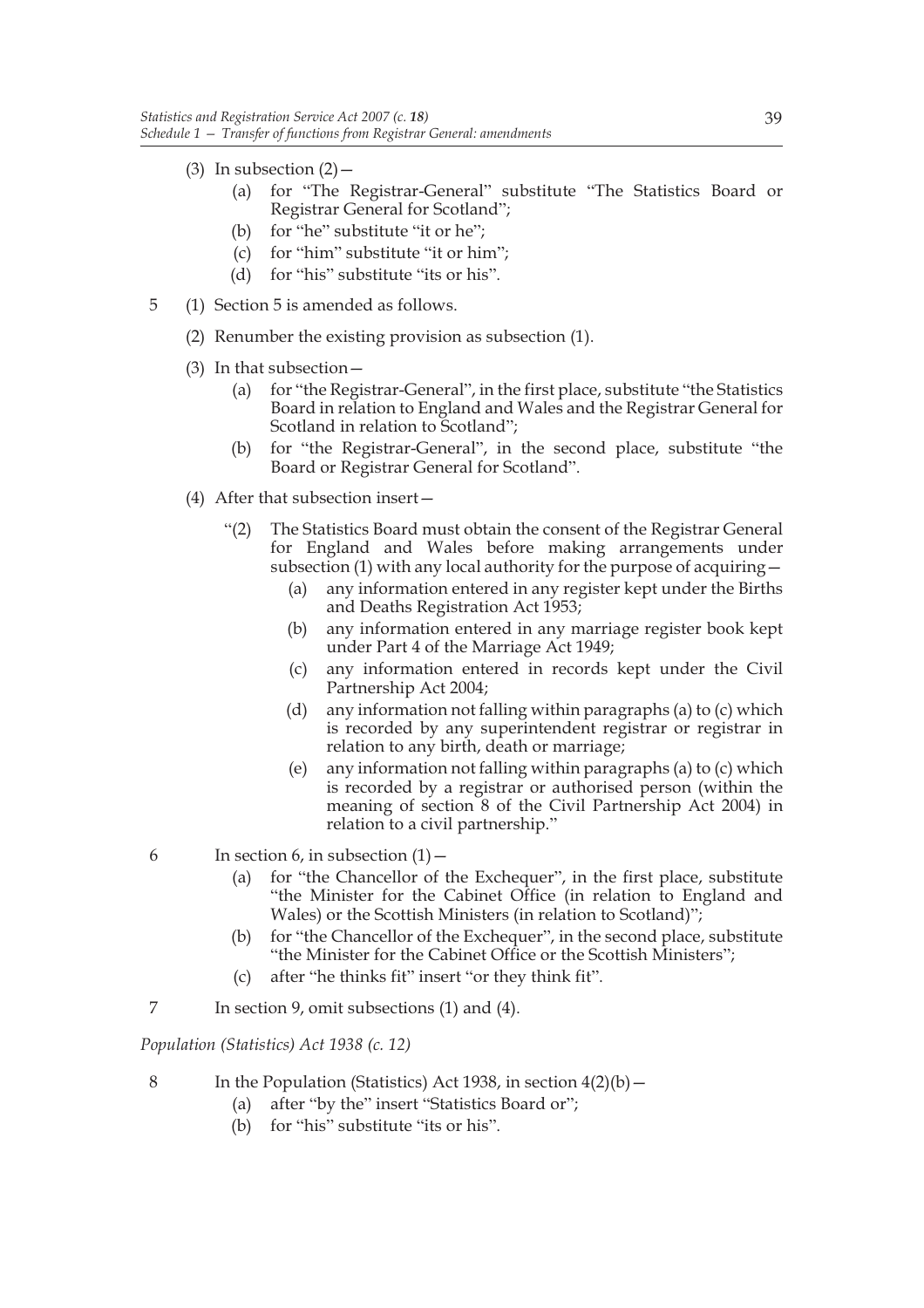*Registration Service Act 1953 (c. 37)*

- 9 In the Registration Service Act 1953, in section 19—
	- (a) for "Registrar General" substitute "Statistics Board";
	- (b) for "the Minister", in all three places, substitute "the Minister for the Cabinet Office".

*Parliamentary Constituencies Act 1986 (c. 56)*

10 In the Parliamentary Constituencies Act 1986, in Schedule 1, in paragraph 5(a) and (c), for "the Registrar General for England and Wales" substitute "the Statistics Board".

*Political Parties, Elections and Referendums Act 2000 (c. 41)*

11 In the Political Parties, Elections and Referendums Act 2000, in section 14(6)(a), for "the Registrar General for England and Wales" substitute "the Statistics Board".

#### SCHEDULE 2 Section 46

#### INFORMATION SHARING: SUPPLEMENTARY AMENDMENTS

 *Census Act 1920 (c. 41)*

- 1 (1) Section 8 of the Census Act 1920 (penalties) is amended as follows.
	- (2) In subsection  $(2)$ 
		- (a) for "Registrar General for England and Wales or the Registrar General for Scotland ("the Registrars")" substitute "Registrar General for Scotland";
		- (b) in paragraph (a) for "the control of either of the Registrars" substitute "his control";
		- (c) in paragraph (b) for "either of them" substitute "him".
	- (3) In subsection  $(6)$  -
		- (a) in paragraph (a) for "a Registrar" substitute "the Registrar General for Scotland";
		- (b) in paragraph (b) for "one of the Registrars" substitute "the Registrar General for Scotland";
		- (c) in paragraph (c) for "a Registrar" substitute "the Registrar General for Scotland".
	- (4) In subsection (7) in the definition of "designated office" for "a Registrar" substitute "the Registrar General for Scotland".

*Population (Statistics) Act 1938 (c. 12)*

2 In section 4(2) of the Population (Statistics) Act 1938 (restriction on disclosure), at the beginning insert "Subject to any other enactment".

40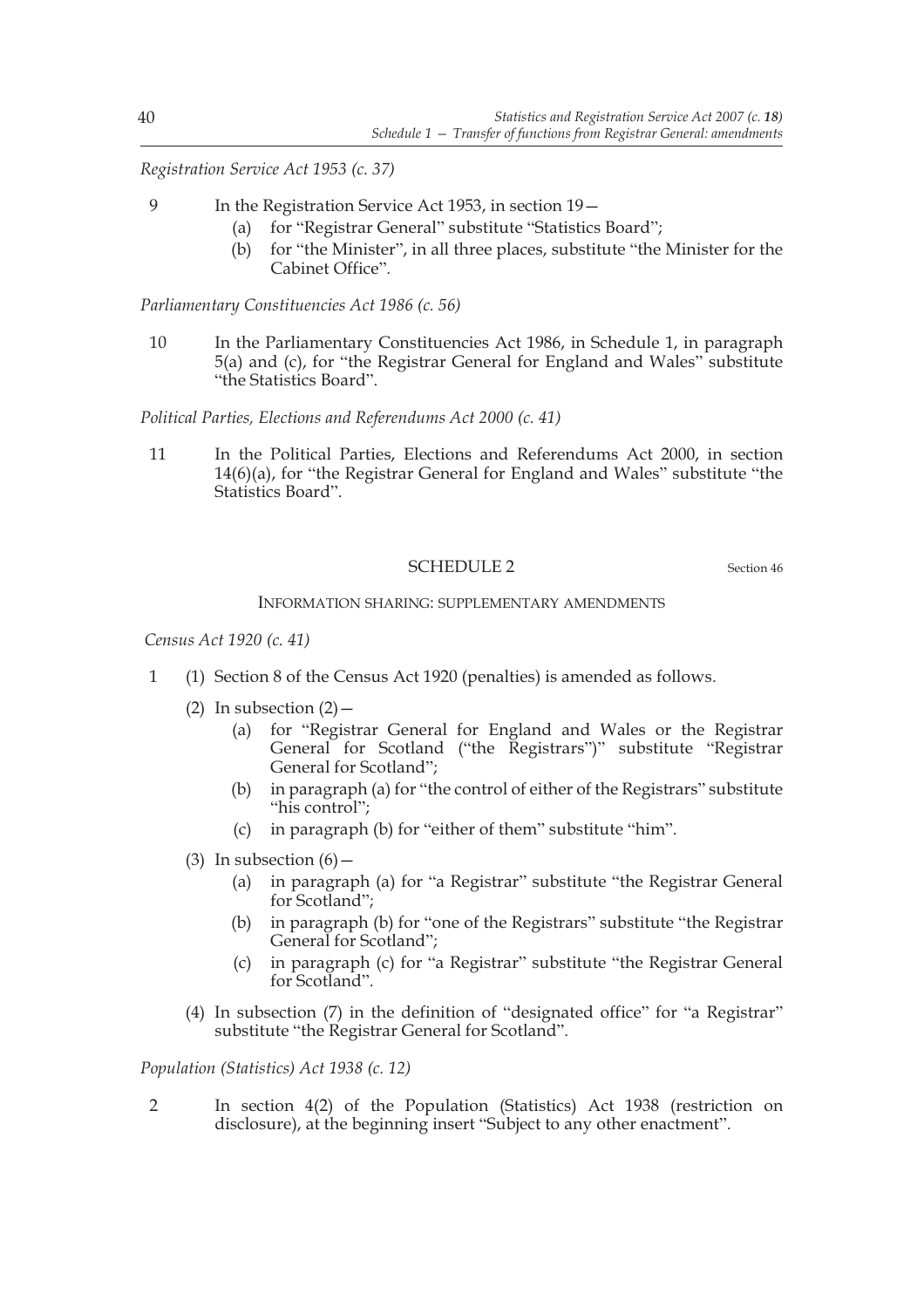*Finance Act 1969 (c. 32)*

- 3 (1) Section 58 of the Finance Act 1969 (disclosure for statistical purposes of information relating to employment and VAT) is amended as follows.
	- (2) In subsection  $(1)$  -
		- (a) for "Office for National Statistics" substitute "Statistics Board";
		- (b) for "or Office" substitute "or Board".
	- (3) In subsection  $(2)$ 
		- (a) for "Office for National Statistics" substitute "Statistics Board";
		- (b) for "that Office" substitute "the Statistics Board".
	- (4) In subsection  $(4)$ 
		- (a) for "Office for National Statistics" substitute "Statistics Board";
		- (b) in paragraph (a), for "or Office" substitute "or Board".
	- (5) In subsection (7), for "Office for National Statistics" substitute "Statistics Board".

*Agricultural Statistics Act 1979 (c. 13)*

- 4 In section 3 of the Agricultural Statistics Act 1979 (disclosure of information relating to agricultural statistics etc.), in subsection (2), after paragraph (g) insert—
	- "(h) to the Statistics Board for purposes connected with the carrying out of any of its functions, or by the Board to an approved researcher (within the meaning of section 39(4)(i) of the Statistics and Registration Service Act 2007),".

*Social Security Administration Act 1992 (c. 5)*

5 In section 122AA of the Social Security Administration Act 1992 (disclosure of information relating to contributions etc), in subsection (2)(c), for "Office for National Statistics" substitute "Statistics Board".

*Value Added Tax Act 1994 (c. 23)*

- 6 (1) Section 91 of the Value Added Tax Act 1994 (disclosure for statistical purposes of information relating to VAT) is amended as follows.
	- (2) In subsection  $(1)$  -
		- (a) for "Office for National Statistics" substitute "Statistics Board";
		- (b) for "or Office", in both places, substitute "or Board".
	- (3) In subsections (2) and (5), for "Office for National Statistics" substitute "Statistics Board".

*Bank of England Act 1998 (c. 11)*

7 In Schedule 7 to the Bank of England Act 1998 (disclosure of information), in the table in paragraph 3, for "The Office for National Statistics" substitute "The Chancellor of the Exchequer (or any person to whom any functions of the Chancellor of the Exchequer under the Statistics of Trade Act 1947 are delegated)."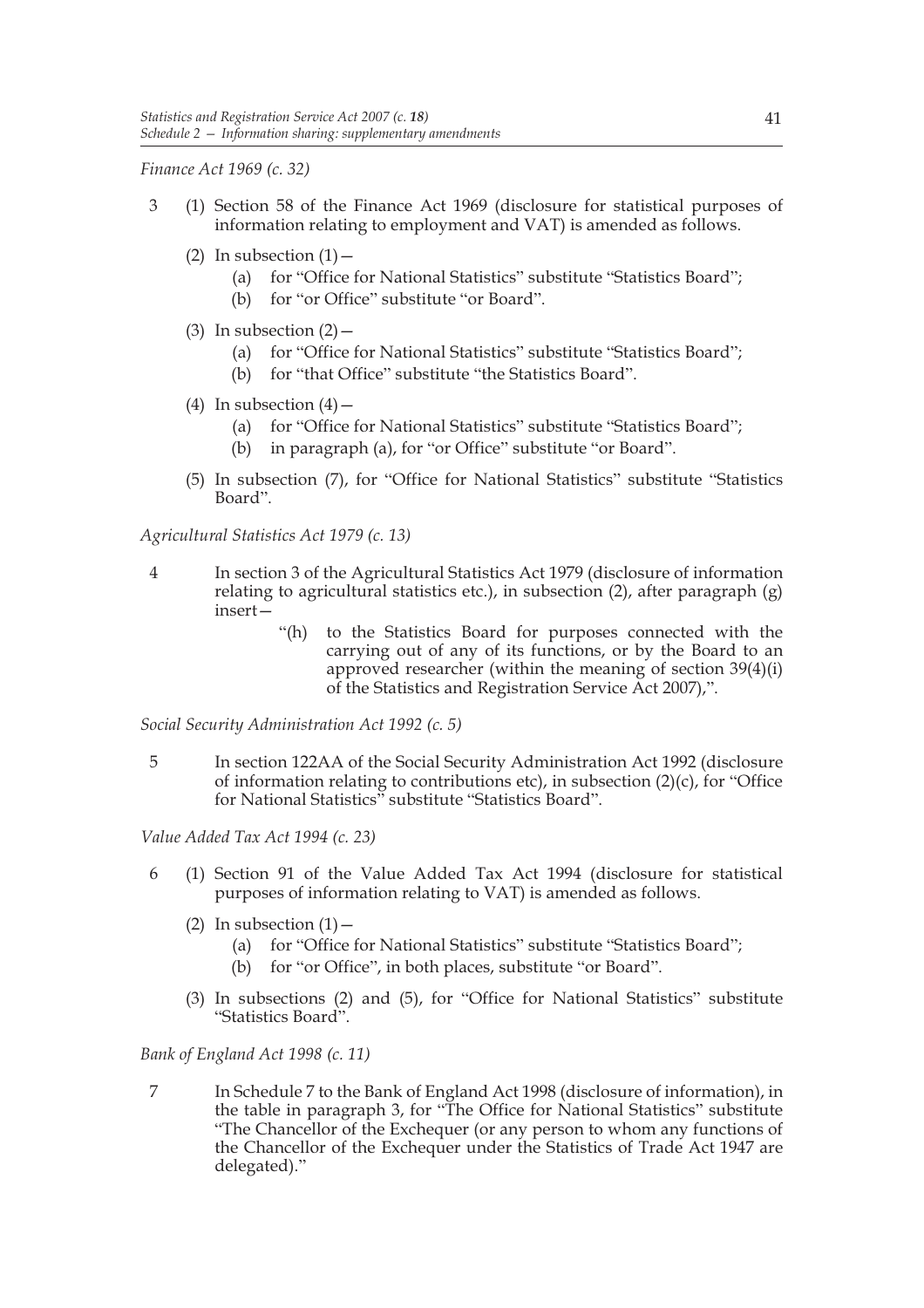#### SCHEDULE 3 Section 60(1)

#### REPLACEMENT OF ONS BY THE BOARD: CONSEQUENTIAL

*Local Government Act 1972 (c. 70)*

- 1 In Schedule 12B to the Local Government Act 1972, in paragraph 3—
	- (a) in sub-paragraph (6), for "Office for National Statistics" substitute "Statistics Board";
	- (b) in sub-paragraph (7), for "that Office" substitute "the Board".

*Mobile Homes Act 1983 (c. 34)*

- 2 In Schedule 1 to the Mobile Homes Act 1983, in paragraph 29, in the definition of "retail prices index"—
	- (a) for "Office for National Statistics" substitute "Statistics Board";
	- (b) for "that Office" substitute "the Board".

*Inheritance Tax Act 1984 (c. 51)*

- 3 In section 8 of the Inheritance Tax Act 1984, in subsection (3)—
	- (a) for "Office for National Statistics" substitute "Statistics Board";
	- (b) for "that Office" substitute "the Board".

*Dartford-Thurrock Crossing Act 1988 (c. 20)*

- 4 In section 17 of the Dartford-Thurrock Crossing Act 1988, in subsection  $(12)$  —
	- (a) for "Office for National Statistics" substitute "Statistics Board";
	- (b) for "that Office" substitute "the Board".

*Local Government Finance Act 1988 (c. 41)*

- 5 In Schedule 7 to the Local Government Finance Act 1988, in paragraph  $5(8)$  —
	- (a) for "Office for National Statistics" substitute "Statistics Board";
	- (b) for "that Office" substitute "the Board".

*Broadcasting Act 1990 (c. 42)*

- 6 (1) The Broadcasting Act 1990 is amended as follows.
	- (2) In section 19, in subsection (10), for "Office for National Statistics" substitute "Statistics Board".
	- (3) In section 102, in subsection (10), for "Office for National Statistics" substitute "Statistics Board".

*Ports Act 1991 (c. 52)*

- 7 In section 11 of the Ports Act 1991, in subsection (9)
	- (a) for "Office for National Statistics" substitute "Statistics Board";
	- (b) for "that Office" substitute "the Board".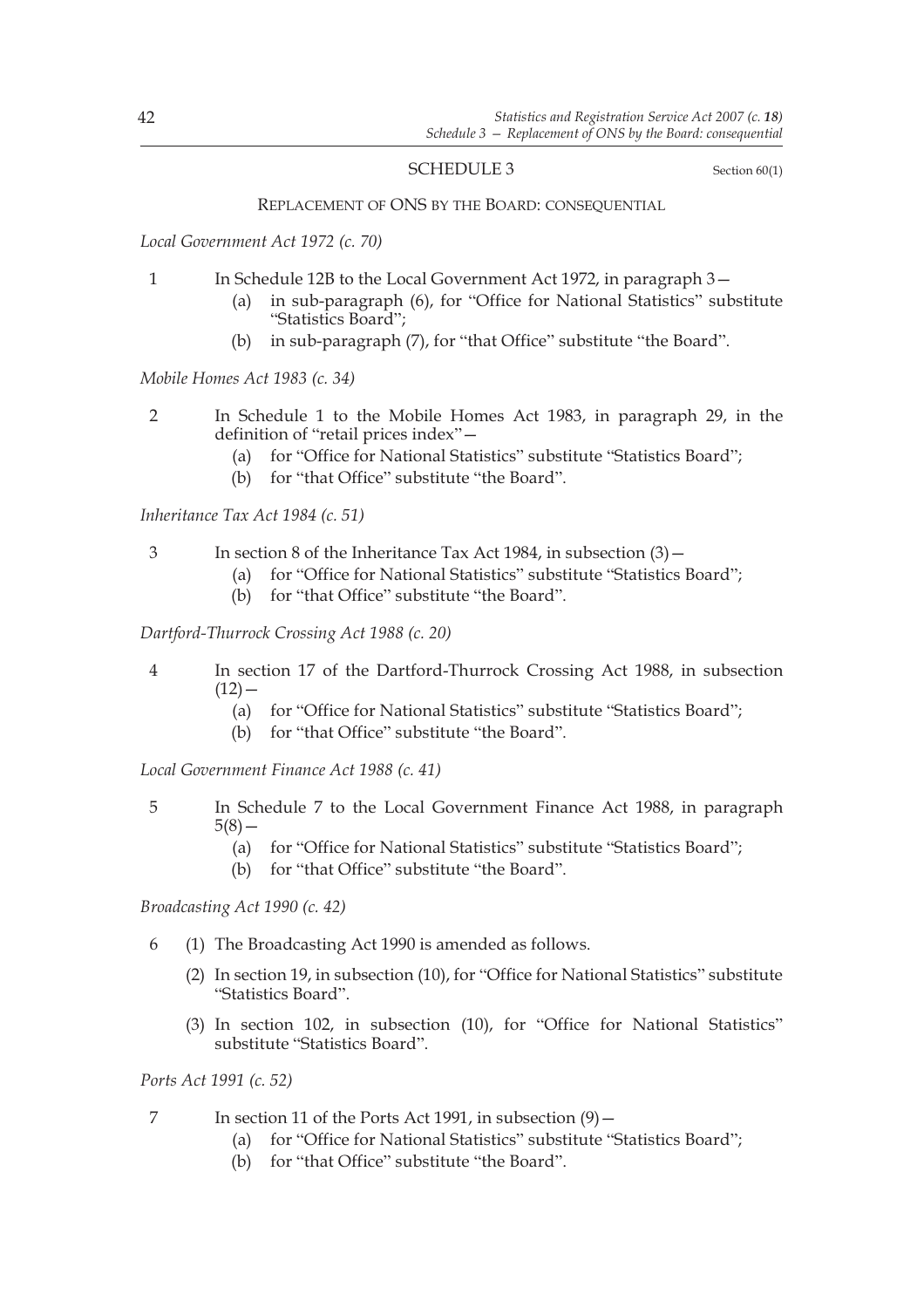*Judicial Pensions and Retirement Act 1993 (c. 8)*

- 8 In section 3 of the Judicial Pensions and Retirement Act 1993, in subsection (6), in the definition of "retail prices index"—
	- (a) in paragraph (a), for "Office for National Statistics" substitute "Statistics Board";
	- (b) in paragraph (b), for "that Office" substitute "the Board".

*Pension Schemes Act 1993 (c. 48)*

- 9 In section 84 of the Pension Schemes Act 1993, in subsection  $(6)$ 
	- (a) in paragraph (a), for "Office for National Statistics" substitute "Statistics Board";
	- (b) in paragraph (b), for "that Office" substitute "the Board".

*Bank of England Act 1998 (c. 11)*

10 In section 17 of the Bank of England Act 1998, in subsection (6)(b), for "Office for National Statistics" substitute "Statistics Board".

*Employment Relations Act 1999 (c. 26)*

- 11 In section 34 of the Employment Relations Act 1999, in subsection (5)
	- (a) in paragraph (a), for "Office for National Statistics" substitute "Statistics Board";
	- (b) in paragraph (b), for "that Office" substitute "the Board".

*Transport (Scotland) Act 2001 (asp 2)*

- 12 In section 53 of the Transport (Scotland) Act 2001, in subsection (8)—
	- (a) in paragraph (a), for "Office for National Statistics" substitute "Statistics Board";
	- (b) in paragraph (b), for "that Office" substitute "the Board".

*Education (Graduate Endowment and Student Support) (Scotland) Act 2001 (asp 6)*

- 13 In section 1 of the Education (Graduate Endowment and Student Support) (Scotland) Act 2001, in subsection  $(5)$ , in the definition of "the retail prices index"—
	- (a) in paragraph (a), for "Office for National Statistics" substitute "Statistics Board";
	- (b) in paragraph (b), for "that Office" substitute "the Board".

*Regional Assemblies (Preparations) Act 2003 (c. 10)*

14 In section 14 of the Regional Assemblies (Preparations) Act 2003, in subsection (2), for "Office for National Statistics" substitute "Statistics Board".

*Pensions Act 2004 (c. 35)*

15 In Schedule 7 to the Pensions Act 2004, in paragraph 37(1), in the definition of "retail prices index"—